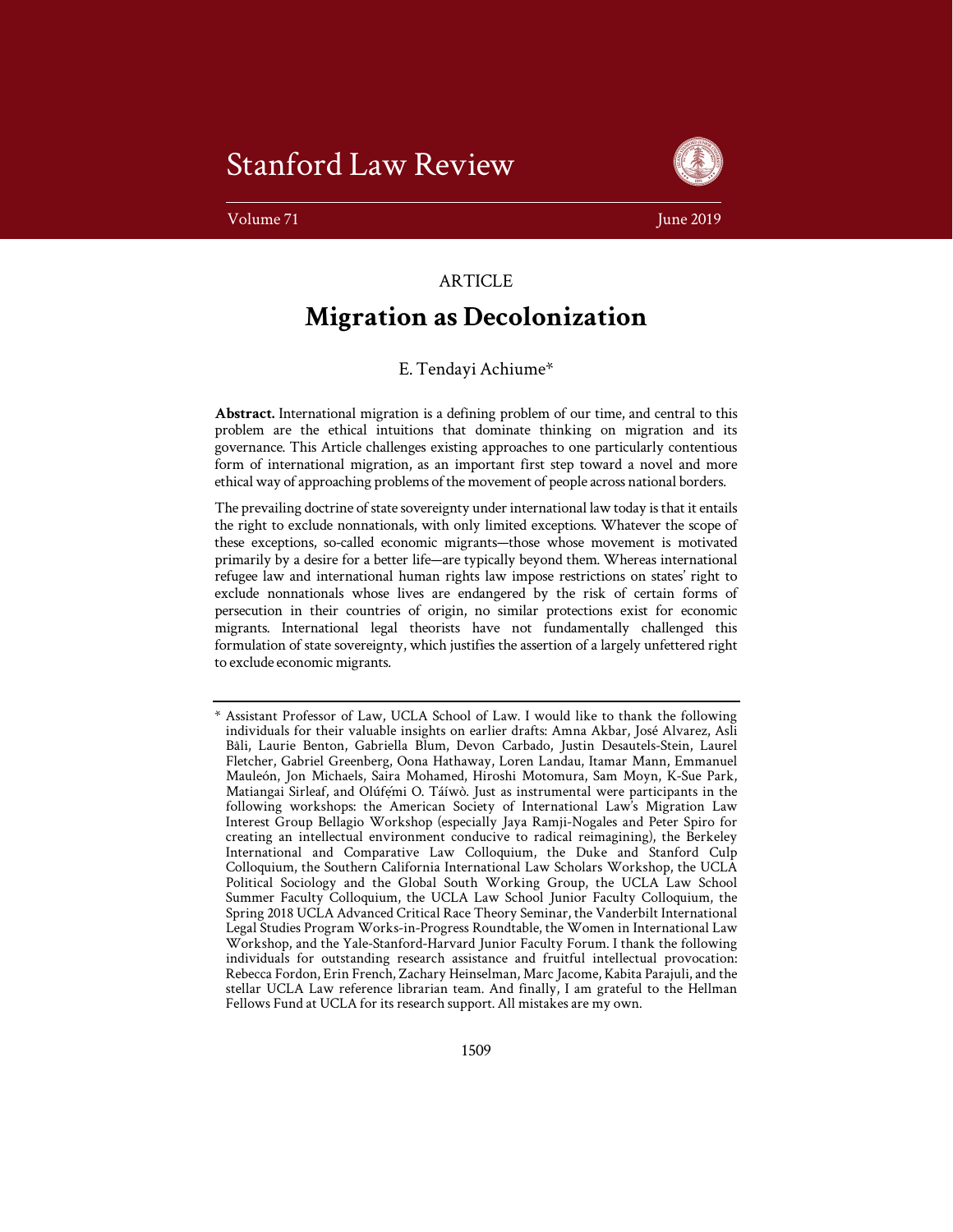This Article looks to the history and legacy of the European colonial project to challenge this status quo. It argues for a different theory of sovereignty that makes clear why, in fact, economic migrants of a certain kind have compelling claims to national admission and inclusion in countries that today unethically insist on a right to exclude them. European colonialism entailed the emigration of tens of millions of Europeans and the flow of natural and human resources across the globe, for the benefit of Europe and Europeans. This Article details how global interconnection and political subordination, initiated over the course of this history, generate a theory of sovereignty that obligates former colonial powers to open their borders to former colonial subjects. Insofar as certain forms of international migration today are responsive to political subordination rooted in colonial and neocolonial structures, a different conceptualization of such migration is necessary: one that treats economic migrants as political agents exercising equality rights when they engage in "decolonial" migration.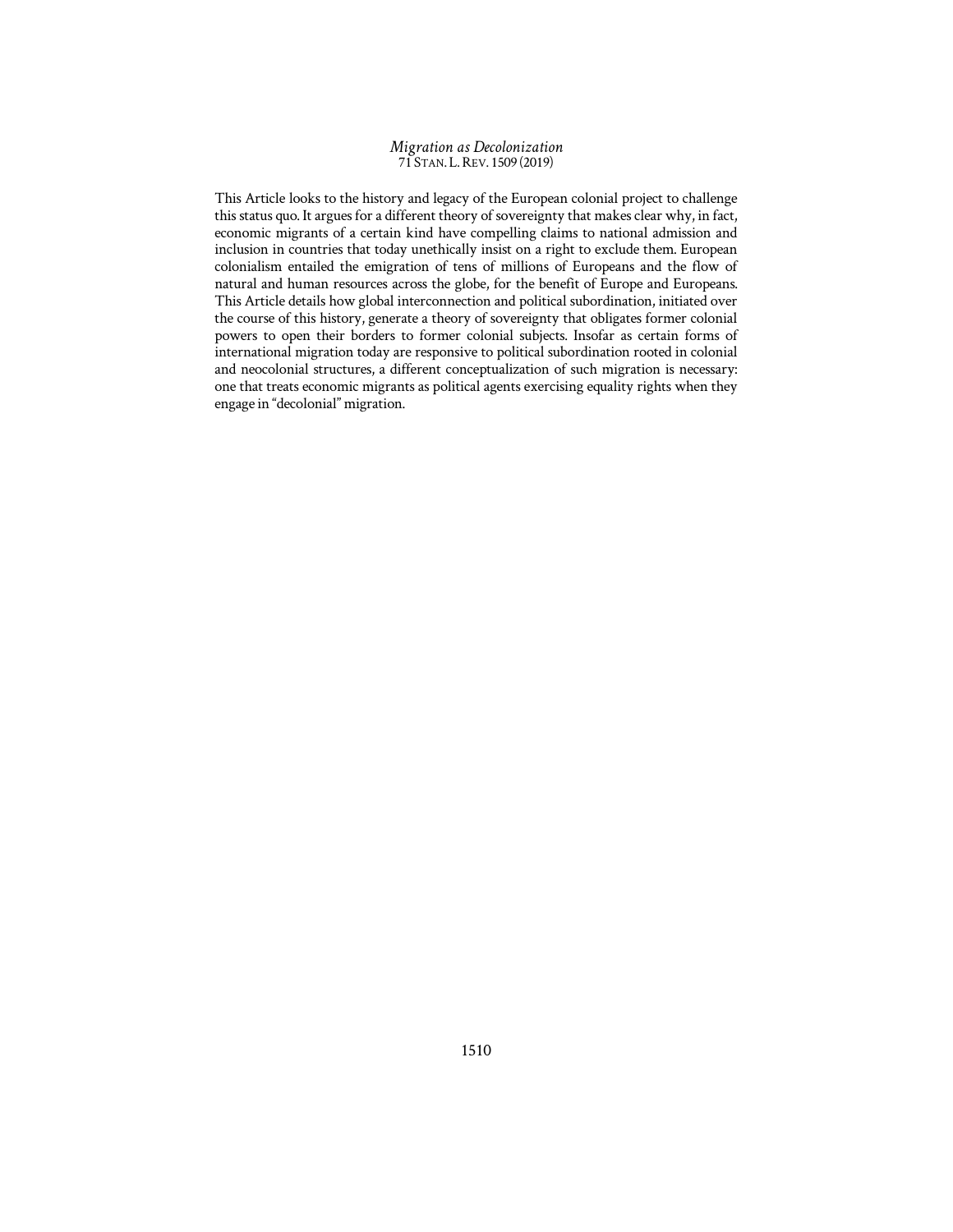# **Table of Contents**

| I.   | The Territorial Sovereign Nation-State and Its Right to Exclude Political |                                                                       |  |
|------|---------------------------------------------------------------------------|-----------------------------------------------------------------------|--|
|      |                                                                           |                                                                       |  |
|      | A.                                                                        |                                                                       |  |
|      | B.                                                                        |                                                                       |  |
|      | C.                                                                        |                                                                       |  |
| II.  |                                                                           |                                                                       |  |
|      |                                                                           |                                                                       |  |
|      | В.                                                                        |                                                                       |  |
| III. |                                                                           |                                                                       |  |
|      | A.                                                                        |                                                                       |  |
|      | В.                                                                        | The Right to Admission and Inclusion: Migration as Decolonization1551 |  |
|      | C.                                                                        | Rethinking Sovereignty, Self-Determination, and Decolonization  1566  |  |
|      |                                                                           |                                                                       |  |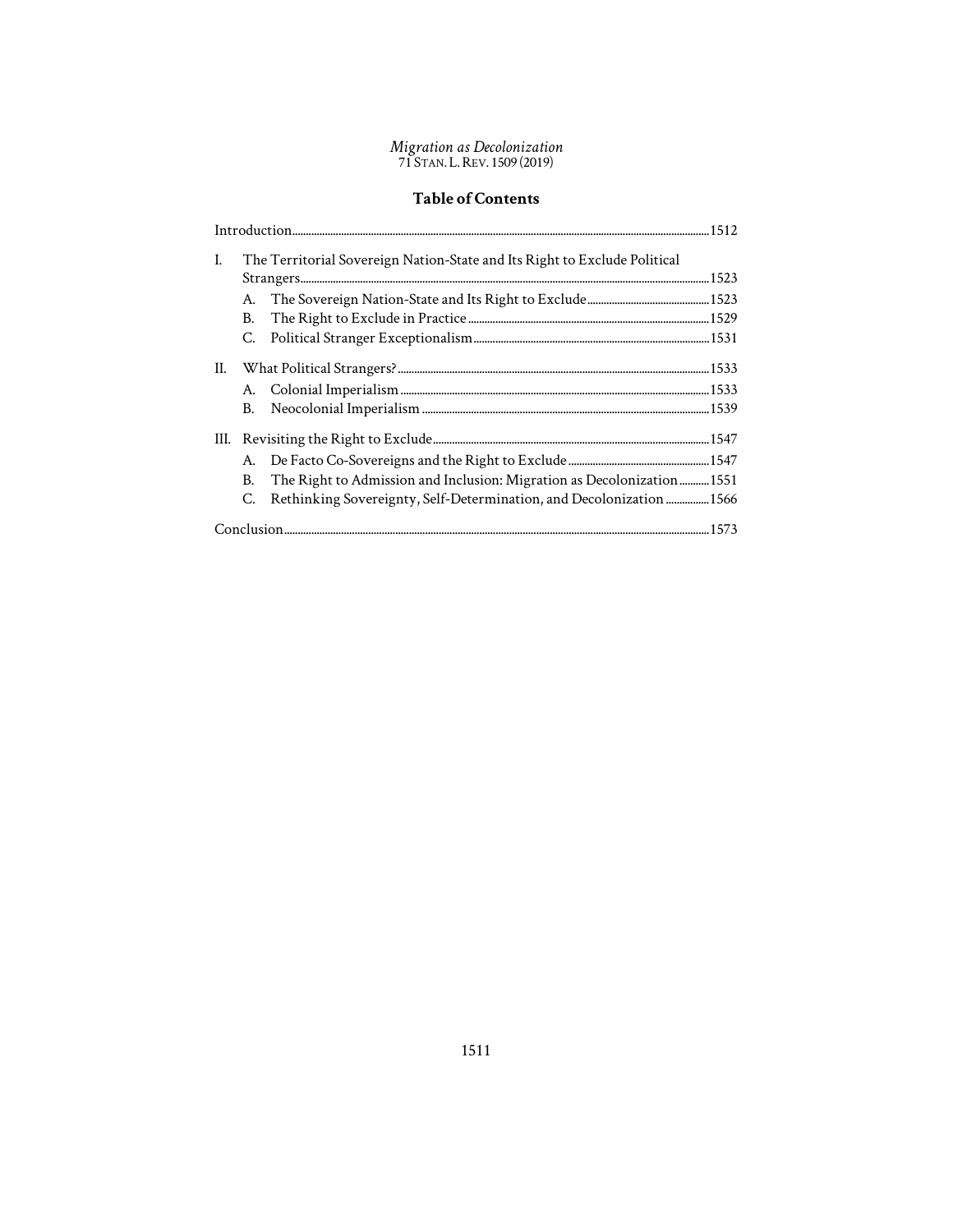### **Introduction**

The term "economic migrant" has become a moniker for a category of international migrant that national populations across the world view generally with suspicion, occasionally with pity, and increasingly with hostility.<sup>1</sup> Europe's response to African migrants offers an example. Between 2014 and 2018, over 1.8 million refugees and migrants risked their lives in journeys across the Mediterranean Sea attempting to reach Europe, and at least 17,000 of them paid with their lives.2 The response of European states, especially to those international migrants falling outside of the "refugee" definition, $3$  has been a righteous assertion of their sovereign right to exclude non-nationals. The June 2018 Aquarius search-and-rescue sea mission illustrates this phenomenon. The Aquarius—jointly operated by two international nongovernmental organizations—rescued 629 African refugees and migrants off the coast of Libya.<sup>4</sup> It was denied permission to dock by Italy and Malta, the two closest countries.<sup>5</sup> The Italian Interior Minister, whose party's successful election platform was strongly anti-immigrant (and even xenophobic),<sup>6</sup> defended his country's decision as a justified response to

- 2. *See Mediterranean Situation*, UNHCR OPERATIONAL PORTAL, https://perma.cc/3BKD -J7BU (archived Apr. 21, 2019); *see also Latest Global Figures*, MISSING MIGRANTS PROJECT, https://perma.cc/C86M-TPGC (last updated Apr. 18, 2019).
- 3. Under international law, a "refugee" is a person who is outside her country of nationality owing to a "well-founded fear of being persecuted for reasons of race, religion, nationality, membership of a particular social group or political opinion" and who, due to that fear, will not avail herself of her country's protection. *See* Convention Relating to the Status of Refugees art. 1, ¶ A(2), July 28, 1951, 19 U.S.T. 6259, 189 U.N.T.S. 150 [hereinafter 1951 Refugee Convention].
- 4. *See* Aryn Baker, *How One Migrant Ship Became a Symptom of a Sick Europe*, TIME (June 12, 2018), https://perma.cc/JHX7-3NSF.
- 5. *See id.*

<sup>1.</sup> Anti-immigrant, and even xenophobic, rhetoric and policy are again commonplace in the United States. *See, e.g.*, Alvaro Huerta, Policy Brief, *The "War on Immigrants": Policies in the Trump Era*, MIGRATION & CITIZENSHIP (Organized Section on Migration & Citizenship, Am. Political Sci. Ass'n, Wash., D.C.), Summer 2017, at 57, 57-60, https://perma.cc/UPY3-3M9W; Khaled A. Beydoun, Opinion, *The Cost of Xenophobia in Trump's America*, AL JAZEERA (Aug. 3, 2018), https://perma.cc/BC5B-9F7E. For a summary of the long history of xenophobic nativism in the United States, see Kevin R. Johnson, *Race, the Immigration Laws, and Domestic Race Relations: A "Magic Mirror" into the Heart of Darkness*, 73 IND. L.J. 1111, 1119-47 (1998); and Teresa A. Miller, *Blurring the Boundaries Between Immigration and Crime Control After September 11th*, 25 B.C. THIRD WORLD L.J. 81, 83-95 (2005).

<sup>6.</sup> *See* Loes Witschge, *What's Next for Italy's Immigrants Under the Populist Government?*, AL JAZEERA (June 3, 2018), https://perma.cc/L3BH-GVCV; *see also* Aaron Robertson, Argument, *Xenophobia Meets Reality in Italy*, FOREIGN POL'Y (June 13, 2018, 9:18 AM), https://perma.cc/R8YP-A3UG.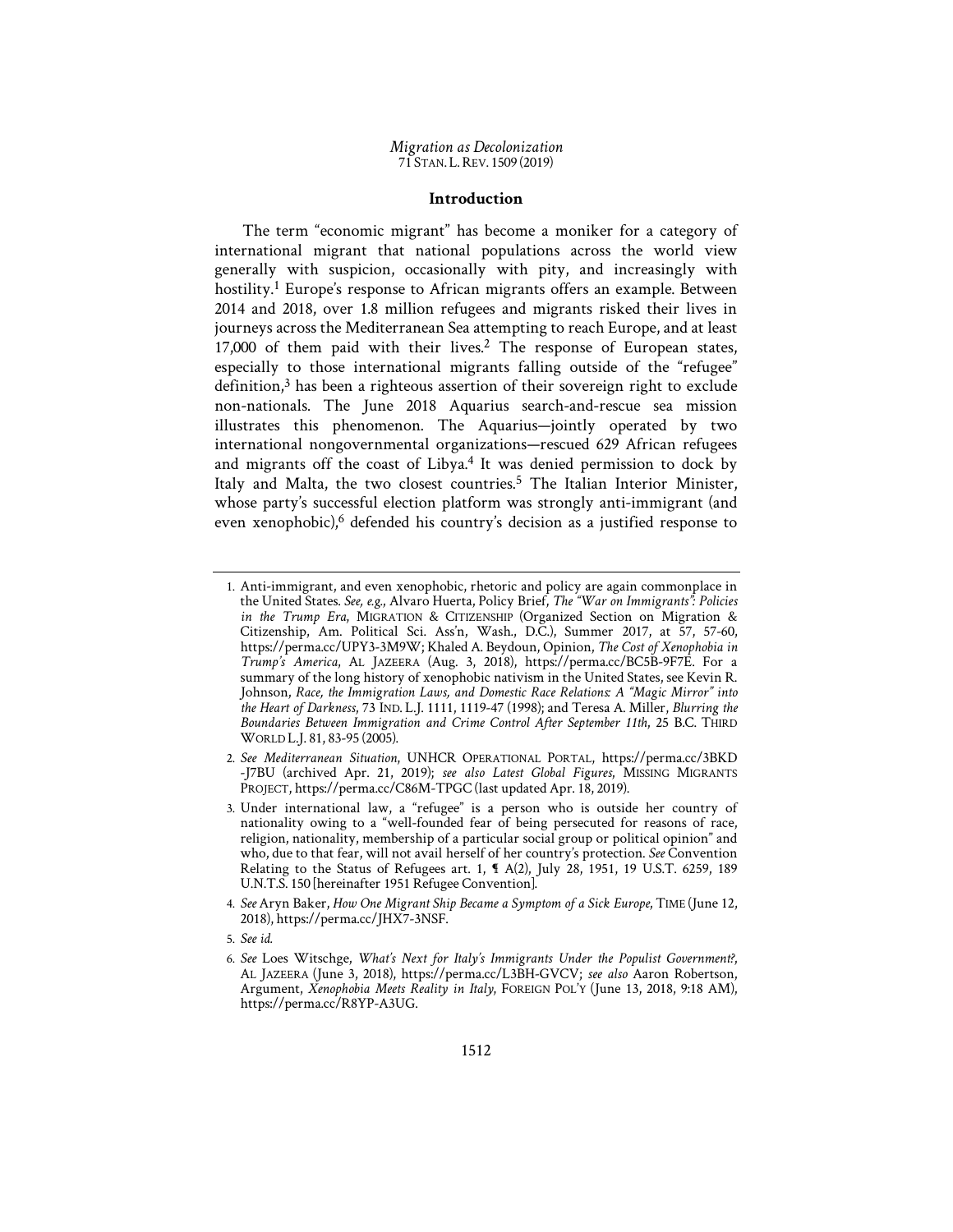illegal immigration.7 The French President publicly criticized Italy's rejection of the Aquarius refugees and migrants, $8$  but this criticism belied the similarly aggressive anti-immigrant policies which even more centrist European nations have adopted,<sup>9</sup> including through the European Union.<sup>10</sup>

Unlike the refugee, whose international flight is by definition a last resort, the term "economic migrant" is typically reserved for groups or individuals whose movement is popularly and legally understood to be a matter of preference, defined by a fair degree of political agency, and motivated primarily by the desire for a better life.<sup>11</sup> Among economic migrants, this Article focuses on those who move from the Third World to the First ("Third World migrants"), including those who do so without legal authorization from the countries they seek to enter. The term "Third World" is a geopolitical and ideological category, and in this Article, the term refers to the territories and peoples that Europeans colonized primarily between the mid-eighteenth and twentieth centuries.12 The corresponding category of "First World" refers to

- 11. To be clear, the motives that explain migrants' and refugees' cross-border movement are myriad, and the nature of the agency they exercise is complex. Economic migrants, as I have defined them, may have experienced treatment at some stage that pulls them closer to (or into) the refugee definition, such as persecution on account of membership in a political or social group. But I artificially suppress the refugee-related dimensions that may attend the movement of any given economic migrant in order to focus on the motivations and movements that are neither protected nor authorized under international law, and which happen to foreground the exercise of agency ("I want a better life") rather than the absence of it due to the fear of death or bodily harm ("I need to escape death or torture").
- 12. For some, the term "Third World" will seem anachronistic in light of its Cold War origins and connotations, or perhaps offensive for its derogatory connotations, but the choice to use this term here is rooted in its analytical significance and in the term's force in the larger intellectual tradition of Third World Approaches to International Law (TWAIL). For an analysis of the category "Third World<sup>"</sup> as a "counter-hegemonic *footnote continued on next page*

<sup>7.</sup> *See* Ramzy Baroud & Romana Rubeo, Opinion, *What Is Behind the Aquarius Refugee Ship Crisis?*, AL JAZEERA (June 17, 2018), https://perma.cc/M69W-8S7H.

<sup>8.</sup> *See Stranded Migrants: Macron Scolds Italy over Aquarius Ship*, BBC NEWS (June 12, 2018), https://perma.cc/P49X-84V4.

<sup>9.</sup> *See, e.g.*, *France Approves Controversial Immigration Bill*, BBC NEWS (Apr. 23, 2018), https://perma.cc/7GC5-JH7B; James McAuley, *The Calais "Jungle" Is Gone, but France's Migrant Crisis Is Far from Over*, WASH. POST (June 10, 2017), https://perma.cc/3QR7 -5Y8G; James McAuley & William Booth, *Pressed by France, Britain Agrees to Do More to Stop Migrants in Calais*, WASH. POST (Jan. 18, 2018), https://perma.cc/Z5X9-HC7Z.

<sup>10.</sup> For analyses of anti-migrant policies in the European Union, see, for example, ELIZABETH COLLETT & CAMILLE LE COZ, MIGRATION POLICY INST. EUR., AFTER THE STORM: LEARNING FROM THE EU RESPONSE TO THE MIGRATION CRISIS 1-12, 22-50 (2018), https://perma.cc/GDX3-S3PM; Gianna-Carina Grün, *Follow the Money: What Are the EU's Migration Policy Priorities?*, DEUTSCHE WELLE (Feb. 15, 2018), https://perma.cc /44M8-TA26; and Kevin Sieff & Isaac Stanley-Becker, *Europe Is Trying to Cut the Flow of Migrants from Africa. It Won't Be Easy.*, WASH. POST (Aug. 31, 2017), https://perma.cc /DJ7Z-RNBS.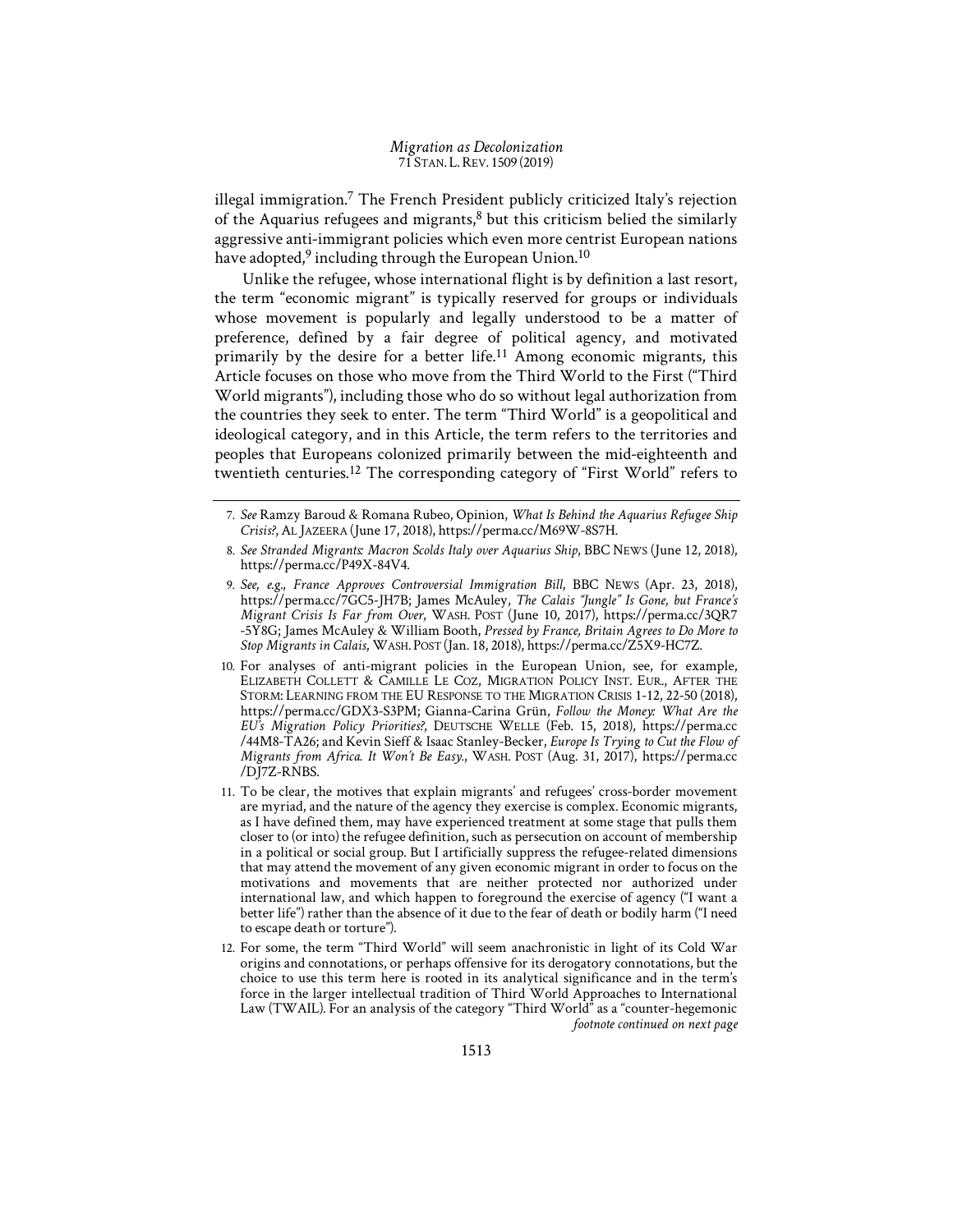the metropolitan European colonial powers and to those settler colonies that preserved their European identities even after gaining independence.13

Fitting the archetype of the Third World migrant, for example, is an Ivorian national repatriated from a Libyan detention center whose primary reason for migrating to Europe is the desire to improve his living conditions (as distinct from the inability to find employment in Ivory Coast).14 Another example would be a Nigerian, Pakistani, or Zimbabwean migrant whose unauthorized journey to or presence in the United Kingdom is the product of deliberate planning, sacrifice, subterfuge, and ingenuity, and who is uncoerced by any direct threat of persecution in her country of nationality. For Third World would-be migrants seeking admission to and inclusion in First World nation-states,15 the project of their exclusion from the latter has reached a

term that is designed to rupture received patterns of thinking," see Balakrishnan Rajagopal, *Locating the Third World in Cultural Geography*, 1998-1999 THIRD WORLD LEGAL STUD. 1, 3-4. Rajagopal addresses the anachronism critique and also lays bare how popular derogatory associations with the term Third World are instructive for international legal theory. *See id.* at 7-11.

<sup>13.</sup> Examples of such former settler colonies include the United States, Australia, and Canada. For further clarification on this Article's treatment of settler colonialism (and the United States), see Part III.B below. The Second World is also an important category but is beyond the scope of this Article.

<sup>14.</sup> *See* Cécile Barbière, *The European Dream Remains Seductive to Côte d'Ivoire's Youth*, EURACTIV (Dec. 22, 2017), https://perma.cc/ZZA6-3N36; *see also* ORGANISATION INTERNATIONALE POUR LES MIGRATIONS, RAPPORT DE PROFILAGE DES MIGRANTS IVOIRIENS, 2017, at 10 (2018), https://perma.cc/9WR5-KCW8 (citing economic opportunity as the leading motivation for Ivorian migration across the Mediterranean, but noting that educational opportunities and personal considerations also motivate some migration). In other words, set aside images of war refugees that dominate humanitarian appeals and media coverage of involuntary migration. In her article "The Citizen and the Migrant," Ratna Kapur focuses on "the migrant who is semi-skilled or unskilled, semi-literate, working class or lower middle class and unemployed," and who "occupies a subaltern position." Ratna Kapur, *The Citizen and the Migrant: Postcolonial Anxieties, Law, and the Politics of Exclusion/Inclusion*, 8 THEORETICAL INQUIRIES L. 537, 538 (2007). My vision of the economic migrant incorporates hers. In keeping with Ratna Kapur's articulation of the "subaltern" migrant, *see id.*, the category of Third World migrant is not merely descriptive but also has a normative dimension to it. The Third World migrant is "not merely a marginalized subject," but instead "emerges from the specific ways in which the liberal project and imperialism operated during the colonial encounter." *Id.* at 539.

<sup>15.</sup> By "admission" I mean authorized entry and presence in the territory of a nation-state, and by "inclusion" I mean formal extension of the various rights and privileges of membership that are incident to political community (such as the right to work). "Migration" encompasses both admission and inclusion, but individual migrants desire different durations of admission and different forms of inclusion. A migrant seeking to relocate permanently, for example, may desire the strong form of inclusion offered by citizenship status. On the other hand, a migrant seeking admission and inclusion for the purpose of obtaining a four-year college degree may be satisfied with only a visa. I distinguish migration from international mobility: the physical crossing of national *footnote continued on next page*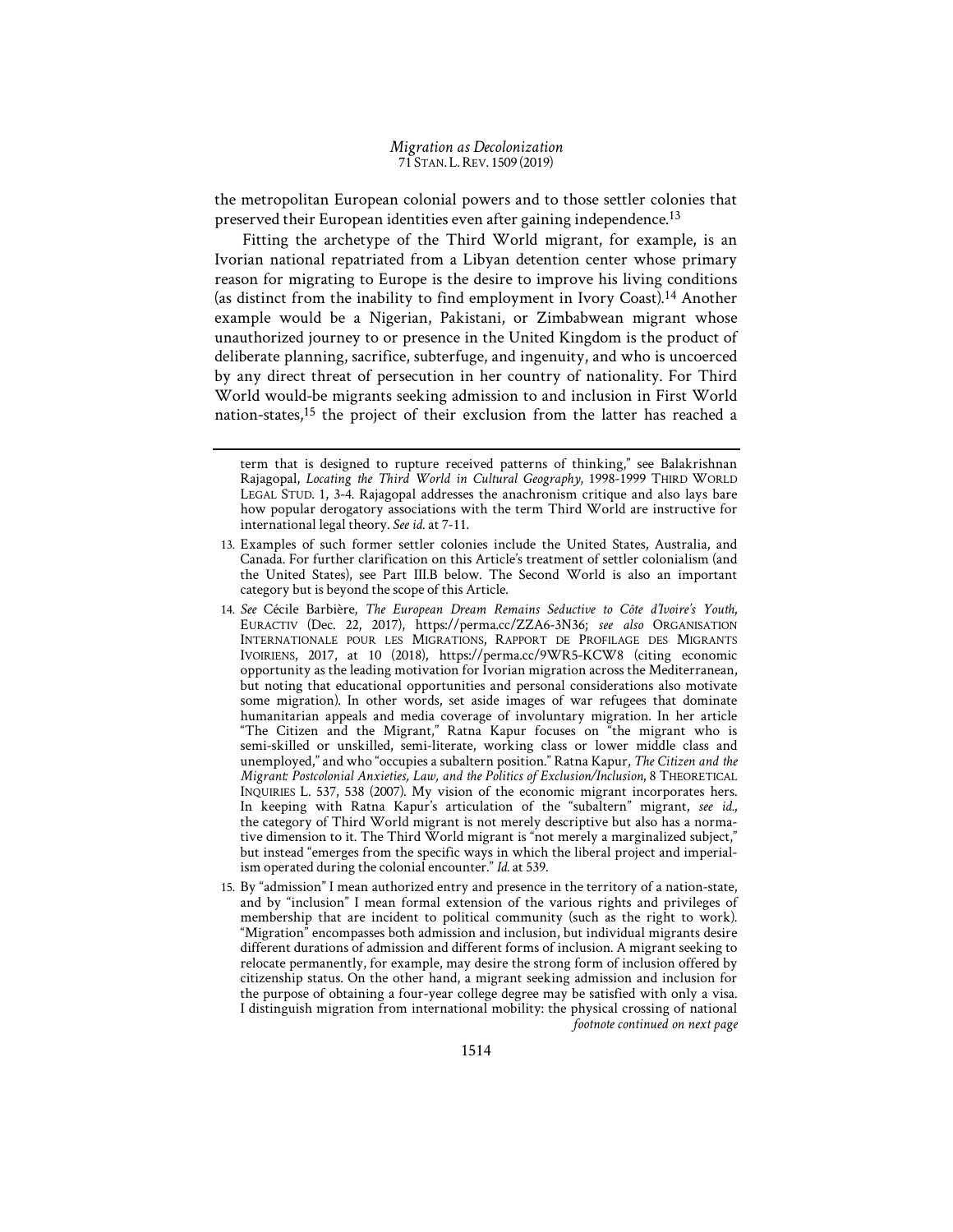fevered, bloody pitch. Those who seek legal authorization even just to visit the First World are faced with complex and often prohibitively expensive visa restrictions that, notably, do not apply to the international mobility of First World citizens.16 And those Third World migrants who dare risk their lives to migrate to First World countries without legal authorization are confronted with increasingly militarized border regimes negotiated by First and Third World nation-states, and which amount to multilateral projects for the regional containment of Third World persons beyond the First World.17

Part I of this Article explains how, according to the governing law and the dominant ethics that underpin it, national exclusion of so-called economic migrants (minus any violence) is not only permissible but even righteous as a matter of sovereign self-determination. In international and domestic law, the territorial nation-state is the privileged vehicle for the collective selfdetermination of peoples: Political community at the nation-state level enjoys the strongest legal and political recognition, and sovereignty at this level is, at its core, about the capacity and right to self-determine collectively on grounds established by citizens or political insiders.<sup>18</sup> Today, the national right to exclude foreigners or nonnationals is considered a fundamental incident of this sovereignty and a requisite of collective self-determination. Both as a matter of law and on predominant ethical accounts, nonnationals are definitionally "political strangers" with no cognizable claims to shaping the trajectory of the respective nation-state, and certainly no say as to the terms of their admission and inclusion within that body.19

Even where international law and legal scholarship have contemplated expanding the rights of nonnationals to territorial admission and political inclusion, they have relied on a logic that holds fixed the nonnational's status as a political stranger, instead making the case for why she is nonetheless worthy of discretionary exemption from the full force of the right to exclude. The refugee category exemplifies this political stranger exceptionalism. States that

borders, which need not be accompanied by migration. *See, e.g.*, GLOB. POLICY INITIATIVE, COLUMBIA UNIV., MODEL INTERNATIONAL MOBILITY CONVENTION 4 (2017), https://perma.cc/3QM3-SULF (defining international mobility as "the movement of individuals across borders for any length of time as visitors, students, tourists, labor migrants, entrepreneurs, long-term residents, forced migrants, refugees, victims of trafficking, people caught in countries in crisis and family members").

<sup>16.</sup> *See infra* Part I.B.

<sup>17.</sup> One prominent example is the ongoing project of African regional containment undertaken by the African Union and the European Union. *See supra* text accompanying note 39.

<sup>18.</sup> *See infra* Part I.A.

<sup>19.</sup> *See infra* Part I.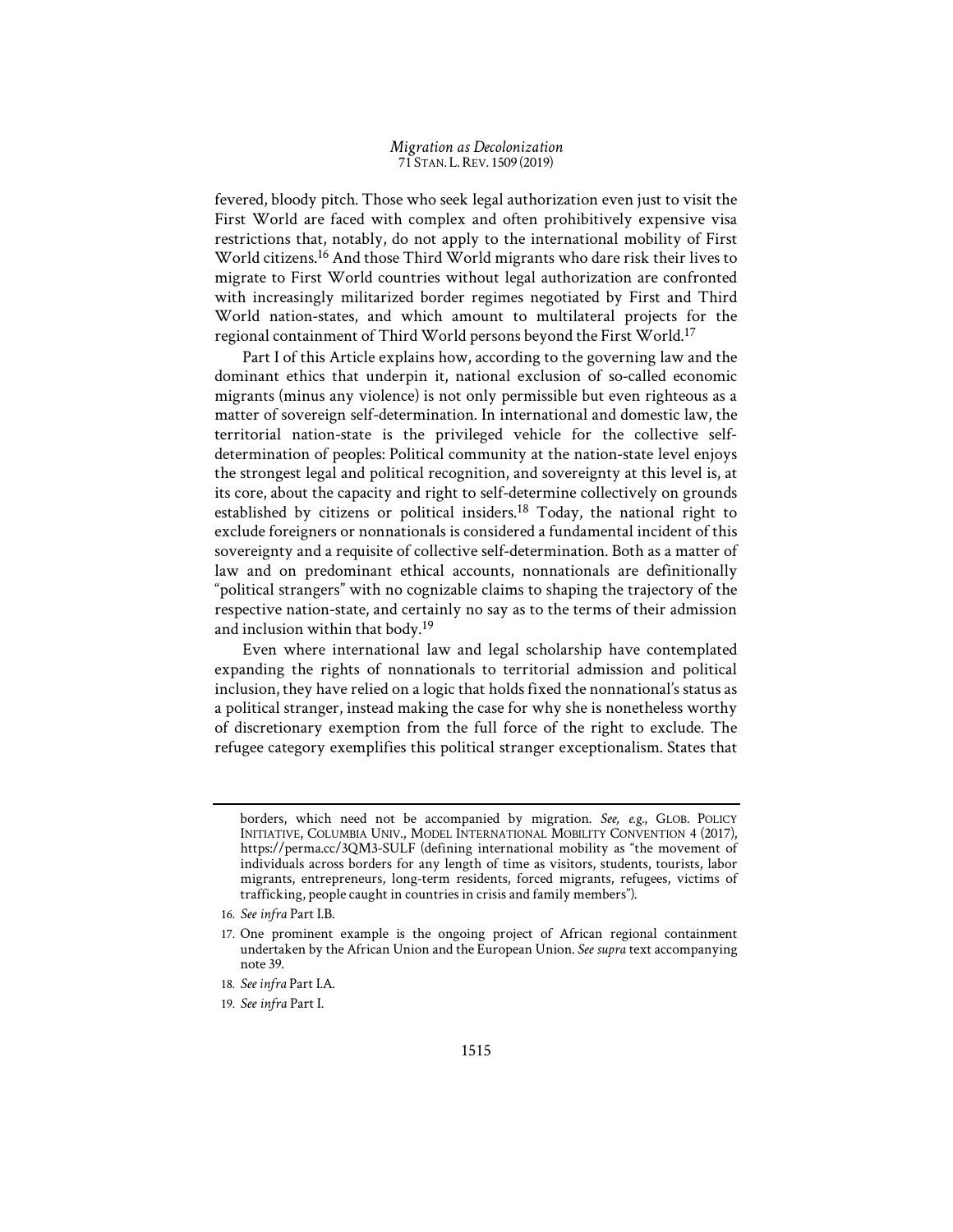have ratified the 1951 Refugee Convention<sup>20</sup> and its Protocol<sup>21</sup> have dramatically limited the exercise of their right to exclude where refugees are concerned, recognizing legal claims to admission and inclusion for political strangers whose migration is driven by fear of certain forms of persecution.<sup>22</sup> There also exists a robust legal literature based in international human rights that has argued the general case for political stranger exceptionalism for nonnationals who fall outside the refugee definition, but whose human rights situation either in their country of origin or during flight is deemed to warrant admission to, and varying levels of inclusion in, the receiving state.23 But even though international human rights principles sustain a more cosmopolitan approach to borders,<sup>24</sup> international law as a whole still most faithfully reflects the political theory of liberal nationalists, who defend the sovereign right to exclude as existential, making limited exceptions for the admission and gradual inclusion of political strangers who are otherwise at risk of persecution or extreme human rights violations.25

<sup>20. 1951</sup> Refugee Convention, *supra* note 3.

<sup>21.</sup> Protocol Relating to the Status of Refugees, Jan. 31, 1967, 19 U.S.T. 6223, 606 U.N.T.S. 267.

<sup>22.</sup> The United Nations Refugee Convention and its Protocol prohibit party states from returning nonnationals who qualify for refugee status to territories where they risk persecution, and also impose a range of obligations on these states to socially, economically, and politically integrate refugees within their jurisdictions. *See* 1951 Refugee Convention, *supra* note 3, arts. 25-34.

<sup>23.</sup> For an impressive example, see JANE MCADAM, COMPLEMENTARY PROTECTION IN INTERNATIONAL REFUGEE LAW 1-6 (2007) (making the argument for why, "as a matter of law, persons protected by the extended [human rights] principle of *non-refoulement* ought to receive a legal status equivalent to that accorded by the Refugee Convention"). Notwithstanding the many benefits we might rightfully associate with the international human rights legal regime, as it stands it does little to weaken the nonnational's status as a political stranger. While the human right to *a* nationality is an ascendant norm, *see Right to a Nationality and Statelessness*, UNITED NATIONS OFF. HIGH COMMISSIONER HUM. RTS., https://perma.cc/EET9-R6Y5 (archived May 22, 2019), the same cannot be said of any general (or even qualified) human right held by nonnationals to the citizenship of a third state. For a useful and detailed analysis of citizenship in international law, see Peter J. Spiro, *A New International Law of Citizenship*, 105 AM. J. INT'L L. 694 (2011). *See also supra* note 15 (discussing this Article's use of the terms "admission" and "inclusion").

<sup>24.</sup> The foundation of international human rights principles is the notion that all human beings, irrespective of political status, are entitled to full enjoyment of human rights on the basis of their inherent human dignity. *See* G.A. Res. 217 (III) A pmbl., Universal Declaration of Human Rights (Dec. 10, 1948); *id.* arts 1-2. Cosmopolitan theorists arguing for open borders have done so on the basis of the inherent human dignity and equality of all human beings. *See, e.g.*, Joseph H. Carens, *Aliens and Citizens: The Case for Open Borders*, 49 REV. POL. 251, 251-52 (1987).

<sup>25.</sup> *See, e.g.*, David Miller, *Justice in Immigration*, 14 EUR. J. POL. THEORY 391, 395-98 (2015). Part I below explains how the political commitments of international law governing *footnote continued on next page*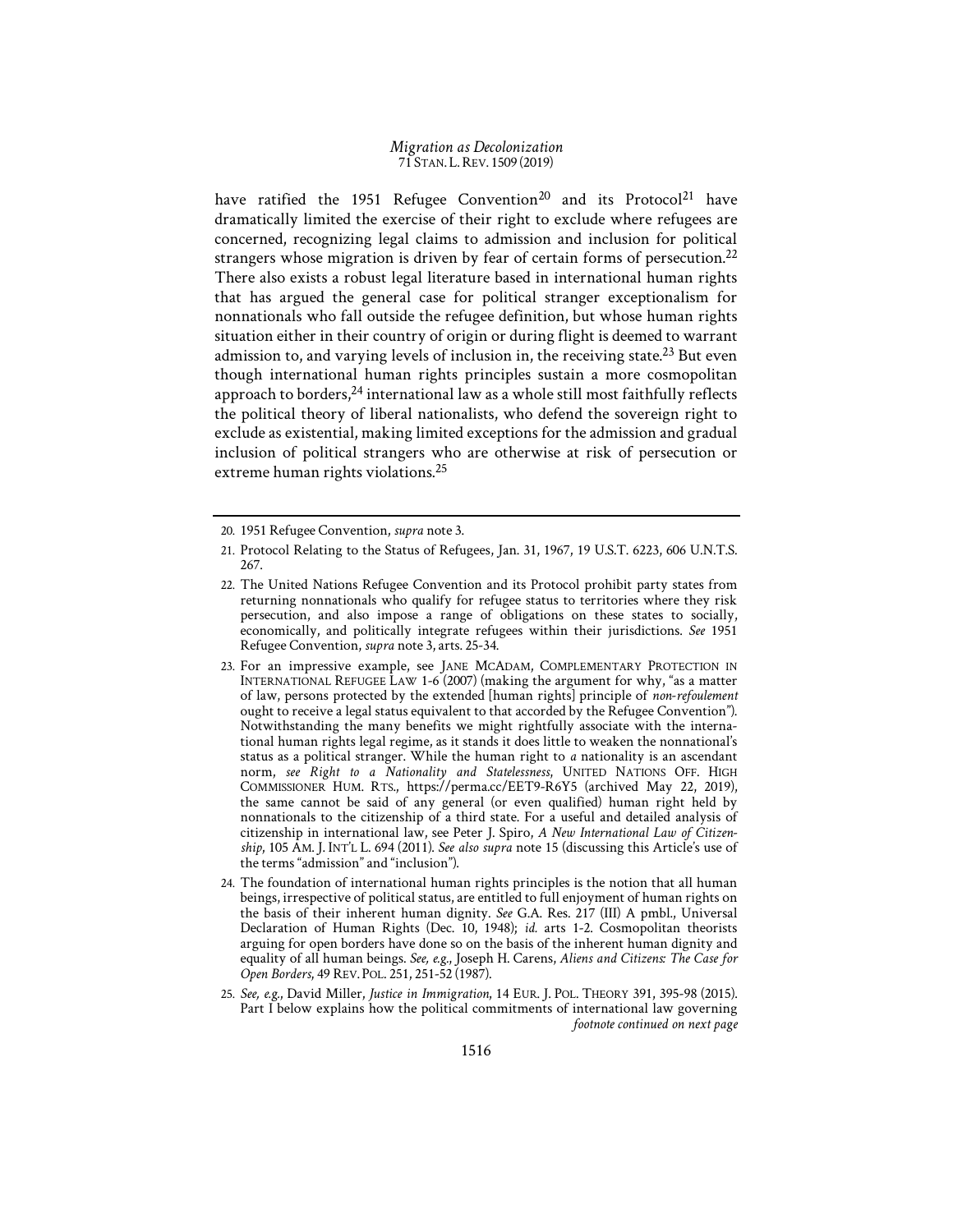This Article challenges the logic of this dogmatic account of territorial nation-state sovereignty where encounters between Third World peoples and First World nation-states are concerned. It argues instead that First World nation-states have no right to exclude Third World migrants, for reasons tied to the distributive and corrective justice implications of the legacies of colonialism. To make this argument, this Article proceeds in three Parts.

As mentioned above, Part I explains the right to exclude as an incident of nation-state sovereignty and political stranger exceptionalism as the prevailing discretionary limit on this right.

Part II looks to the history and contemporary legacy of European colonialism to propose that encounters between Third World migrants and First World nation-states are subject to an entirely different ethics.<sup>26</sup> Between the nineteenth century and the first half of the twentieth century alone, at least 62 million Europeans emigrated to colonial territories across the world,<sup>27</sup> with enduring consequences for those territories.<sup>28</sup> As Part II explains, these Europeans were the quintessential economic migrants, yet in a striking contrast to the mortal costs international law imposes on many Third World economic migrants today, European colonial economic migrants benefitted from an international legal and imperial regime that facilitated, encouraged, and celebrated white economic

migration mirror the liberal nationalist tradition, which aims to marry liberal values with a strong commitment to national identity.

<sup>26.</sup> For a very early sketch of the idea developed in this Article, see E. Tendayi Achiume, *Reimagining International Law for Global Migration: Migration as Decolonization?*, 111 AM. J. INT'L L. UNBOUND 142, 142-43 (2017). The present Article relies on the definition of colonialism as "a practice that involves both the subjugation of one people to another and the political and economic control of a dependent territory (or parts of it)." *See* Lea Ypi, *What's Wrong with Colonialism*, 41 PHIL. & PUB. AFF. 158, 162 (2013); *see also* ANTONY ANGHIE, IMPERIALISM, SOVEREIGNTY AND THE MAKING OF INTERNATIONAL LAW 11 (2004) ("'Colonialism' refers . . . generally to the practice of settling territories, while 'imperialism' refers to the practices of an empire."). For a discussion of the difficulty of defining colonialism and a good overview of its essential features, see Daniel Butt. *Colonialism and Postcolonialism*, *in* 2 THE INTERNATIONAL ENCYCLOPEDIA OF ETHICS 892 (Hugh LaFollette ed., 2013).

<sup>27.</sup> *See* J.L. Miège, *Migration and Decolonization*, 1 EUR.REV. 81, 81 (1993).

<sup>28.</sup> *See* Chantal Thomas, *What Does the Emerging International Law of Migration Mean for Sovereignty?*, 14 MELB. J. INT'L L. 392, 439 (2013) ("Measured either as a percentage of the total population, or in terms of economic significance, the impact of the earlier wave of [colonial and New World] immigration was much greater than the [contemporary] one."). Historians note that even the "scale and consequences" of British Empire migration between 1815 and the 1960s "explain much about the modern world." See MARJORY HARPER & STEPHEN CONSTANTINE, MIGRATION AND EMPIRE 1 (reprt. 2012).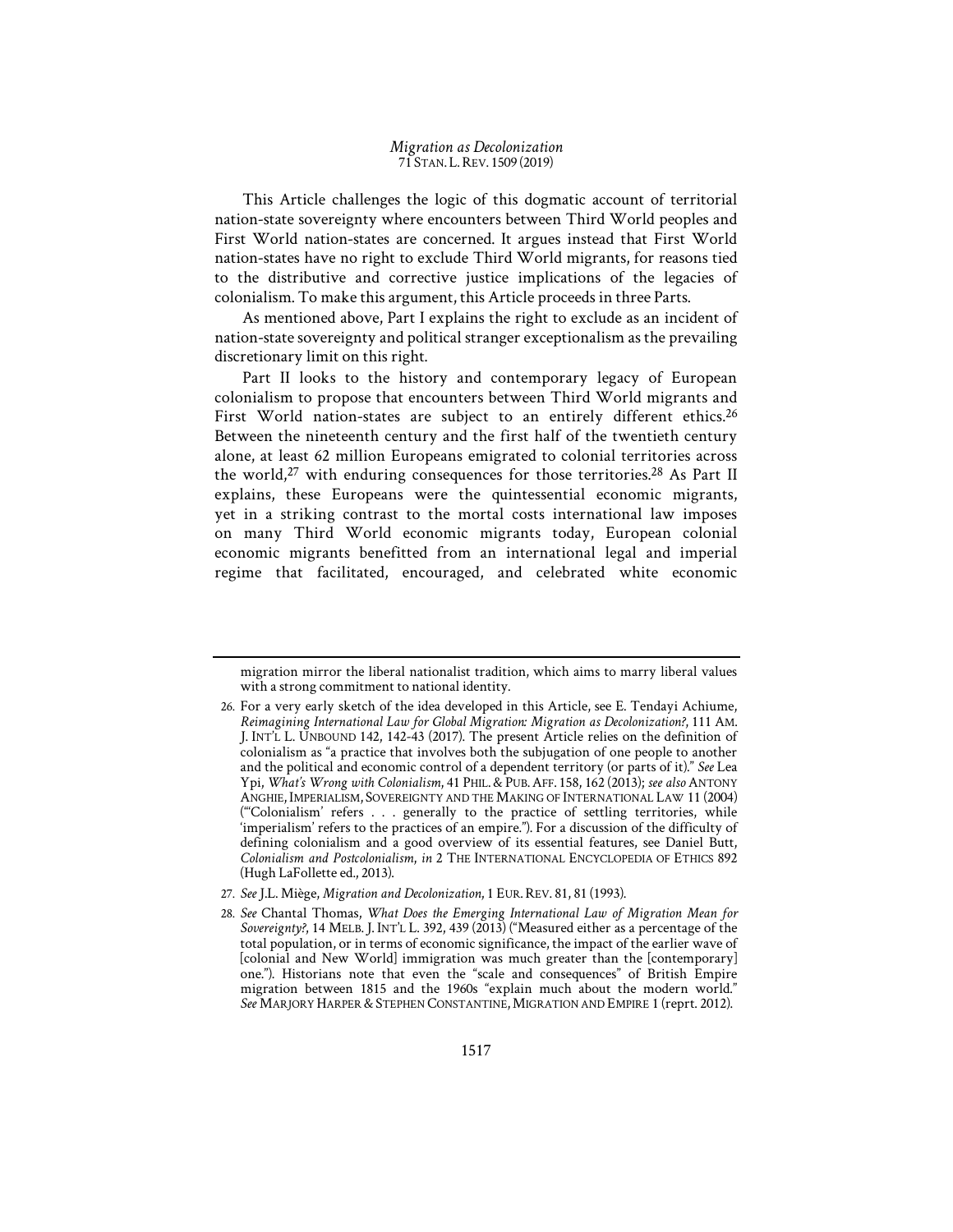migration. This historical perspective reveals the irony of present-day First World righteous exclusion of Third World economic migrants.<sup>29</sup>

Even as economic migrants moved out of Europe, the colonial project pulled human and natural resources in the reverse direction, for the advancement and prosperity of Europe and Europeans.<sup>30</sup> Colonial-era imperial interconnection politically and economically subordinated Third World peoples for the purposes of shoring up the prosperous, collective selfdetermination of First World nations.<sup>31</sup> Thus, as other scholars have argued, a salient harm of colonialism was the unequal incorporation of Third World sovereign peoples into First World political communities and their exploitation as subordinates within the resulting imperial formations.<sup>32</sup> Colonial migration made all of this possible, and international law along with legal and political theory ensured that this migration—for Europeans—was firmly and righteously protected.

When formal decolonization of the Third World eventually gained momentum as a legal and political project, it was largely framed as the pursuit of political equality for colonized peoples—their capacity to self-determine through the achievement of nation-state independence. Although international law facilitated formal independence for many political communities, for former colonies nation-statehood hardly did enough to disrupt relations of colonial exploitation. A large and rich international legal and interdisciplinary

<sup>29.</sup> It also makes vivid the role that race has played in determining whose international mobility is worthy of protection, and whose international immobility is prioritized and ultimately achieved through containment to the regions of their birth. *See infra* Part I. The racialization of international mobility and its implications for international migration law and legal theory are issues I treat in more detail in a companion work in progress. *See* E. Tendayi Achiume, Racial Borders (2019) (unpublished manuscript) (on file with author).

<sup>30.</sup> This is the case notwithstanding the rhetoric and ideology of European colonialism, which included, as Otto von Bismarck remarked at the opening of the Berlin Conference, "the wish to bring the natives of Africa within the pale of civilization" as motivation for "opening up the interior" of the continent for European commerce. *See* ANGHIE, *supra* note 26, at 96-97 (quoting M.F. LINDLEY, THE ACQUISITION AND GOVERNMENT OF BACKWARD TERRITORY IN INTERNATIONAL LAW: BEING A TREATISE ON THE LAW AND PRACTICE RELATING TO COLONIAL EXPANSION 332 (Negro Univs. Press 1969) (1926)).

<sup>31.</sup> This Article focuses generally on the indisputable dynamic of European domination and non-European subordination within the colonial empire. It devotes limited attention to the important non-European resistance to this subordination and the various ways in which European domination was by no means a totalizing, seamless operation. For a comprehensive account of the features and nature of colonial domination, which was truly complex in its operation, see generally, for example, LAUREN BENTON, A SEARCH FOR SOVEREIGNTY: LAW AND GEOGRAPHY IN EUROPEAN EMPIRES, 1400-1900 (2010).

<sup>32.</sup> *See infra* Part II.A.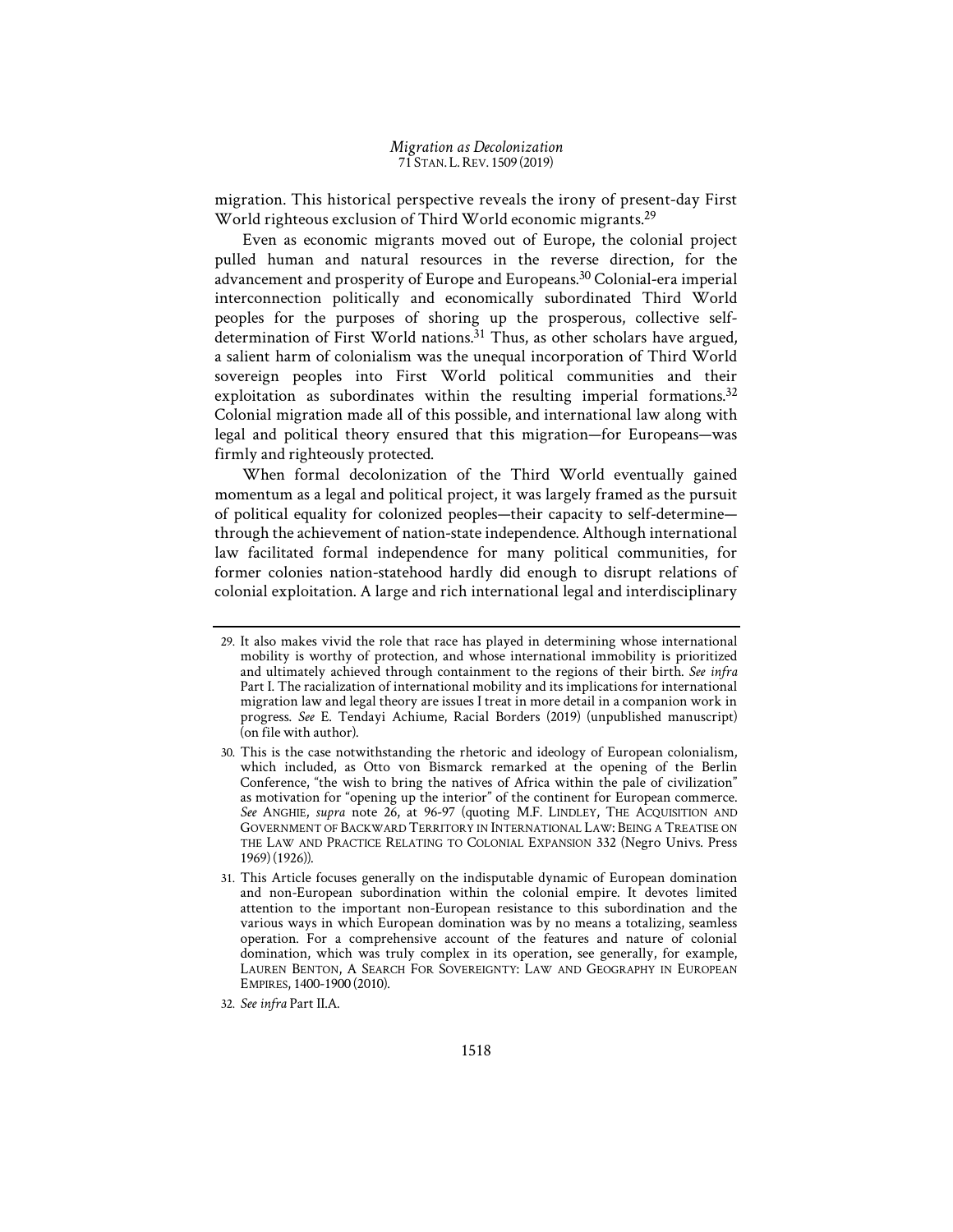literature has argued the persistence of neocolonial dynamics in the postcolonial era, with some of the literature focusing on international law's complicity in sustaining these dynamics.33 Legal scholarship, however, has insufficiently grappled with the implications of colonial and neocolonial subordination for how we should think about the ethics of the international law of migration and the theory of territorial nation-state sovereignty that structures it.34 Also missing from the legal scholarship is a discussion of the role that territorial national borders have played and continue to play in maintaining Third World subordination, and what this should mean for the present-day international law of migration.35

 In this Article, I make claims regarding the political interconnection of vehicles of collective self-determination (specifically, nation-states) without disturbing fundamental liberal commitments to individual autonomy. This makes my arguments far less radical than the shifts I believe new organicism would require. Furthermore, the interconnection I focus on (colonial and neocolonial) is initiated and sustained though specific imperial projects. Thus, while both Thomas's argument and mine push for a move away from fictions of independence to more empirically rooted accounts of interconnection where sovereignty is concerned, we explore distinct (in kind and in degree) conceptions of interconnection. Nevertheless, deeper engagement with Thomas's new organicism is urgent for international legal theorists of migration (and for international law more generally) on account of the rich conceptual and theoretical possibilities it offers.

35. Whereas the work of such international law scholars as Antony Anghie and Sundhya Pahuja has elucidated how international institutions and international legal doctrine preserve the colonial advantage secured by European nations, this scholarship has neglected sustained analysis of national territorial borders in this regard. *See generally*  ANGHIE, *supra* note 26 (analyzing the colonial history, foundations, and functioning of sovereignty doctrine); SUNDHYA PAHUJA, DECOLONISING INTERNATIONAL LAW: DEVELOPMENT, ECONOMIC GROWTH AND THE POLITICS OF UNIVERSALITY (2011) *footnote continued on next page* 

<sup>33.</sup> *See infra* Part II.B.

<sup>34.</sup> Chantal Thomas is an important exception. *See* Thomas, *supra* note 28, at 435-36. Thomas has made a strong case for the limitations of dominant theoretical accounts of sovereignty for explaining or reforming contemporary international migration law, and historicizes contemporary international migration by connecting it to prior European colonial migration, noting that migration "tends to reflect [the] economic and political connections crafted by the governments and investors of the global North," including those forged in prior eras. *See id.* at 440. She draws on quantum physics and the picture of fundamental interconnectedness it offers to argue for a new approach to sovereignty that tracks the radical interconnectedness of the natural world, of which all humans are a part. *See id.* at 446-48. She calls this approach "new organicism," which takes interconnectedness as its starting point rather than the individualism at the heart of prevailing theoretical and legal approaches. *See id.* at 446. New organicism "does not exceptionalise humans as standing apart from, or over, nature," *id.* at 446, and rejects the "notion of ultimate autonomy—of atomism—that defines both the individual in the state of nature and the sovereign state in the modern political imaginary," *id.* at 446-47. She offers new organicism as a means of shifting to an ethics that "would not posit a formalistic or predetermined conceptual order but, at the same time, would establish a normative basis which requires that the distributive consequences and effects of law be measured." *Id.* at 447.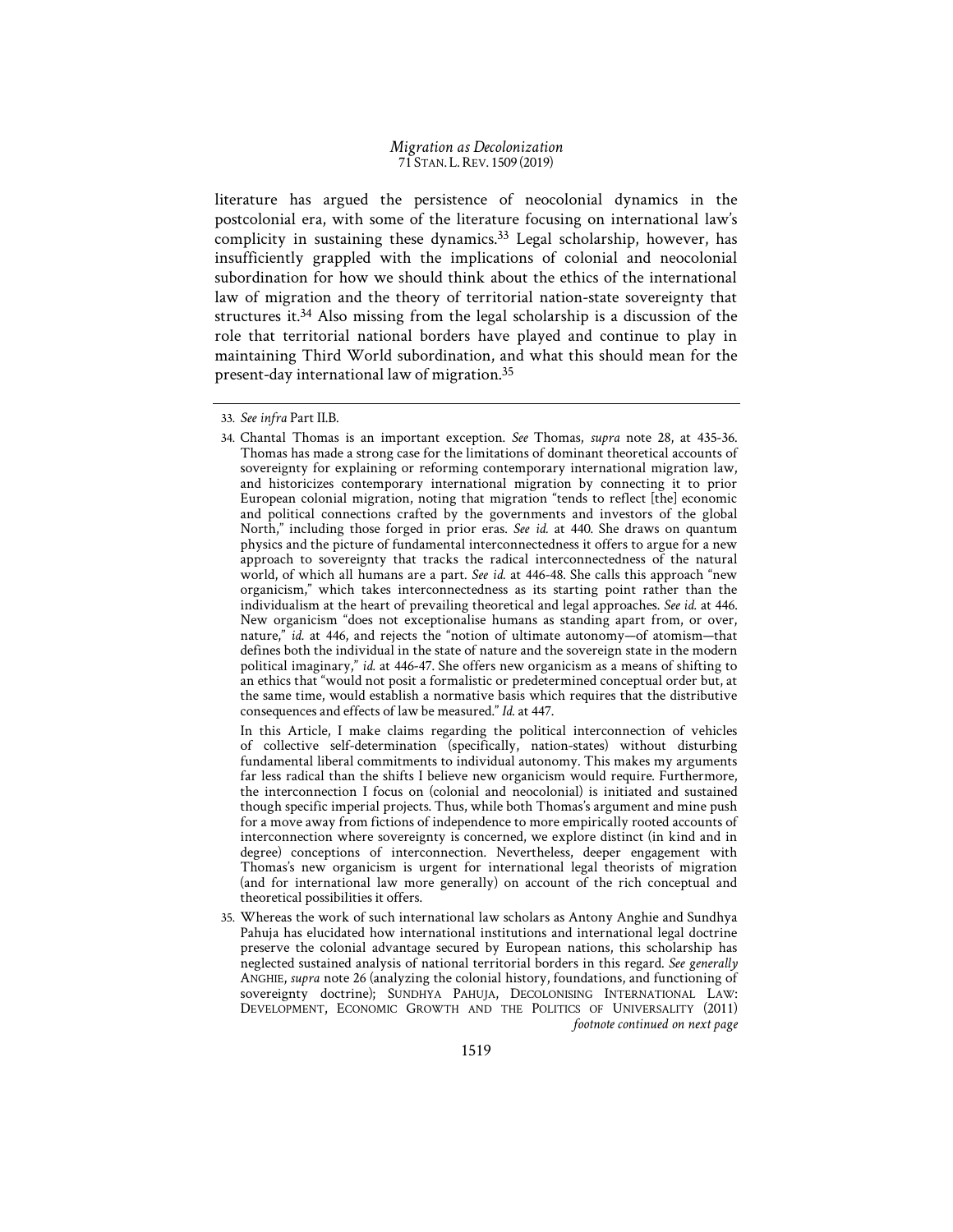In Part III, this Article argues that justice in immigration from the Third World to the First must, in important part, be a function of the distributive justice and remedial implications of the failures of formal decolonization. First and Third World peoples remain politically interconnected, and the former remain largely subordinated to the latter in an economic and political formation this Article refers to as "neocolonial empire."36 Third World peoples are entitled to operative equality within this association. As co-sovereign members of neocolonial empire, they are entitled to a say in the vehicles of effective collective self-determination within it. These claims are based on their status as political insiders bound with First World persons to First World nation-states, and not on their fitting into whatever exemptions apply to political strangers such as refugees. Under the view advanced here, First World nation-states have no more right to exclude Third World migrants than they have a right to exclude de jure First World citizens.

This Article thus presents a normative argument about certain forms of migration and a significant reconceptualization of sovereignty as interconnection.37 It seeks to supplant the extant international legal fiction and logic of formally independent, autonomous nation-states (each with a right to exclude nonnationals as a matter of existential priority), $38$  with the logic and

- 36. In this Article, "empire" refers to substantive economic and political interconnection across national borders, to the systemic benefit of one or a conglomeration of territorial nations at the expense of others to which they are bound. Susan Marks has noted the popular usage of "empire" to refer to "the phenomenon by which, in all periods of history, nations have subjugated their neighbors and brought expanding areas under the control of a single supreme authority." Susan Marks, The Earl A. Snyder Lecture in International Law, *Empire's Law*, IND.J.GLOBAL LEGAL STUD., Winter 2003, at 449, 450. For a further elaboration of the concept of empire, see note 132 and accompanying text below.
- 37. Thomas begins the work of reconceptualizing sovereignty as interconnection in her review and rejection of dominant legal and political conceptions of sovereignty as premised on atomistic conceptions of individuals and their political communities. *See* Thomas, *supra* note 28, at 447-50; *see alsosupra* note 34.
- 38. For an argument regarding the dangers and costs associated with this fiction of nationstate sovereignty in the context of international responsibility for large-scale refugee displacement, see E. Tendayi Achiume, Essay, *The Fact of Xenophobia and the Fiction of State Sovereignty: A Reply to Blocher & Gulati*, COLUM. HUM. RTS. L. REV. ONLINE, Spring 2017, at 1 (responding to Joseph Blocher & Mitu Gulati, *Competing for Refugees: A Market-Based Solution to a Humanitarian Crisis*, COLUM. HUM. RTS. L. REV., Fall 2016, at 53).

<sup>(</sup>exploring the role international law and international economic institutions play in maintaining Third World, colonial-era subordination, including through the development frame). Although a few scholars in other disciplines, such as sociologist Radhika Mongia, have traced the entrenchment of racial subordination through national borders and even nationality, these insights have not penetrated international legal theory on migration, thus barring analysis of the implications of these insights. *See, e.g.*, Radhika Viyas Mongia, *Race, Nationality, Mobility: A History of the Passport*, 11 PUB.CULTURE 527, 528-29 (1999).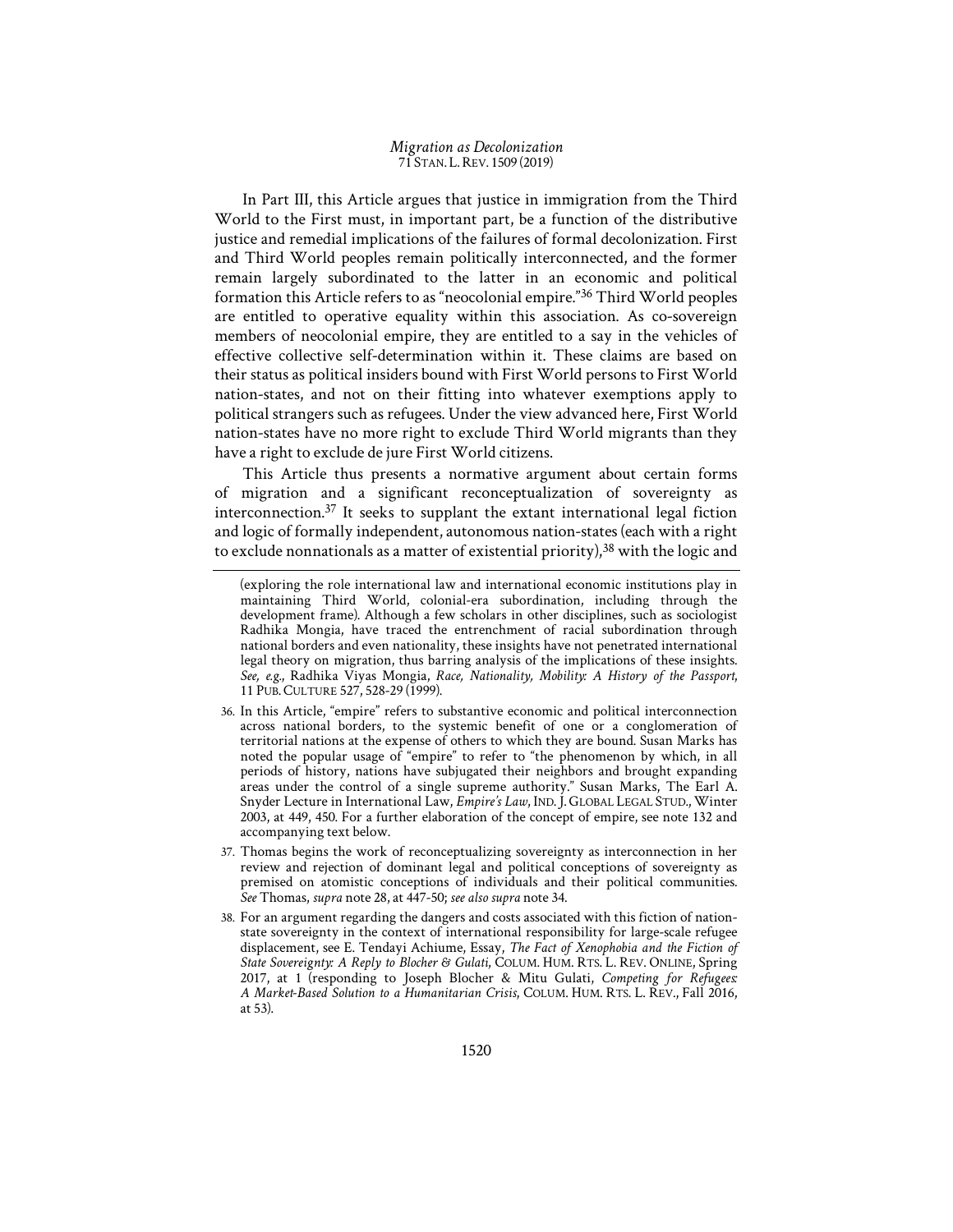ethics of imperial interconnection (specifically, colonial and neocolonial interconnection) that actually exists today. As an example of the implications of the new ethical baseline advanced in this Article, consider the difference it makes for assessing the validity of the project of African regional containment undertaken by the African Union and the European Union.39 Today, this regional containment is undergirded by a sovereignty discourse that justifies African exclusion from Europe as an incident of collective self-determination of European nations, which may rightfully be wielded against political strangers. It thus offers an important context for exploring my critique of sovereignty doctrine and its implications for the right to exclude. Foregrounding persisting neocolonial interconnection, as I do, calls for a different assessment. Given the political ties that bind Africans to Europeans in a relationship that subordinates the former for the benefit of the latter, African regional containment is an unjust practice that violates African entitlements to European nation-state admission and inclusion.40

To be clear, the normative claims of this Article are not utopian. This Article takes as its starting point the current distribution of power within the international order, which is a result of European colonialism and its legacy. It is not primarily concerned with an ideal theory of collective selfdetermination and its relationship to territorial and political borders.41 It is concerned instead with what justice demands of First World-Third World relations where sovereignty and the right to exclude are concerned, in light of the European colonial project and its enduring legacy. It identifies Third World migration to the First World as an entitlement of neocolonial imperial membership on grounds of political equality, $42$  even while cognizant of the myriad ways in which migration can be consistent in fact with the continued subordination of Third World persons and peoples.<sup>43</sup>

<sup>39.</sup> *See* Loren B. Landau, *A Chronotope of Containment Development: Europe's Migrant Crisis and Africa's Reterritorialisation*, 51 ANTIPODE 169, 170, 172-76 (2019).

<sup>40.</sup> *See infra* Parts II-III.

<sup>41.</sup> With respect to decolonization, it is *not* the argument of this Article that Third World migration is the silver bullet or even the most efficacious means for redressing neocolonial subordination. It is instead that migration, insofar as it is a means of formal political inclusion, is an entitlement borne by Third World persons by virtue of their de facto status as co-sovereigns with their First World counterparts. It is a requisite, if not a guarantor, of political equality.

<sup>42.</sup> As I elaborate in more detail below, this is a corrective distributive justice argument. In a different project, I make the distinction though a related argument for migration (territorial admission and political inclusion) as colonial reparations.

<sup>43.</sup> It is in this sense that the theory advanced here is "non-ideal": "It does not seek to give an ideal-style account of how the world should be, and it need not necessarily be interpreted as giving an account of how the world should ideally proceed from its present non-ideal state." *See* DANIEL BUTT, RECTIFYING INTERNATIONAL INJUSTICE: .<br>Principles of Compensation and Restitution Between Nations 6-7 (2009).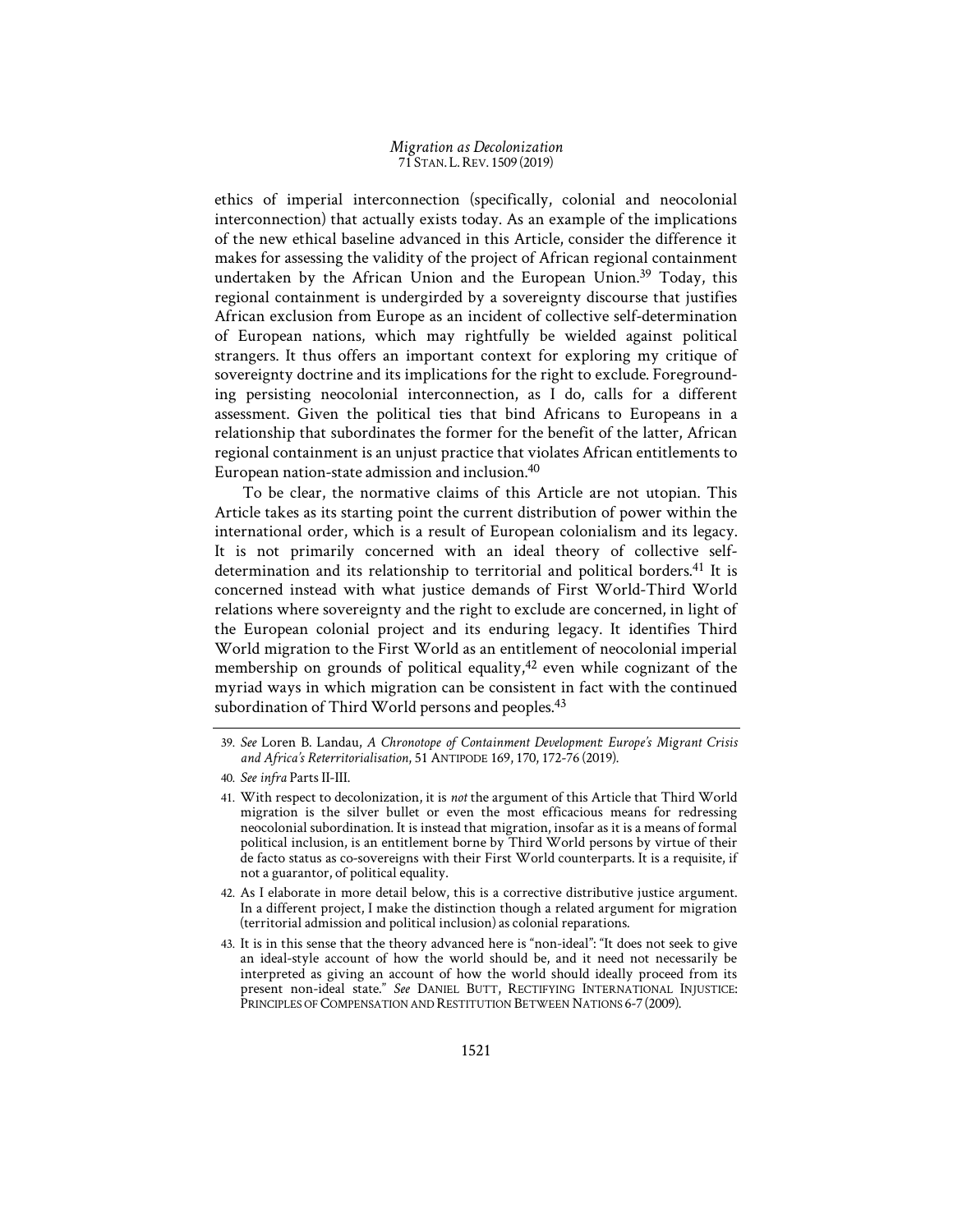In addition to its sovereignty as interconnection claim, this Article also makes a number of other significant conceptual contributions. If colonialism initiated inequitable global interconnection, decolonization could be conceived of not as *independence* but as more equitable *interconnection*. Insofar as the First and Third Worlds remain bound, for those who are subordinated in this relationship, equality or decolonization may entail shifting power *within* the relationship, not outside of or beyond it. Indeed, such a reconceptualization is urgent as long as global interdependence and interconnection remain a fact.44

I argue for a related and equally important reconceptualization of decolonization. In international law and legal theory, decolonization is a process for political collectives: Individuals are neither the subjects nor the objects of decolonization; nation-states are. My argument, however, is that the political equality claims that nation-state decolonization is designed to vindicate may have to be pursued through alternative means, including through individual rather than purely structural approaches. Given the failure of formal independence to undo colonial subordination, for some Third World persons, so-called economic migration may enact a process that enhances individual self-determination within neocolonial empire, irrespective of its implications for the collective self-determination of Third World nation-states.

This personal pursuit of enhanced self-determination (which asserts political equality with First World citizens) is thus *decolonial*; it is migration as decolonization. In this way, this Article centers acts of resistance or opposition by those who occupy subordinate positions within imperial formations, and explores the ethical (and legal) entailments of these acts once they are reframed as acts responsive to deep-seated political inequality. The aim is not to offer a tidy, ideal theory of how decolonization can be achieved for all peoples everywhere. Rather, it is to reframe migration—even unauthorized Third World migration—as one compelling means of asserting individual agency over political horizons, and to argue for the formal recognition in the law of this expression of agency.45

<sup>44.</sup> Decolonization becomes not about severing connections, but about the renegotiation or the rearranging of the nature of the connections and the allocation of power in extant relationships. This conception of equality or antisubordination through more equitable interdependence was arguably at the center of the political theory of a number of prominent anticolonial figures, including Amílcar Cabral, Aimé Césaire, and Léopold Sédar Senghor. *See, e.g.*, AMILCAR CABRAL, *Message to the People of Portugal*, *in* REVOLUTION IN GUINEA: AN AFRICAN PEOPLE'S STRUGGLE 123 (Richard Handyside ed. & trans., 1969) (calling for unity between the Bissau-Guinean and Portuguese peoples following decolonization); FREDERICK COOPER, CITIZENSHIP BETWEEN EMPIRE AND NATION: REMAKING FRANCE AND FRENCH AFRICA, 1945-1960, at 1-25 (2014); GARY WILDER, FREEDOM TIME: NEGRITUDE, DECOLONIZATION, AND THE FUTURE OF THE WORLD 2-16 (2015).

<sup>45.</sup> Note that my primary concern is substantive equality and the well-being of persons and peoples, rather than the equality of nation-states. This Article does not seek to *footnote continued on next page*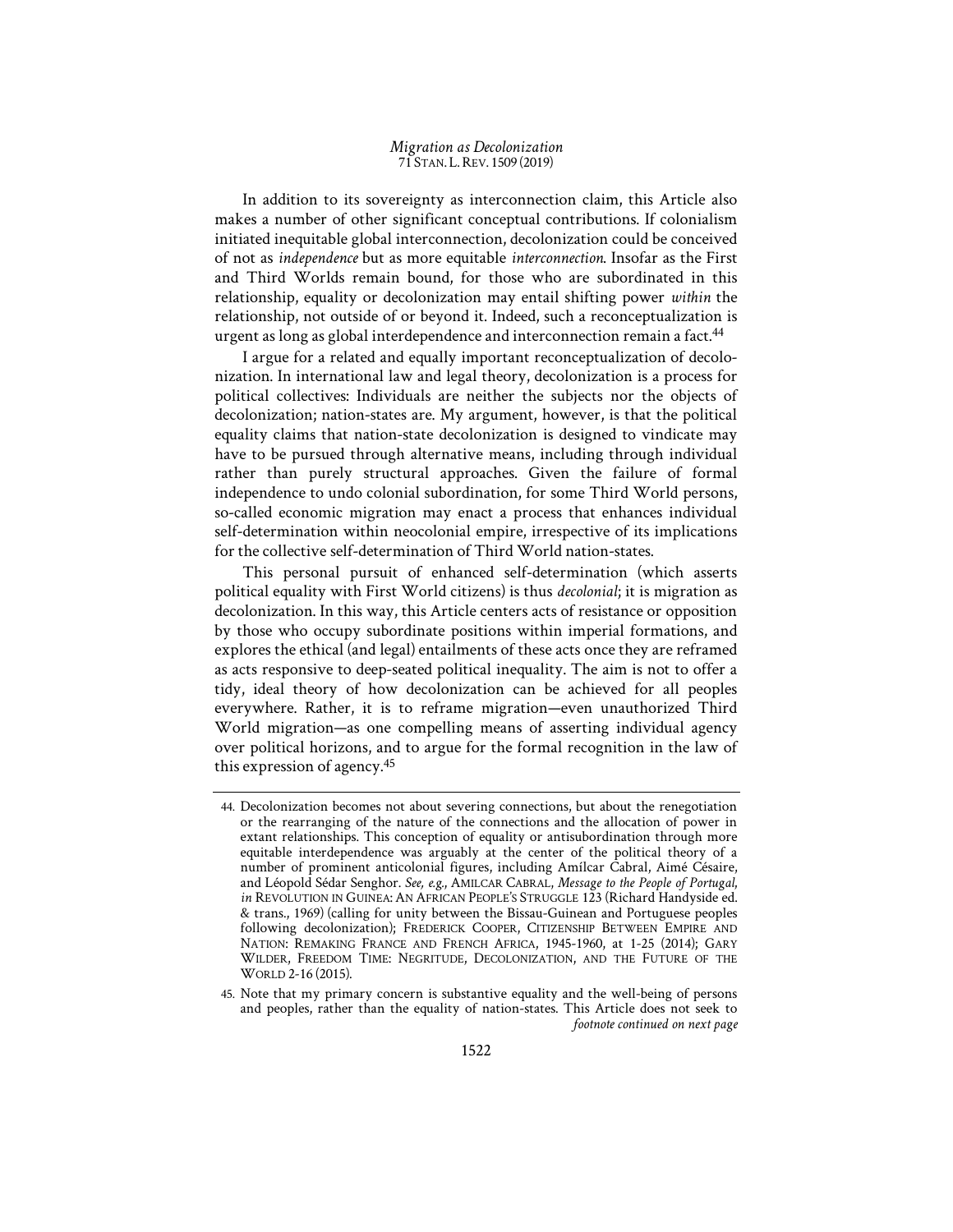In addition to the normative and conceptual contributions of this Article, it also has potential sociological implications. Recovering colonial history and foregrounding colonial legacy point to a different explanation and understanding of Third World migration. This migration is not merely economically responsive but is politically responsive as well.46

# **I. The Territorial Sovereign Nation-State and Its Right to Exclude Political Strangers**

This Part introduces the territorial sovereign nation-state as the primary vehicle for the collective self-determination of peoples according to prevailing international legal doctrine and dominant political theory. It also introduces the right to exclude political strangers or nonnationals in international law, and outlines the prevailing political theory arguments used today to defend this right as an incident of nation-state sovereignty. It then reviews how this right operates in practice, especially in the context of encounters between Third World migrants and First World nation-states.

## A. The Sovereign Nation-State and Its Right to Exclude

James Crawford has explained that in its most common usage, sovereignty refers to the "'totality of international rights and duties recognized by international law' as residing in [the] independent territorial unit" known as the nation-state.47 Among these rights is a broad right to exclude nonnationals,

offer an ideal theory of decolonization in international law, but instead proposes a "non-ideal" means through which individual persons belonging to subordinated peoples can increase their capacity to self-determine, even if at some cost to a First World nation-state.

<sup>46.</sup> *See, e.g.*, Marie-Laurence Flahaux & Hein de Haas, *African Migration: Trends, Patterns, Drivers*, COMP. MIGRATION STUD. 4-5 (Jan. 22, 2016), https://perma.cc/M9S9-YRMM (noting that "colonial occupation and concomitant practices of the slave trade and the systematic use of forced labour and recruitment have in many ways shaped contemporary migration patterns within and from [Africa]," and that "[w]e can see migration as a function of people's *aspirations* and *capabilities* to migrate").

<sup>47.</sup> JAMES CRAWFORD, THE CREATION OF STATES IN INTERNATIONAL LAW 32 (2d ed. 2006) (quoting Reparation for Injuries Suffered in the Service of the United Nations, Advisory Opinion, 1949 I.C.J. 174, 180 (Apr. 11)). As other scholars have noted, however, attempts to fix the legal definition of sovereignty promote "a certain amnesia about its historical and cultural[] specific[ity]." *See* Roxanne Lynn Doty, *Sovereignty and the Nation: Constructing the Boundaries of National Identity*, *in* STATE SOVEREIGNTY AS SOCIAL CONSTRUCT 121, 123 (Steve Smith et al. eds., 1996). Crawford's definition serves as a starting point, and various sections of this Article highlight the colonial historical and cultural dimensions of sovereignty that are vital to making sense of its meaning and operation in international law today. The work on sovereignty in international law with the most influence on this Article is Antony Anghie's seminal *footnote continued on next page*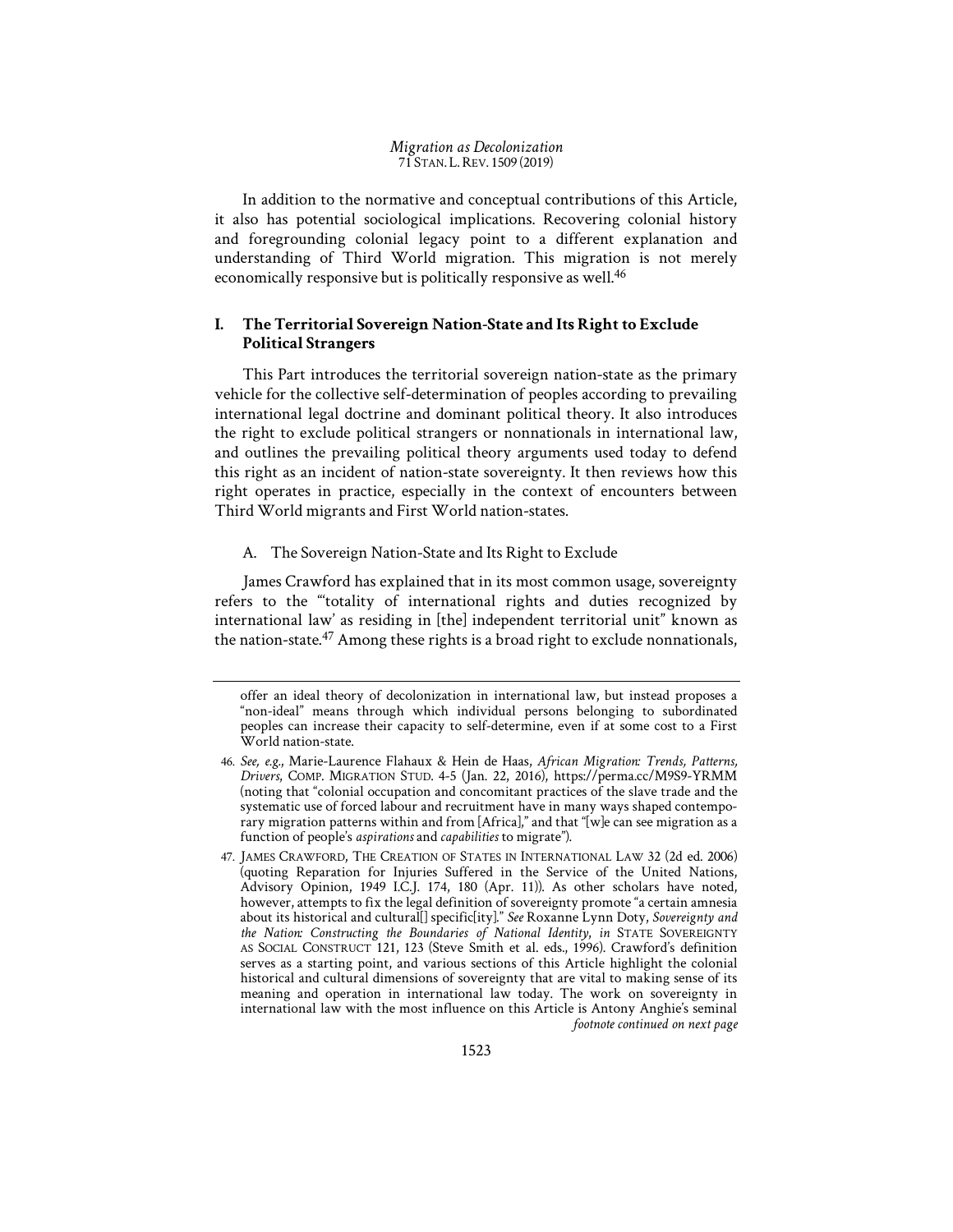although that right is constrained by international law in important ways.<sup>48</sup> Thus, under international law, the blanket exclusion of economic migrants those who enter the territory of a foreign state in order to pursue better life outcomes—is within the full right of every nation-state and is subject only to procedural constraints.49

Central to political, theoretical, and philosophical justifications of the right to exclude as an incident of nation-state sovereignty is the notion of a collective sovereign whose capacity to self-determine rests on its ability to decide (on its own terms) who may become a member of this sovereign body. Sovereignty—as a political concept—is understood to be fundamentally about collective self-determination.50 And sovereignty doctrine has evolved to

- 49. These procedural safeguards, which do not substitute for substantive obligations to admit foreign nationals, play an important role in constraining the levels of violence that states can legally deploy to keep foreigners out of their territories. But in practice, nation-states are often inclined to disregard these procedural constraints, rejecting their applicability. *See, e.g.*, Nafziger, *supra* note 48, at 822. States have also developed creative, unlawful practices through which they disclaim liability for violations of international law protections that do exist. Examples include what other scholars have described as the *non-entrée* regime of carrier sanctions and the regularly violent interdiction of migrants at sea using a combination of detention and pushback measures to prevent territorial arrivals. *See* UNITED NATIONS HIGH COMM'R FOR REFUGEES, DESPERATE JOURNEYS: REFUGEES AND MIGRANTS ARRIVING IN EUROPE AND AT EUROPE'S BORDERS, JANUARY-AUGUST 2018, at 21-25 (2008), https://perma.cc/W4SN-PVV5; B.S. Chimni, *The Geopolitics of Refugee Studies: A View from the South*, 11 J. REFUGEE STUD. 350, 357 (1998); Thomas Gammeltoft-Hansen & James C. Hathaway, Non-Refoulement *in a World of Cooperative Deterrence*, 53 COLUM. J.TRANSNAT'L L. 235, 243-44 (2015).
- 50. Sovereignty as a political concept has been defined in myriad ways, and most scholars trace its intellectual origins to the work of sixteenth-century scholar Jean Bodin. *See* JENS BARTELSON, A GENEALOGY OF SOVEREIGNTY 141-43 (1995). For a useful *footnote continued on next page*

book *Imperialism, Sovereignty and the Making of International Law*. *See* ANGHIE, *supra* note 26.

<sup>48.</sup> A dominant misconception is that international law enshrines an absolutist conception of sovereignty, according to which every nation-state bears an unqualified right to exclude foreign nationals that it can rightfully wield with untrammeled discretion. However, international law substantively and procedurally limits the sovereign right to exclude: (1) according to custom, treaty, and general principles dealing with migration; and (2) through constraints on the domain of domestic jurisdiction. *See* James A.R. Nafziger, *The General Admission of Aliens Under International Law*, 77 AM. J. INT'L L. 804, 818-22 (1983); *see also* Vincent Chetail, *Sovereignty and Migration in the Doctrine of the Law of Nations: An Intellectual History of Hospitality from Vitoria to Vattel*, 27 EUR. J. INT'L L. 901, 902 (2016). The treaty regime that imposes the most substantive constraints on a state's right to exclude foreigners (politically and territorially) is the United Nations Refugee Convention and its Protocol, which requires states to admit individuals meeting the refugee definition and to facilitate their social and political integration. *See* 1951 Refugee Convention, *supra* note 3, arts. 17-24, 31-32. International human rights law imposes vital procedural constraints on the right to exclude nonnationals as well as some substantive constraints, such as the non-refoulement obligation. *See, e.g.*, MCADAM, *supra* note 23, at 8-10.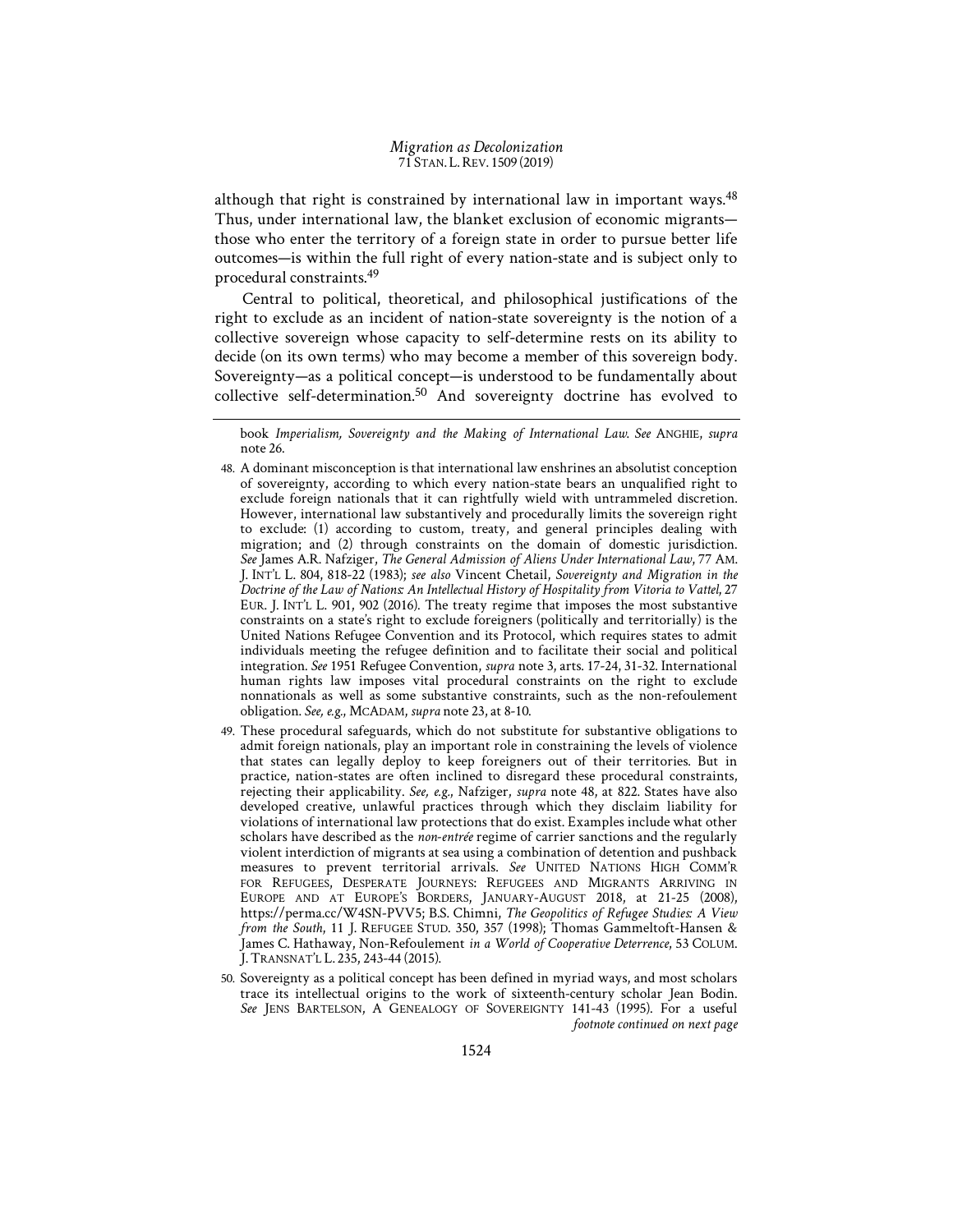characterize control of national borders on terms entirely set by predetermined national insiders as central to achieving this self-determination.<sup>51</sup> Within the liberal tradition, democratic theory and cultural nationalism combine to supply the dominant script in support of this relationship between political and territorial borders.

In liberal democratic theory, the "self" that determines through the nationstate is the "demos," a political community specified in domestic law.52 This tradition locates the foundation of the political community in the putative consent of its members, typically relying on the social contractarian tradition whose luminaries include John Locke and Jean-Jacques Rousseau.<sup>53</sup> What originally binds the demos in conventional accounts is their putative consent to be bound, through which each individual exercises her will to form the collective will of the demos.<sup>54</sup> This social contract establishes both the "civic ... [and] territorial boundaries of the area over which the demos exercises jurisdiction."<sup>55</sup> Membership in that community requires the consent of its citizens and is determined by the laws of citizenship they have stipulated.

In its liberal variant, cultural nationalism, broadly defined, is "a theory that attempts to merge the significance of national identity with liberal values."56 Within recent political theory, liberal nationalism supplies the most "strenuous" defenses of the nation-state's right to exclude.57 For liberal

- 51. *See* Nafziger, *supra* note 48, at 804, 816-19.
- 52. *Cf.* Arash Abizadeh, *On the Demos and Its Kin: Nationalism, Democracy, and the Boundary Problem*, 106 AM. POL. SCI. REV. 867, 874 (2012) ("The point of departure for modern democratic theory is the claim that legitimate political authority derives ultimately from the people or demos. Thus political power is legitimized not by tradition, not by virtue, not by genealogy, but by the demos itself.").
- 53. *See* JOHN LOCKE, TWO TREATISES OF GOVERNMENT bk. II, §§ 95-96, at 330-32 (Peter Laslett ed., Cambridge Univ. Press student ed. 1988) (1690); JEAN-JACQUES ROUSSEAU, THE SOCIAL CONTRACT 59-60 (Maurice Cranston trans., Penguin Books 1968) (1762).
- 54. *See* Abizadeh, *supra* note 52, at 875 ("[T]he ultimate prepolitical ground for legitimizing the procedures for articulating the popular will *and* the boundaries of the people itself is supposed to lie in the unanimous consent of all parties to the social contract.").
- 55. *Id.*
- 56. *See* Sara Amighetti & Alasia Nuti, *A Nation's Right to Exclude and the Colonies*, 44 POL. THEORY 541, 561 n.10 (2016) (emphasis omitted).
- 57. *See id.* at 543. David Miller's work is among the exemplars of liberal cultural nationalism (often referred to as communitarianism), and his recent book *Strangers in Our Midst* typifies the defenses cultural nationalism advances for immigration *footnote continued on next page*

overview of sovereignty as conceptualized in political thought, see Nicholas Greenwood Onuf, *Sovereignty: Outline of a Conceptual History*, 16 ALTERNATIVES 425, 425-29 (1991). For a more succinct overview of the intellectual history and meaning of sovereignty in political theory, see Daniel Philpott, *Sovereignty*, STAN. ENCYCLOPEDIA PHIL. (updated Mar. 25, 2016), https://perma.cc/L3PB-22Y2. The working definition of sovereignty as a political concept in this Article is the political will of a communityits prerogative and capacity to self-determine in all spheres of life.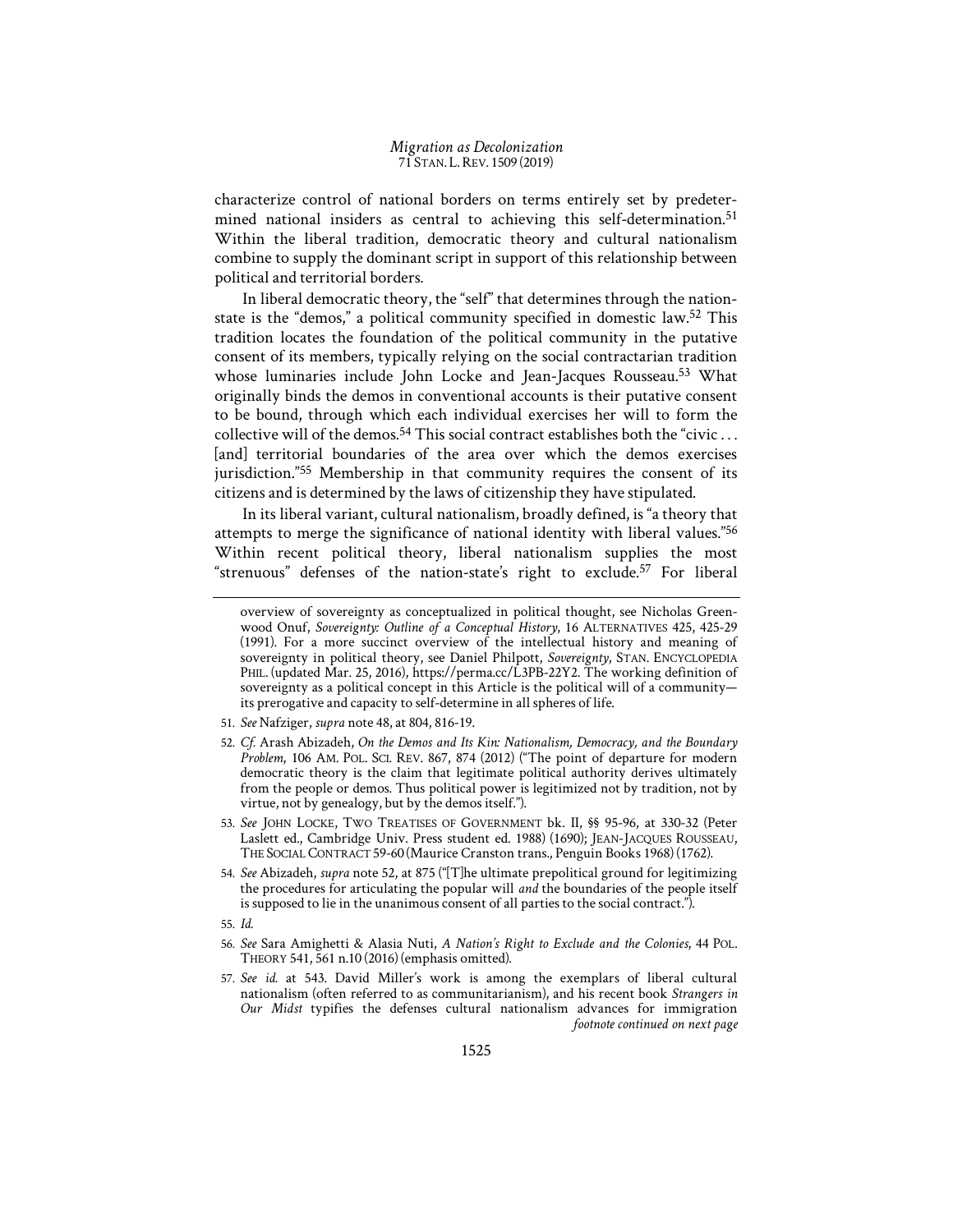nationalists, nations are "historical and ethical communities,"58 and national self-determination is fundamental to preserving the collective autonomy of nations as well as their national identities.<sup>59</sup> It is this right of selfdetermination that "grounds the nation's right to exclude," through which the nation controls who may enter within its borders and be included in the national community.60

The commitments of these two strains of political theory—liberal democratic theory and cultural nationalism—are largely reflected in international law.61 The territorial conceptions of the liberal demos and the cultural nation fit neatly within prevailing international legal doctrine.<sup>62</sup> In international law, the nation-state is the primary vehicle for the collective self-determination of political communities.63 Self-determination has at least two international legal

- 58. *See* Amighetti & Nuti, *supra* note 56, at 544 ("For liberal nationalists, the connection with the particular past of the nation is expressed by the fact that co-nationals identify with their ancestors and their actions throughout history, by 're-appropriating their deeds as [their] own.' It is through this act of identification with the past that nations become ethical communities, that is, communities of obligations between different generations of co-nationals." (alteration in original) (footnote omitted) (quoting DAVID MILLER,ON NATIONALITY 23 (1995))).
- 59. *See, e.g.*, MILLER, *supra* note 58, at 85-90, 98-99; MARGARET MOORE, THE ETHICS OF NATIONALISM 165, 192-99 (2001).
- 60. *See* Amighetti & Nuti, *supra* note 56, at 545. Today, these cultural arguments for national exclusion of foreigners feature in political discourse all over the world, where excludable foreigners are those who pose a threat to the "culture" of the nation, and where culture is linguistically, religiously, and sometimes explicitly racially coded. *See, e.g.*, E. Tendayi Achiume (Special Rapporteur), *Rep. of the Special Rapporteur on Contemporary Forms of Racism, Racial Discrimination, Xenophobia and Related Intolerance*, ¶¶ 42-43, U.N. Doc. A/HRC/38/52 (Apr. 25, 2018).
- 61. For a detailed exposition of how liberal nationalism fundamentally informs international law, see JAMES SUMMERS, PEOPLES AND INTERNATIONAL LAW 24-36, 131-32, 145-66 (2d rev. ed. 2014). Liberal nationalism "considers individual freedoms, national self-rule and a peaceful society of nations to be mutually compatible." *Id.* at 2. As Summers argues, "[t]he law of self-determination is constructed from the interaction between nationalism, liberalism and international law." *Id.* at 29. Nationalism here "is a doctrine of political legitimacy, which proposes that the basis for legitimate authority is a nation or a people," and liberalism is "a political doctrine that centres on individuals (who may be organised as a nation) and the protection of their rights as the basis for political legitimacy." *Id.* at 2.
- 62. *See generally id.* at 13-36 (exploring liberal nationalism as the basis for the right of selfdetermination in international law).
- 63. At least one widely held conception of sovereignty among international lawyers is that it "generally refers to the right of a state to exist as an independent political community." *See, e.g.*, Marks, *supra* note 36, at 465. Sovereign nation-states stand at the center of positivist international legal jurisprudence, and are in principle independent, *footnote continued on next page*

restrictions. *See* DAVID MILLER, STRANGERS IN OUR MIDST: THE POLITICAL PHILOSOPHY OF IMMIGRATION 153-65 (2016). For another exemplar work, see MICHAEL WALZER, SPHERES OF JUSTICE: A DEFENSE OF PLURALISM AND EQUALITY 31-51 (1983) ("The "distinctiveness of cultures and groups depends upon closure . . . .").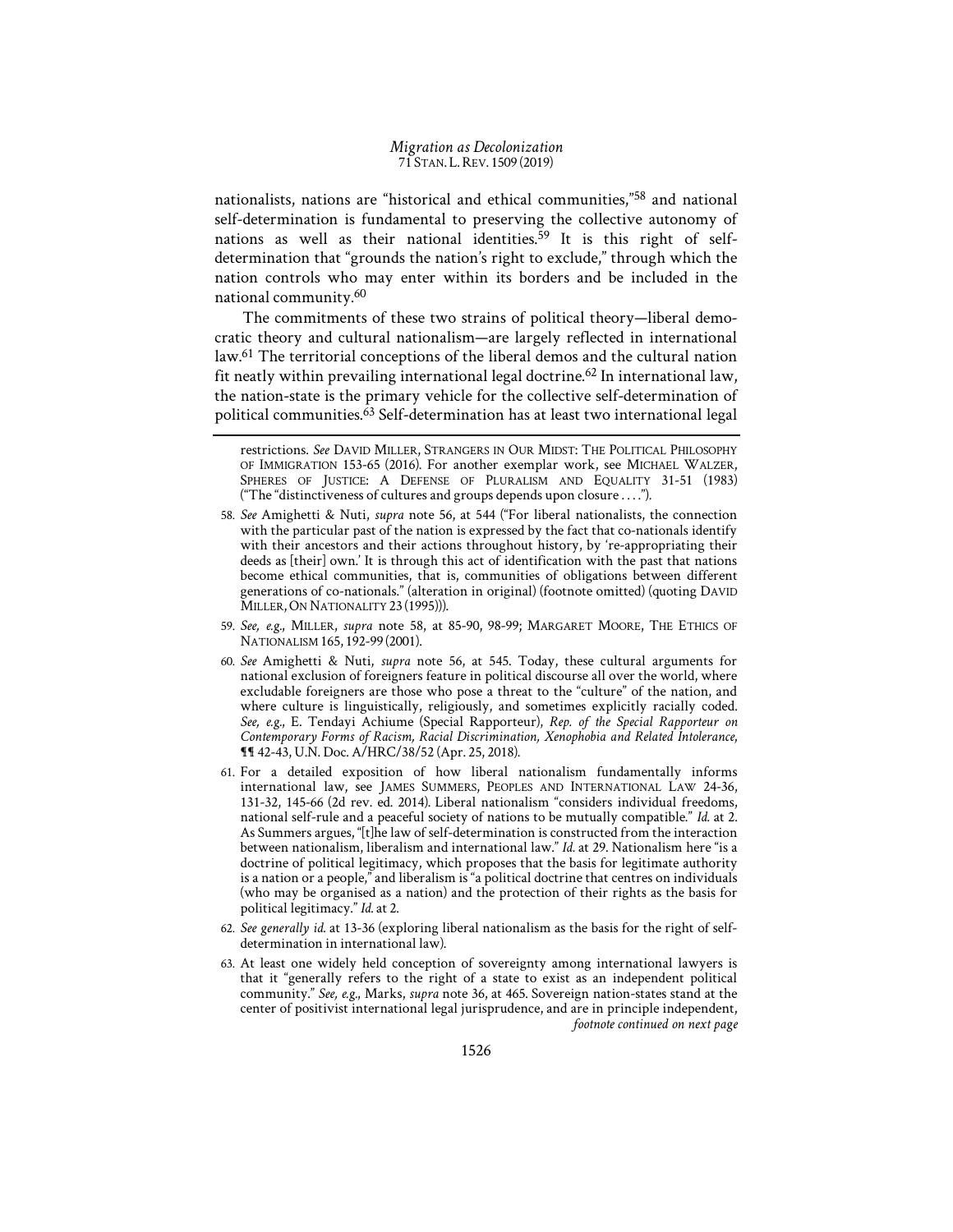meanings: the right of a people comprising a sovereign nation-state to "choose its own form of government without external intervention," or the right of a specific, territorially defined people to choose its own government "irrespective of the wishes of the rest of the State of which that territory is a part."<sup>64</sup> The legal status of the former in modern international law is largely undisputed.65 The Friendly Relations Declaration states:

By virtue of the principle of equal rights and self-determination of peoples enshrined in the Charter of the United Nations, all peoples have the right freely to determine, without external interference, their political status and to pursue their economic, social and cultural development, and every State has the duty to respect this right in accordance with the provisions of the Charter.<sup>66</sup>

 International law institutionalizes autonomous territorial nation-states as the vehicle through which territorially defined "peoples" collectively self-determine. Under international law, collective self-determination is reserved for "peoples," who are often territorially specified. *See* Lea Brilmayer, Essay, *Secession and Self-Determination: A Territorial Interpretation*, 16 YALE J. INT'L L. 177, 195 (1991). Despite the term's repeated usage in international law, there is no international legal definition of "peoples." *See* SUMMERS, *supra* note 61, at 7.

- 64. *See* CRAWFORD, *supra* note 47, at 114. Self-determination both as a right and as a principle of international law is doctrinally complex. For careful treatment of this complexity, see, for example, *id.* at 107-31; and SUMMERS, *supra* note 61, at 70-88. In modern international law, self-determination appeared "as an operative principle . . . at the end of the First World War," *see* CRAWFORD, *supra* note 47, at 108, but there was "little general development" of it prior to 1945, *see id.* at 111-12 (emphasis omitted). *See also id.* at 108-12.
- 65. With respect to the latter, in the context of colonial or alien subjugation, the right of a territorially defined people under colonial rule to choose its own government has been an undisputed matter of international law since 1971. *See* Legal Consequences for States of the Continued Presence of South Africa in Namibia (South West Africa) Notwithstanding Security Council Resolution 276 (1970), Advisory Opinion, 1971 I.C.J. 16, ¶ 52 (June 21); *see also* CRAWFORD, *supra* note 47, at 122. But the right of self-determination is not applicable "just to any group of people desiring political independence or selfgovernment." CRAWFORD, *supra* note 47, at 127. Rather, "[i]t applies as a matter of right only after the unit of self-determination has been determined," such as through its recognition as a sovereign nation-state. *See id.*
- 66. G.A. Res. 2625 (XXV), Declaration on Principles of International Law Concerning Friendly Relations and Co-Operation Among States in Accordance with the Charter of the United Nations Declaration, at 123 (Oct. 24, 1970) [hereinafter Friendly Relations Declaration]. The United Nations Charter states one of the purposes of the United Nations to be the development of "friendly relations among nations based on respect for the principle of equal rights and self-determination of peoples." U.N. Charter art. 1, ¶ 2. The United Nations General Assembly has adopted a number of resolutions elaborating the meaning of self-determination, including the Colonial Declaration, which states: "All peoples have the right to self-determination; by virtue of that right they freely determine their political status and freely pursue their economic, *footnote continued on next page*

autonomous, and equal. *See* ANGHIE, *supra* note 26, at 33. For a discussion of the theory of statehood in international law, see generally Matthew Craven, *Statehood, Self-Determination, and Recognition*, *in* INTERNATIONAL LAW 203 (Malcolm D. Evans ed., 3d ed. 2010).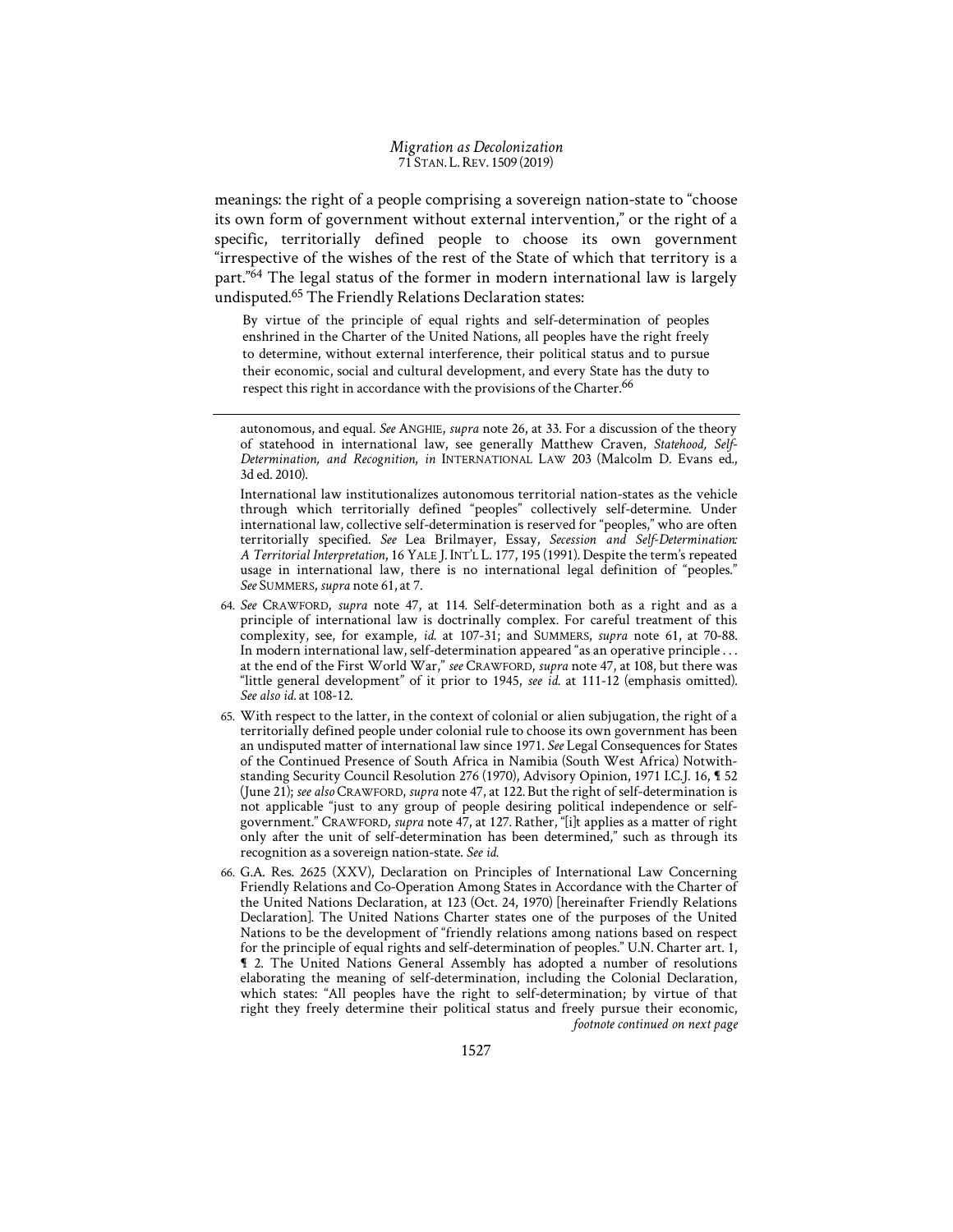And both the International Covenant on Civil and Political Rights and the International Covenant on Economic, Social and Cultural Rights provide the following:

1. All peoples have the right of self-determination. By virtue of that right they freely determine their political status and freely pursue their economic, social and cultural development.

2. All peoples may, for their own ends, freely dispose of their natural wealth and resources without prejudice to any obligations arising out of international economic co-operation, based upon the principle of mutual benefit, and international law. In no case may a people be deprived of its own means of subsistence. $^{67}$ 

To be clear, international law does not require democratic rule at the national level, in that it does not make statehood contingent on democratic legitimacy.68 However, the principle of popular sovereignty deeply inflects principles of national self-determination entrenched in this law.69 And even in international law, territorially defined peoples are expected to have a say in the direction of the states that govern them.70 The right of peoples to

- 68. *See* CRAWFORD, *supra* note 47, at 150-55.
- 69. The International Court of Justice, for example, has stated that application of selfdetermination in decolonization situations "requires a free and genuine expression of the will of the peoples concerned." *See* Western Sahara, Advisory Opinion, 1975 I.C.J. 12, **1** 55 (Oct. 16). For a discussion of "the will of the people" as a "central but equivocal" component of self-determination under international law, see SUMMERS, *supra* note 61, at 46-54. In the context of secessionist claims, the importance of self-determination is argued most strongly in terms of its foundations in commitments to "democratic principles of consent and popular sovereignty." *See* Brilmayer, *supra* note 63, at 184.
- 70. *See* SUMMERS, *supra* note 61, at 42 ("Self-determination [in international law] proposes that a 'self,' equating to a people or a nation, is engaged in a process of deciding a matter. Like nationalism it assumes that nations and peoples are the natural and appropriate unit for a group identity and for taking action."). Through General Assembly resolutions, United Nations member states have taken the position that the people of a given nation-state exercise the right of self-determination through their equal participation (race, creed, or color notwithstanding) in the government of that nationstate. *See* CRAWFORD, *supra* note 47, at 118-19 (citing Friendly Relations Declaration, *supra* note 66, at 124; and World Conference on Human Rights, *Vienna Declaration and Programme of Action*, ¶ 2, U.N. Doc. A/CONF.157/23 (June 25, 1993)) (discussing the safeguard clauses of the Friendly Relations Declaration and the Vienna Declaration).

social and cultural development." G.A. Res. 1514 (XV), Declaration on the Granting of Independence to Colonial Countries and Peoples, at 67 (Dec. 14, 1960).

<sup>67.</sup> International Covenant on Civil and Political Rights art. 1, Dec. 19, 1966, S. TREATY DOC. NO. 95-20 (1978), 999 U.N.T.S. 171; International Covenant on Economic, Social and Cultural Rights art. 1, Dec. 16, 1966, S. TREATY DOC. NO. 95-19 (1978), 993 U.N.T.S. 3.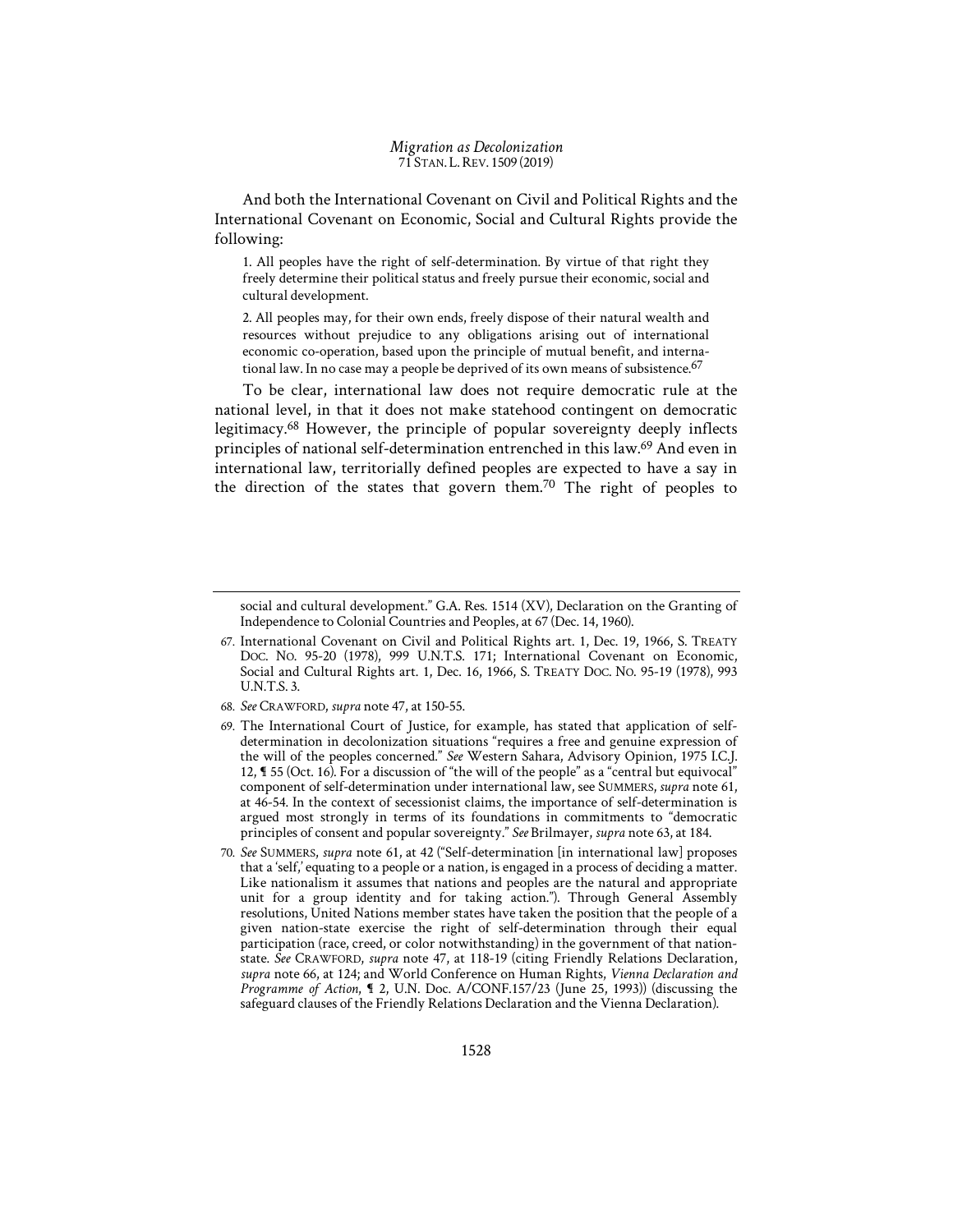self-determine is a collectively held right.<sup>71</sup> Individual members of a nationstate—citizens—are politically equal, both as a matter of domestic law in liberal democratic states and under international human rights law.72 By political equality I mean an equal entitlement among individuals to the same say in the collective self-determination of the political community within which they are bound together. Through various processes and institutions, these citizens or de jure political equals collectively self-determine, shaping the conditions of their own lives within their state. For these citizens as a collective, international law treats their right to exclude foreigners as a necessary means of protecting the territorial and political integrity of their self-determining nation-state.73

In sum, liberal political theory and international law come together to reinforce the normativity of national territorial borders, which double as political borders firmly closed to the economic migrant. Theory and law normalize, and arguably even sanctify, the national exclusion of economic migrants and other nonnationals, whom they designate as political strangers.

# B. The Right to Exclude in Practice

Although every state in the international system formally retains full discretion to admit or exclude economic migrants, reality diverges from this principle in nonarbitrary ways. Not all states are equally capable of exercising this discretion. The control First World states have over their borders is by no means perfect, but it far surpasses that of their Third World counterparts.<sup>74</sup> First World states can and often do enforce their borders to exclude economic and other migrants, especially from the Third World, often through immigration restriction agreements with Third World states (and former Second World states).75

74. *See* Landau, *supra* note 39, at 173-76 (comparing the European Union's response to African migrants with African permeability of borders).

<sup>71.</sup> *See* SUMMERS, *supra* note 61, at 7. Within the liberal tradition, "self-determination is a right of individuals and only by extension national." *Id.* at 25.

<sup>72.</sup> International human rights law entrenches the rights of citizens to vote and to nondiscriminatory enjoyment of their human rights. *See* International Covenant on Civil and Political Rights, *supra* note 67, arts. 2-3, 25 (addressing nondiscrimination, equality between men and women, and the right to vote).

<sup>73.</sup> *See* ANGHIE, *supra* note 26, at 57 ("International Law regards states as political units possessed of proprietary rights over definite portions of the earth's surface. So entirely is its conception of a state bound up with the notion of territorial possession that it would be impossible for a nomadic tribe, even if highly organised and civilized, to come under its provisions." (quoting T.J. LAWRENCE, THE PRINCIPLES OF INTERNATIONAL LAW 136 (London, MacMillan & Co. 1895))).

<sup>75.</sup> Consider the permeability of Lebanon's borders to Syrian refugees and other involuntary migrants relative to the far more impermeable borders of Western *footnote continued on next page*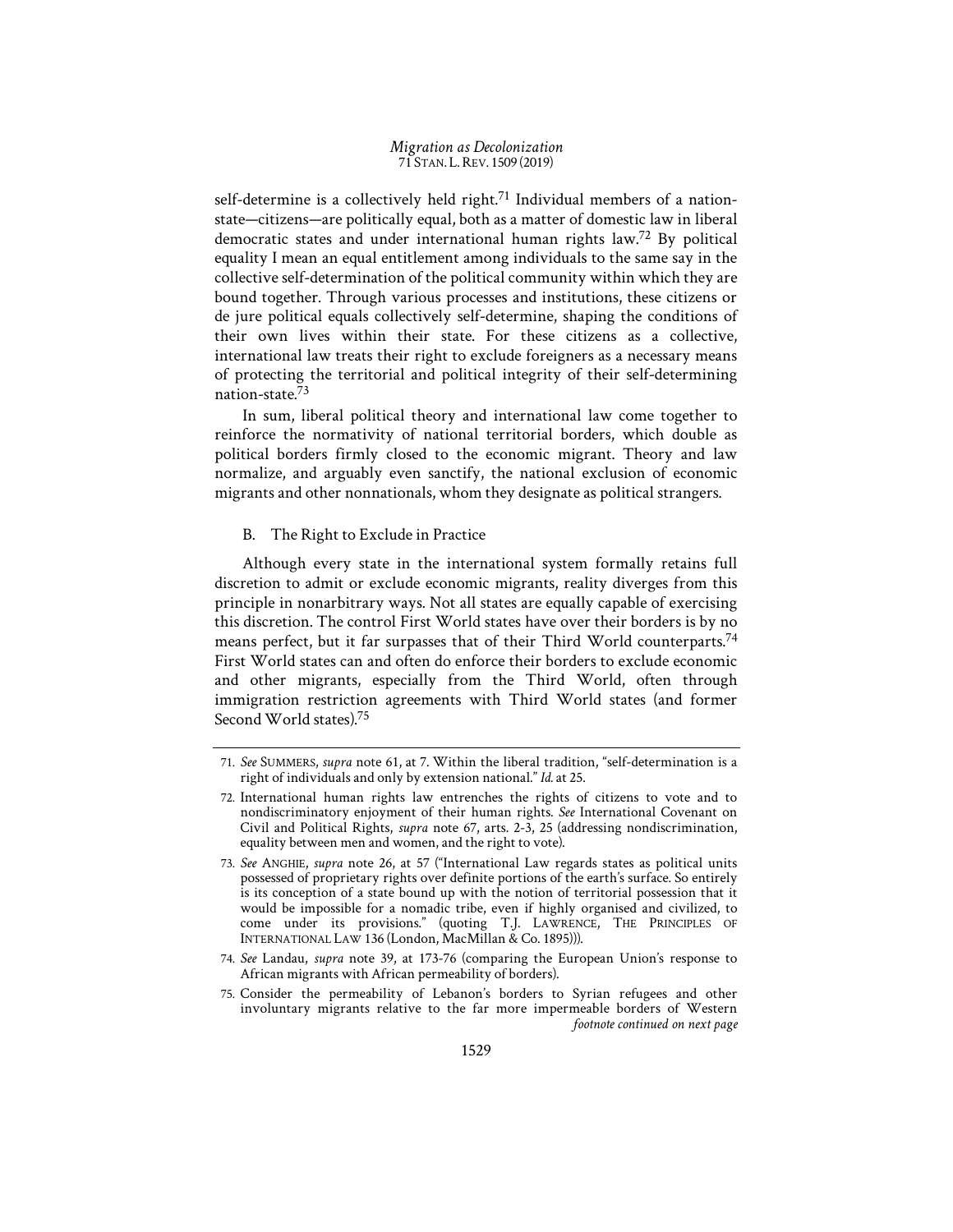The other side of states' differential capacity to exclude is the differential freedom of movement that persons enjoy depending on whether they are citizens of the First or Third World. Freedom of movement exhibits structural dynamics related to the ones just discussed: First World citizens have far greater capacity for lawful international mobility relative to their Third World counterparts, even setting aside questions of personal financial means. One's nationality determines the range of one's freedom of movement in a way that completely belies claims that assert or imply that all persons are equally without the right of freedom of international movement in our global order.<sup>76</sup> This is because of the robust web of multilateral and bilateral visa agreements that privilege First World passport holders and preauthorize their movement across the globe.77 In a global ranking of passports according to the extent of entitlements to visa-free travel, First World countries dominate the top and Third World countries dominate the bottom.78 Freedom of movement is, in effect, politically determined and racially differentiated.<sup>79</sup> For many, place of birth alone determines whether or not the act of crossing national borders will be a matter of life and death. And because of the persisting racial demographics that distinguish the First World from the Third—demographics that are, in significant part, a product of passports, national borders, and other successful institutions that partially originated as technologies of racialized exclusion $80$ most whites enjoy dramatically greater rights to freedom of international

European states to the same. *See* E. Tendayi Achiume, *Syria, Cost-Sharing, and the Responsibility to Protect Refugees*, 100 MINN. L. REV. 687, 688-89 (2015). This relative impermeability of First World borders is currently achieved using Eastern European states, Turkey, and North African states. *See* E. Tendayi Achiume, *Governing Xenophobia*, 51 VAND.J.TRANSNAT'L L. 333, 374-90 (2018).

<sup>76.</sup> The focus here is how nationality impacts international mobility, but the political economy of international mobility implicates other variables, including class, religion, race, and gender.

<sup>77.</sup> *See* Steffen Mau, *Mobility Citizenship, Inequality, and the Liberal State: The Case of Visa Policies*, 4 INT'L POL. SOC. 339, 348-49 (2010) (concluding, from an analysis of the visa regimes of 193 countries, that "the freedom of movement people enjoy depends greatly on their being citizens of rich democracies"); Eric Neumayer, *Unequal Access to Foreign Spaces: How States Use Visa Restrictions to Regulate Mobility in a Globalized World*, 31 TRANSACTIONS INST. BRIT.GEOGRAPHERS 72, 73, 81 (2006).

<sup>78.</sup> *See Global Passport Power Rank 2019*, PASSPORT INDEX, https://perma.cc/WXA7-Q5YV (archived Apr. 28, 2019).

<sup>79.</sup> *See* Mau, *supra* note 77, at 349 ("Looking at the data, it becomes apparent that . . . most countries with either black or Islamic majorities are exempted from visa-free travel on a large scale.").

<sup>80.</sup> *See infra* Parts II.B, III.B.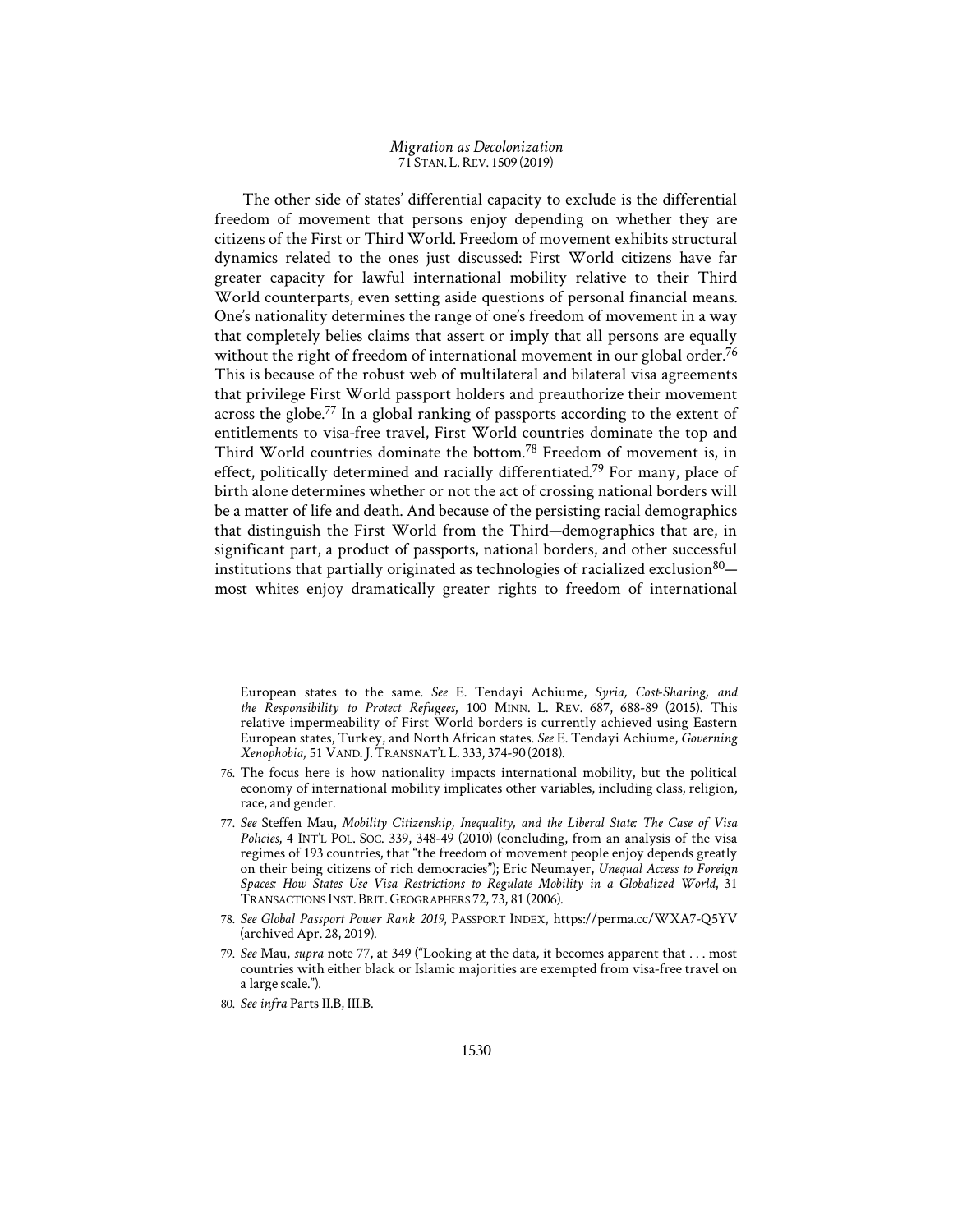movement (by which I mean travel across borders) than most nonwhites.<sup>81</sup> The reality is that the mortal cost of international mobility is largely a nonwhite problem.

Further still, among Third World citizens, political and economic elites have differential access to *permission* to move, quite apart from the resources necessary to effect physical passage across borders. Due to prohibitively expensive and complex visa application processes, politically and economically marginal Third World citizens—including many who are likely to consider economic migration—are foreclosed from even seeking permission to move legally across borders.<sup>82</sup> They simply cannot afford to do so. They are not only the most *excludable* category of persons, but they inhabit the status of *excluded* even without or before any attempt to seek admission and inclusion in the First World. The heightened excludability of Third World citizens relative to their First World counterparts makes the argument for Third World migrant nonexcludability that follows in Part III below all the more important.

# C. Political Stranger Exceptionalism

Increasing international migration (including involuntary displacement) and vehement First World opposition to it have produced various critiques of the international law of migration. Progressive scholars have most concertedly argued for the expansion of various exceptional categories that would obligate the admission and inclusion of larger numbers of migrants. The most common approaches are to argue for the expansion of the criteria that qualify persons for refugee status or to argue for additional categories that would extend international protection to migrants whose circumstances are functionally equivalent to those of refugees. Arguments for the international protection of

<sup>81.</sup> My claim here rests on a logical inference: If most First World citizens are white and most Third World citizens are nonwhite, and if First World citizenship confers greater international mobility than Third Word citizenship, it follows that most whites enjoy greater freedom of movement than most nonwhites. There is more work to be done by scholars of international law to theorize the relationship between whiteness and international mobility privilege in light of ethnographic studies such as one by Max Andrucki, who documented the ease of white South African mobility and migration to the United Kingdom (relative to nonwhite South Africans), on account of descent privileges in British immigration law. *See* Max J. Andrucki, *The Visa Whiteness Machine: Transnational Motility in Post-Apartheid South Africa*, 10 ETHNICITIES 358, 363-64 (2010).

<sup>82.</sup> *See id.* at 363; *see also, e.g.*, Simone Bertoli & Jesús Fernández-Huertas Moraga, *The Effect of Visa Policies on International Migration Flows*, IFO DICE REP., Spring 2018, at 38, https://perma.cc/T257-NLYH (reviewing a study finding that visa restrictions discouraged the migration of low-skilled, poorer migrants to countries in the Organisation for Economic Co-operation and Development more than it did the migrations of high-skilled, richer migrants); JR Thorpe, *Why Are the Only "Acceptable" Immigrants the Rich Ones?*, BUSTLE (Feb. 24, 2017), https://perma.cc/B87U-K4UH.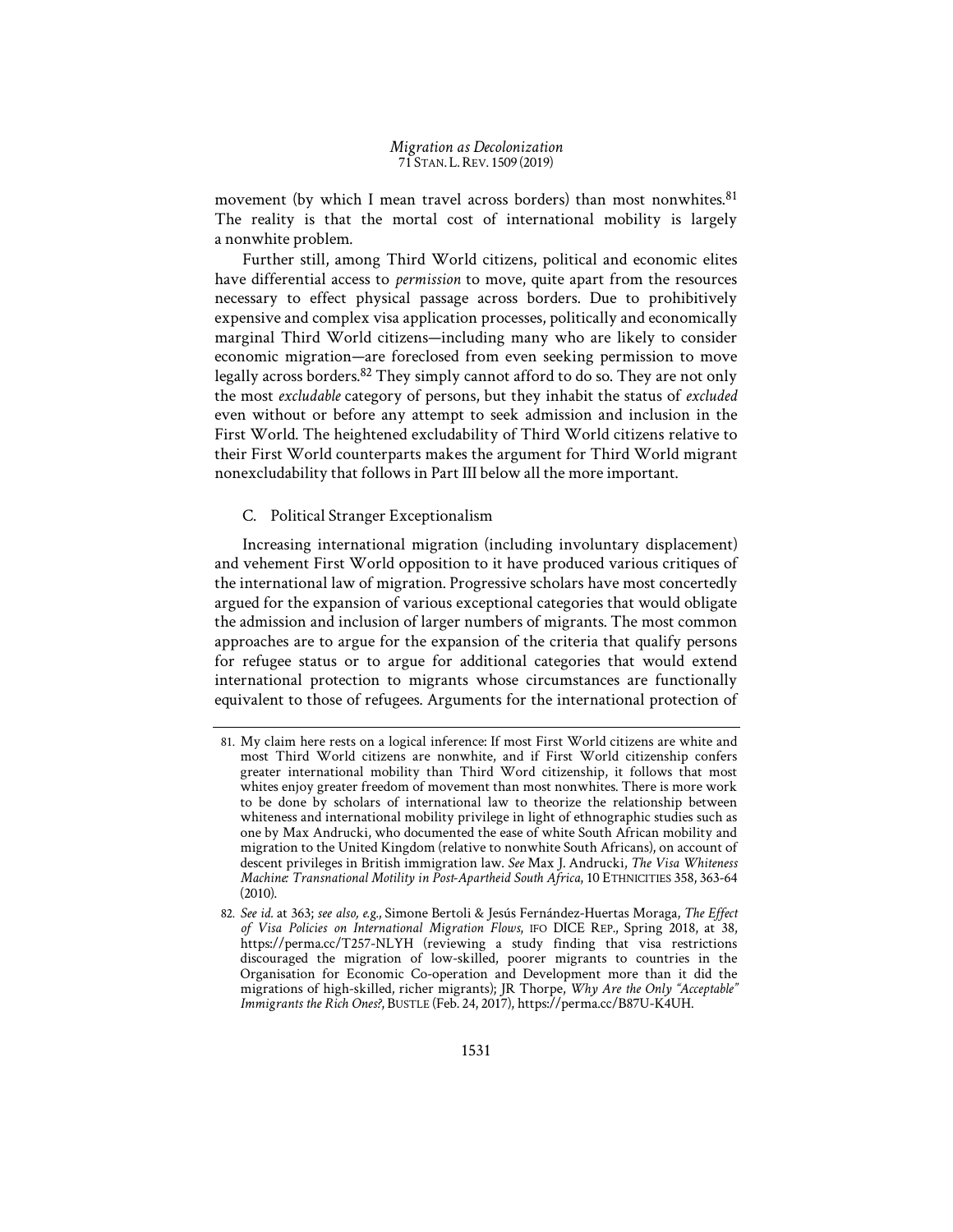"climate refugees"—people fleeing the effects of climate change as opposed to persecution as traditionally understood—often take one or both of these forms.83 Arguments for temporary protected status offer another example. Scholarship in this vein has been valuable and has successfully demonstrated the normative and logical inconsistencies that underpin justifications for the national exclusion of many involuntary migrants.84 However, this body of work has done little to unsettle or undermine the notion of nation-state sovereignty that does much of the normative and legal work of sustaining extant international migration frameworks and state policies, whose predictable and escalating byproducts include dead bodies of migrants in the Mediterranean and the enslavement of others attempting perilous journeys.<sup>85</sup>

As mentioned above, the logic of even progressive international legal theory remains that sovereign states have a right to exclude, but that certain political strangers warrant discretionary admission and inclusion because some terrible event creates exceptional circumstances. I call this *political stranger exceptionalism*. A feature of scholarship advocating political stranger exceptionalism is that it typically premises migrant admission and inclusion on explicit or implicit suppression of the political agency of migrants. The most legally and politically salient arguments for protecting international movement of nonnationals and demanding their admission and inclusion originate, and remain located in, migrants' victimhood at the hands of foreign political agents and nonstate actors.86

What remains absent in international law, legal scholarship, and adjacent literatures is serious consideration of the possibility that the Third World migrant does *not* need to resort to political stranger exceptionalism to ground her claims to First World admission and inclusion.<sup>87</sup> The next Part draws on an

- 84. *See, e.g.*, MCADAM,*supra* note 23, at 252-55.
- 85. *See* Achiume, *Governing Xenophobia*, *supra* note 75, at 391-93.
- 86. *See, e.g.*, sources cited *supra* note 83.

<sup>83.</sup> *See, e.g.*, Heather Alexander & Jonathan Simon, *"Unable to Return" in the 1951 Refugee Convention: Stateless Refugees and Climate Change*, 26 FLA. J. INT'L L. 531, 533-34 (2014) (arguing that the language "unable to return" from the 1951 Refugee Convention could be used to define refugees to include those fleeing climate change and environmental disasters); Bonnie Docherty & Tyler Giannini, *Confronting a Rising Tide: A Proposal for a Convention on Climate Change Refugees*, 33 HARV. ENVTL. L. REV. 349, 374 (2009) (proposing a new category for climate change refugees); Jessica B. Cooper, Student Article, *Environmental Refugees: Meeting the Requirements of the Refugee Definition*, 6 N.Y.U. ENVTL. L.J. 480, 486 (1998) (arguing that "environmental refugees already meet the requirements of the 1951 refugee definition and that they are entitled to the protections of official refugee status," and that "all nations signatory to the Refugee Convention should be obliged to offer protections to this new refugee class"); *see also*  1951 Refugee Convention, *supra* note 3.

<sup>87.</sup> As mentioned previously, Chantal Thomas's work is a notable exception, insofar as it pushes for greater legal and ethical accounting for interconnection in sovereignty *footnote continued on next page*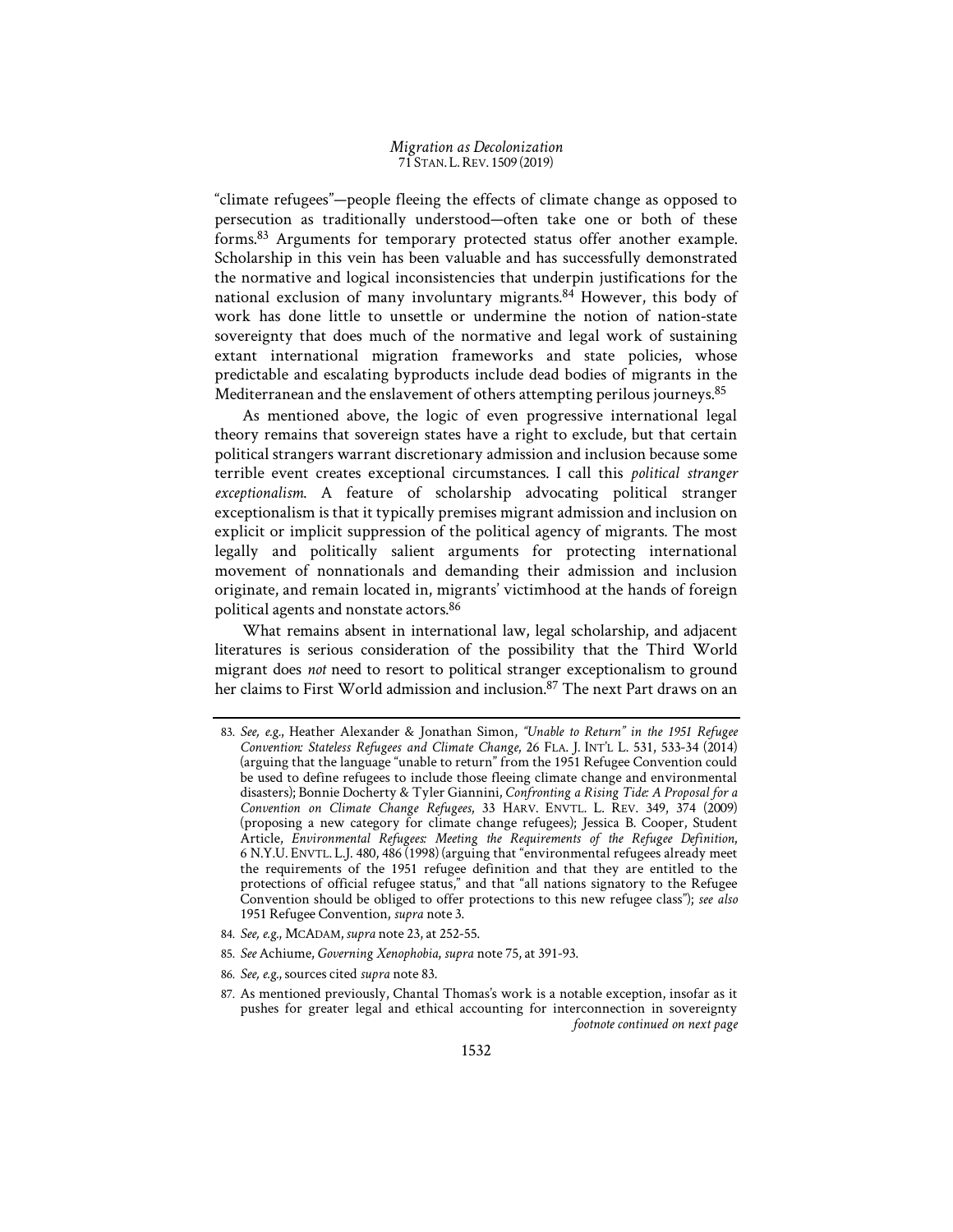interdisciplinary literature to propose that political stranger exceptionalism is ethically a poor fit for Third World migrants, whose movement is motivated by the desire for a better life.

## **II. What Political Strangers?**

The boundaries of the most salient political communities do not coincide with national territorial borders. Many nation-states are far from being the discrete autonomous political communities international law insists they are. Instead, they are politically interconnected in messy, complex ways determined significantly by historical imperial projects and their legacies, and this interconnection has implications for the law of international migration. This Part supports the claim that Third World peoples were brutally initiated into First World political communities under European colonialism and remain within these communities today.88 To do so, this Part relies on the work of scholars across a number of disciplines who have deepened the understanding of the historical and continuing influence of colonialism, and the normative and legal implications of this influence.

# A. Colonial Imperialism

Much has been written about the brutality and horror that Europeans visited upon the peoples they colonized,<sup>89</sup> and there are a number of different

 Many other European nations—such as Belgium, Portugal, Spain, Germany, and the Netherlands—headed colonial empires, but the specifics of these empires and their legacies are not addressed in any detail in this Article, nor are they necessary for assessment of its general theoretical and conceptual claims. Similarly, I do not exhaust all forms of European colonialism: I do not consider, for example, "Soviet colonialism" (communist domination in central and eastern Europe). *See* Luwam Dirar, *Rethinking the Concept of Colonialism in Bandung and Its African Union Aftermath*, *in* BANDUNG, GLOBAL HISTORY, AND INTERNATIONAL LAW: CRITICAL PASTS AND PENDING FUTURES 355, 355-58 (Luis Eslava et al. eds., 2017).

89. *See* Ypi, *supra* note 26, at 162 ("Burning native settlements, torturing innocents, slaughtering children, enslaving entire populations, exploiting the soil and natural *footnote continued on next page* 

doctrine. *See* Thomas, *supra* note 28, at 448 ("If sovereignty is premised upon an atomistic conception of the state of nature, then surely a more interconnected understanding of nature raises the question whether the basic presumption of autonomy that undergirds sovereignty should shift in favour of a politics of interdependence."); *see also supra* note 34.

<sup>88.</sup> The historical analysis in this Part focuses on the history of British and French colonial empires in Africa and Asia during the nineteenth and twentieth centuries, with a much greater emphasis on the British. At one time, the British Empire spanned a quarter of the earth's land surface, and in 1901, almost 3 million natives of the United Kingdom were globally dispersed outside of the metropole, living the project of colonial empire. *See* HARPER & CONSTANTINE, *supra* note 28, at 3. Also in that year, over 43 million people inhabited "Britain's African possessions." *Id.* at 111.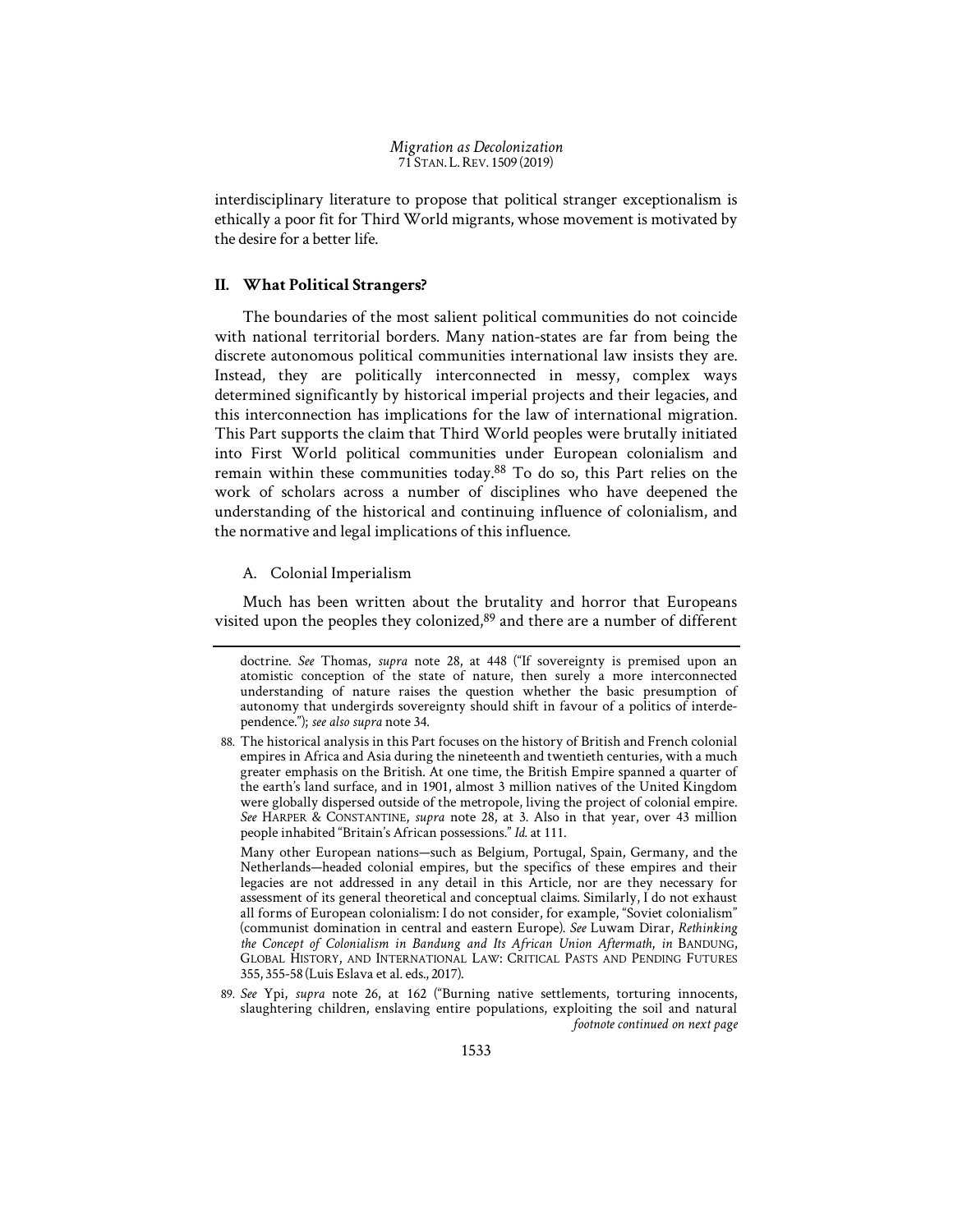ways to conceptualize the various harms of colonialism.<sup>90</sup> This Article focuses on colonialism as a political process characterized by a specific harm, much along the same lines as Lea Ypi, who has argued that "the wrong of colonialism consists in the creation and upholding of a political association that denies its members equal and reciprocal terms of cooperation."91 Colonialism pursues political interconnection predicated on the subordination of certain members of the association it creates, and grants colonizers "certain prerogatives" and permission to deny the same to the colonized.92 Colonialism creates and embodies "morally objectionable political relations," and in this way is closely related to other configurations such as the oppression of minorities and apartheid.93 The work of Immanuel Kant has ironically been instrumental to some of the leading political theory on this conceptualization of colonial harm.94 Ypi's analysis of Kant's philosophy notes Kant's argument that the pursuit of political associations is governed by "norms of equal treatment and reciprocity."95 As Ypi notes, Kant's critique of colonialism included "its violation of standards of equality and reciprocity in setting up common political relations, and the consequent departure from a particular ideal of economic, social, and political association."96 Ypi observes that in treaties and negotiations that formalized colonial occupation, colonizers deployed coercion

resources available to them, and discriminating on grounds of ethnicity and race are only some of the most familiar horrors associated with [colonialism].").

- 91. Ypi, *supra* note 26, at 158. Daniel Butt has explained that although colonial domination has taken many forms, it generally involved (1) "the denial of self-determination, and the imposition of rule rooted in a separate political jurisdiction"; (2) "an attempt to impose the colonial power's culture and customs onto the colonized, whether as a result of a belief in the racial and/or cultural superiority of the colonizing power . . . or as a mechanism for establishing and consolidating political control"; and (3) "the exploitation of colonized peoples." Butt, *supra* note 26, at 893.
- 92. *See* Ypi, *supra* note 26, at 167.
- 93. *See id.* at 163.
- 94. The irony arises in light of the fact that Kant's theoretical work defended the racial inferiority and political subordination of nonwhites, who, he argued, were "physically [and] mentally unfit" for global migration. *See* Pauline Kleingeld, *Kant's Second Thoughts on Race*, 57 PHIL.Q. 573, 581 (2007). For a literature review and overview of Kant's racial and racist theory, see generally *id.* (arguing that Kant rejected these views in his later work). Kleingeld argues that Kant ultimately adopted a racial egalitarianism which calls for a grant of "full juridical status to nonwhites" and which is "irreconcilable with his earlier defence of slavery." *Id.* at 586. As an example, Kant's "concept of cosmopolitan right . . . prohibits the colonial conquest of foreign lands." *Id.*
- 95. Ypi, *supra* note 26, at 173.

96. *Id.* at 174.

<sup>90.</sup> One is to emphasize the territorial violations that attend colonialism, including the infringement of indigenous rights to jurisdiction, control and use of territorial resources, and the movement of peoples and goods within a given territory. *See generally* Lea Ypi, *Territorial Rights and Exclusion*, 8 PHIL.COMPASS 241 (2013).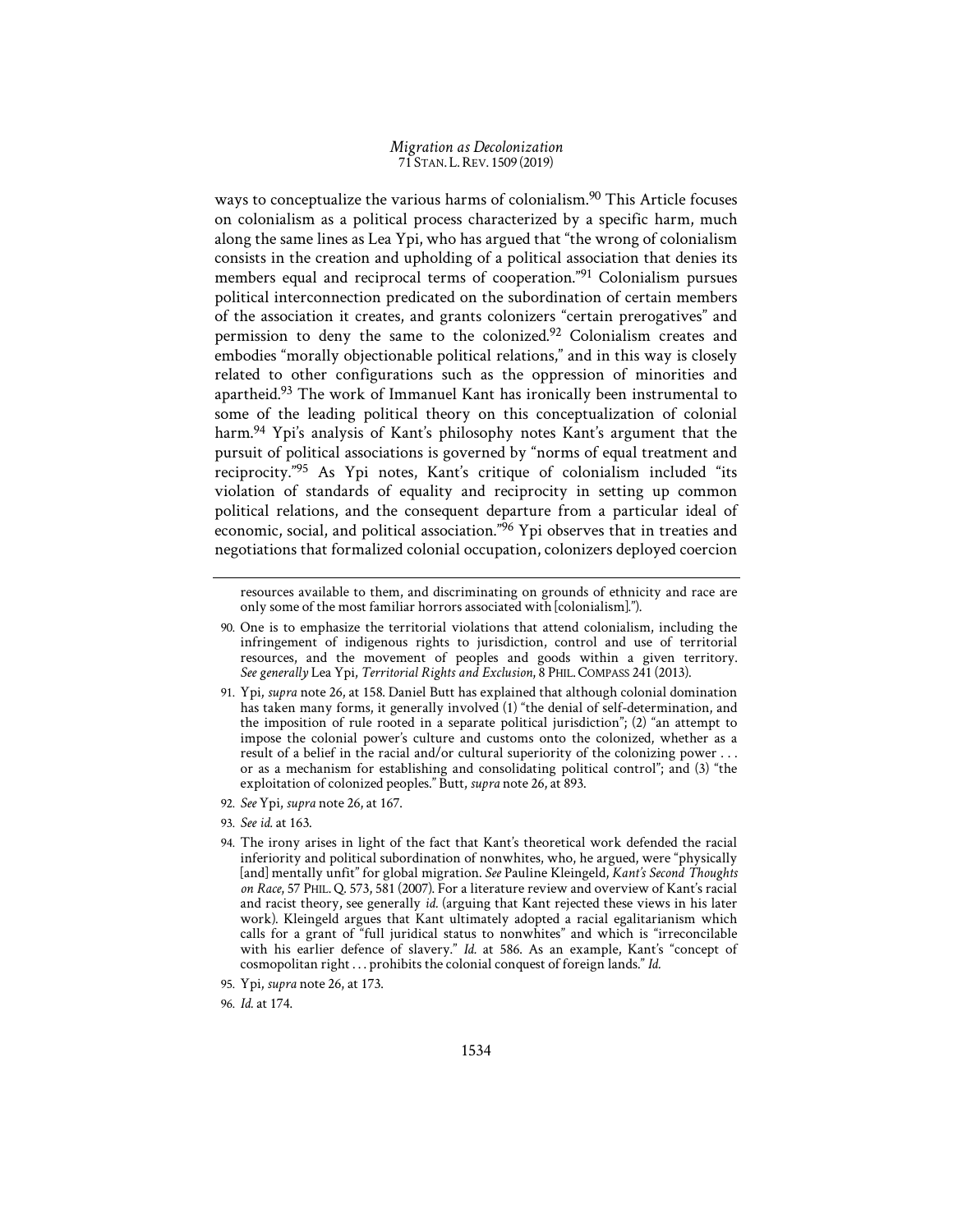and manipulation—and took advantage of conceptual ambiguity in, for example, the meaning of property and sovereignty—to consolidate their rule.<sup>97</sup> In their pursuit of political association with the colonized, colonizers violated the principle that the formation and maintenance of political associations can only occur "through the establishment of political institutions that allow people to relate to each other as equals, guaranteeing that their voice will be heard and that their claims will be equally taken into account when decisions affecting both are made."98 The resulting association—colonial empire structurally and by design exploited colonized peoples for the benefit of colonizers.

The aim of European colonial expansion was the economic and political edification of metropolitan nation-states and their citizens. During the colonial era, metropolitan political and economic well-being nontrivially (though of course not exclusively) relied on colonial labor and extraction, in significant part condoned by the European international law in force at the time.<sup>99</sup> This reliance may have been existential for European colonial nations, but even if it was not, it certainly shaped these nations qua nations and contributed materially to their political and economic well-being. For example, even "[d]eep into the twentieth century, many of the territories incorporated into the [British] overseas empire were locked into providing primary products for the [United Kingdom] and by extension world markets."100 As I have noted elsewhere, "[i]nternational and bilateral law among European nations, and agreements involving European private corporations, played an important role in securing the *colonial advantage*: the economic and political dominance of

100. HARPER & CONSTANTINE, *supra* note 28, at 149.

<sup>97.</sup> *See id.* at 180-82.

<sup>98.</sup> *Id.* at 174-75; *see also id.* (describing the basis of "Kant's cosmopolitan critique of colonialism"). Ypi's interpretation of Kant's theory posits: "[W]hen territorially distinct collective agents first make contact with each other, they have a duty (a) to not treat each other with hostility, (b) to communicate respecting criteria of equality and reciprocity, and (c) to set up a political association that reflects such criteria in the rules it generates." *Id.* at 176. To be clear, no part of the argument here rests on the condition that preexisting non-European political communities were formed and governed on morally impeccable bases. Whether or not those preexisting political communities had unethical dimensions is irrelevant for the present analysis, because the harm of colonialism resides in the terms of the formation of those communities with the colonists. *Cf. id.* at 185 ("The unilaterality of these actions remains the same regardless of whether the agent one is trying to associate with is free from internal constraint or governed in a paternalistic way.").

<sup>99.</sup> Consider, for example, that by 1880, South Africa's Kimberley mines produced 95% of the world's diamonds and by 1900, its Rand mines produced a quarter of the world's gold. *See* HARPER & CONSTANTINE, *supra* note 28, at 136. *See generally* WALTER RODNEY, HOW EUROPE UNDERDEVELOPED AFRICA 205-23 (1972) (providing a careful study of how colonial exploitation of Africa served European capitalist development).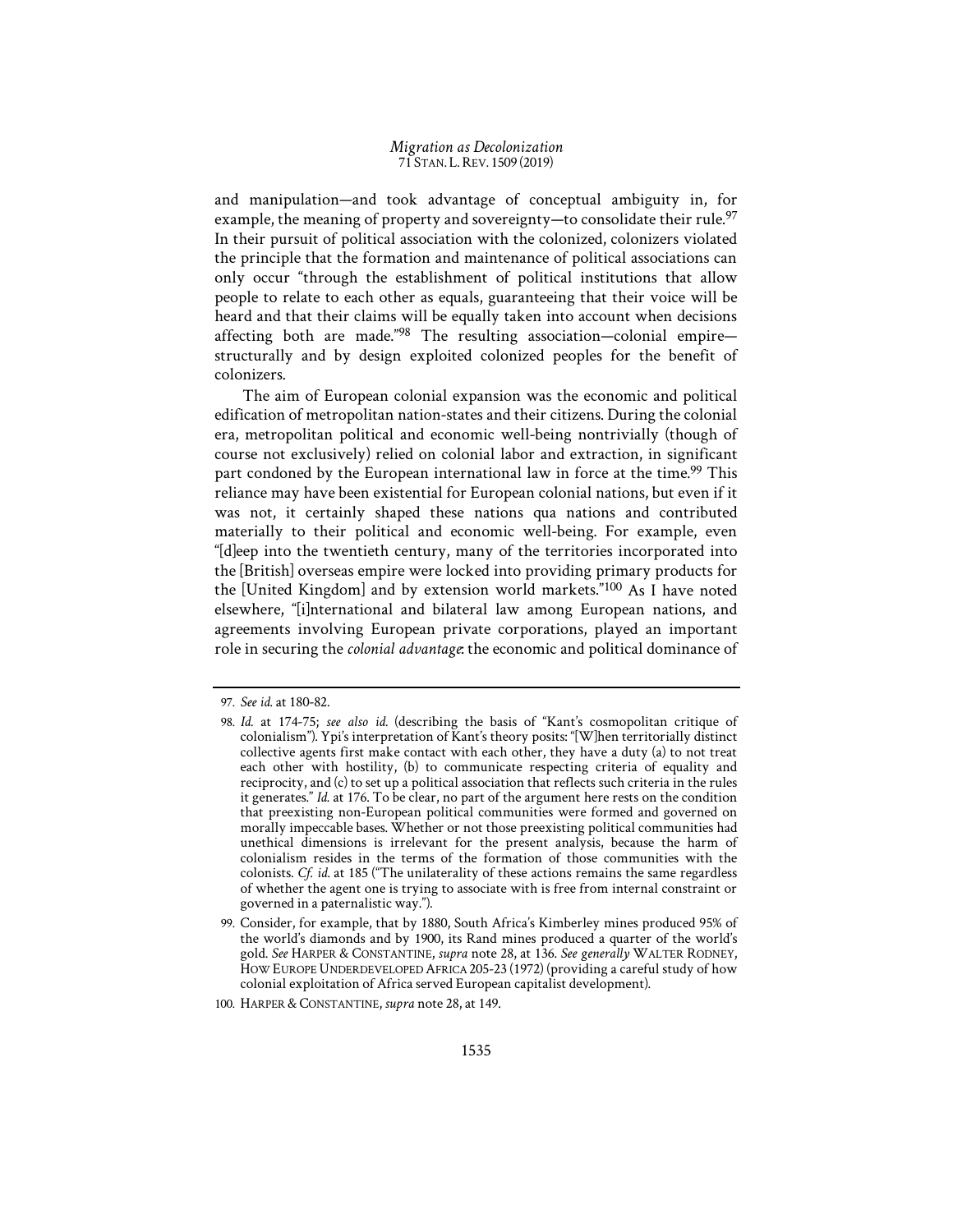colonial powers at the expense of colonies."101 Colonial advantage was legitimized and achieved in no small part through sovereignty doctrine in international law at the time.

Antony Anghie has made the compelling case that as a nineteenth-century international legal doctrine, sovereignty "was constituted through colonialism."102 This doctrine developed in a nineteenth-century positivist jurisprudence that denigrated non-Europeans and legitimized their extreme and even violent subordination by Europeans, on the basis that the former lacked the requisite sovereignty possessed by European political communities—sovereignty that would have mandated equality in dealings with non-Europeans.103 Legal sovereignty was only a feature of members of international society, which was comprised of civilized states.104 International legal doctrine designated non-Europeans uncivilized and lacking in the cultural determinants of membership in international society, thereby largely ejecting them from the international legal framework within which European nations were then able to politically and territorially occupy non-Europeans.<sup>105</sup> Although civilization was presented as a cultural standard, it was decidedly racial: No amount of cultural similarity or assimilation would overcome the hurdle of nonwhiteness that was an implicit and explicit condition of legal sovereignty during the colonial era.<sup>106</sup> Anghie carefully shows, then, that state sovereignty—in many ways the organizing principle of international law was, at this crucial stage in the evolution of modern international law, a racialized and culturally specified institution dispensed by Europeans on their own terms and largely denied to non-Europeans.107 At the turn of the nineteenth century, sovereignty for Europeans represented "an assertion of

<sup>101.</sup> Achiume, *supra* note 26, at 144.

<sup>102.</sup> *See* ANGHIE,*supra* note 26, at 38.

<sup>103.</sup> *See id.* at 32-114. Although Europeans conceded that some non-Europeans might possess "'personal' sovereignties," comparable with feudal societies of medieval Europe, this was not the same as the territorial sovereignty that could be claimed and projected by European nations and which gave them superior rights to non-Europeans. *See* ANDREW FITZMAURICE, SOVEREIGNTY, PROPERTY AND EMPIRE, 1500-2000, at 7, 16 (2014).

<sup>104.</sup> *See* ANGHIE,*supra* note 26, at 52-56.

<sup>105.</sup> Anghie notes that there were processes by which non-Europeans "could be brought within the realm of international law," and these were encompassed by four "[d]octrines of assimilation," which included treatymaking and even colonization itself. *See id.* at 67. Membership in international society required so-called uncivilized peoples to "adopt[] Western forms of political organization." *See id.* at 86-87. Through the doctrine of recognition—according to which new states came into being only when their existence was recognized by established states—European states determined which non-European political communities could be sovereign and to what extent. *See id.* at 100.

<sup>106.</sup> *See id.* at 100-04.

<sup>107.</sup> *See id.* at 100-03.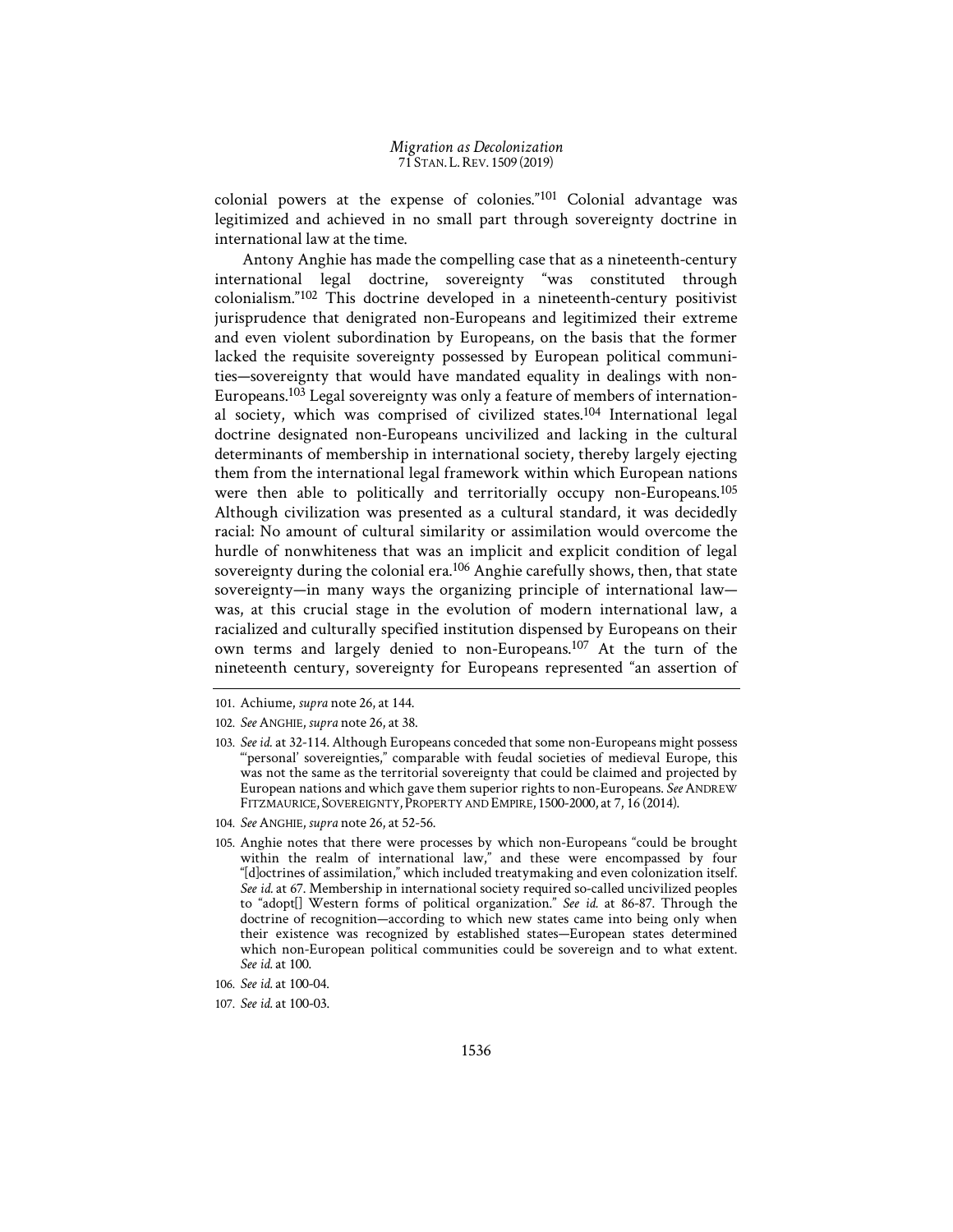power and authority, a means by which a people may preserve and assert their distinctive culture."108 At the same time, "[s]overeignty for the non-European world [wa]s alienation and subordination rather than empowerment."109

Colonial migration was crucial to establishing and maintaining colonial advantage. The movement of people was required to project metropolitan political power and establish colonial empire. As mentioned earlier, the European colonial project involved the emigration of about 62 million Europeans to colonies across the world between the nineteenth century and the first half of the twentieth century alone.<sup>110</sup> Some colonial migrants were traders, others were settlers, and many moved in search of a better life; some were wholly or partially sponsored by metropolitan authorities who viewed colonial emigration as beneficial to the economic well-being of the metropoles.<sup>111</sup> These European migrants were the original economic migrants, and when they traveled out to the non-European world they traversed it and appropriated it by relying on the same justifications First World states now use to militarize their borders against today's economic migrants.

Consider the example of the British Empire. In principle, British law provided for the right of entry to the United Kingdom and any part of its overseas empire equally to all subjects of the British Crown born anywhere within the empire.<sup>112</sup> British colonial migration "of all types was an important element in the transformation of huge spaces of the overseas empire into primary producing regions whose principal markets were in the [United Kingdom] (and other parts of Europe)."113 Some of these migrants moved permanently, establishing indefinite residence in colonial territories, but many others were "temporary sojourners, whose careers in business, the military,

- 111. See HARPER & CONSTANTINE, supra note 28, at 5-6.
- 112. *See id.*This view was rooted in a feudal concept of subjecthood according to which:

[A]ll subjects enjoy precisely the same relationship with the monarch and no distinction [could] be made among them. One logical corollary of this was that free movement should have been guaranteed throughout the Empire and Commonwealth. . . . The maintenance of free movement did exist, and the chief beneficiaries of this system were, as one would expect, [white] Britons.

 RANDALL HANSEN, CITIZENSHIP AND IMMIGRATION IN POST-WAR BRITAIN: THE INSTITUTIONAL ORIGINS OF A MULTICULTURAL NATION 39 (2000).

113. HARPER & CONSTANTINE, *supra* note 28, at 7; *see also id.* at 125 (noting that colonial migration achieved widespread dispossession, and in many places "native people were dispossessed of their land in a climate of 'endemic and brutal violence'" (quoting JOHN M. MACKENZIE, THE SCOTS IN SOUTH AFRICA: ETHNICITY, IDENTITY, GENDER AND RACE, 1772-1914, at 48 (2007))).

<sup>108.</sup> *Id.* at 104.

<sup>109.</sup> *Id.* at 105.

<sup>110.</sup> *See* Miège, *supra* note 27, at 81 (noting that at least 42 million Europeans migrated during the nineteenth century, and about 20 million migrated during the first half of the twentieth century).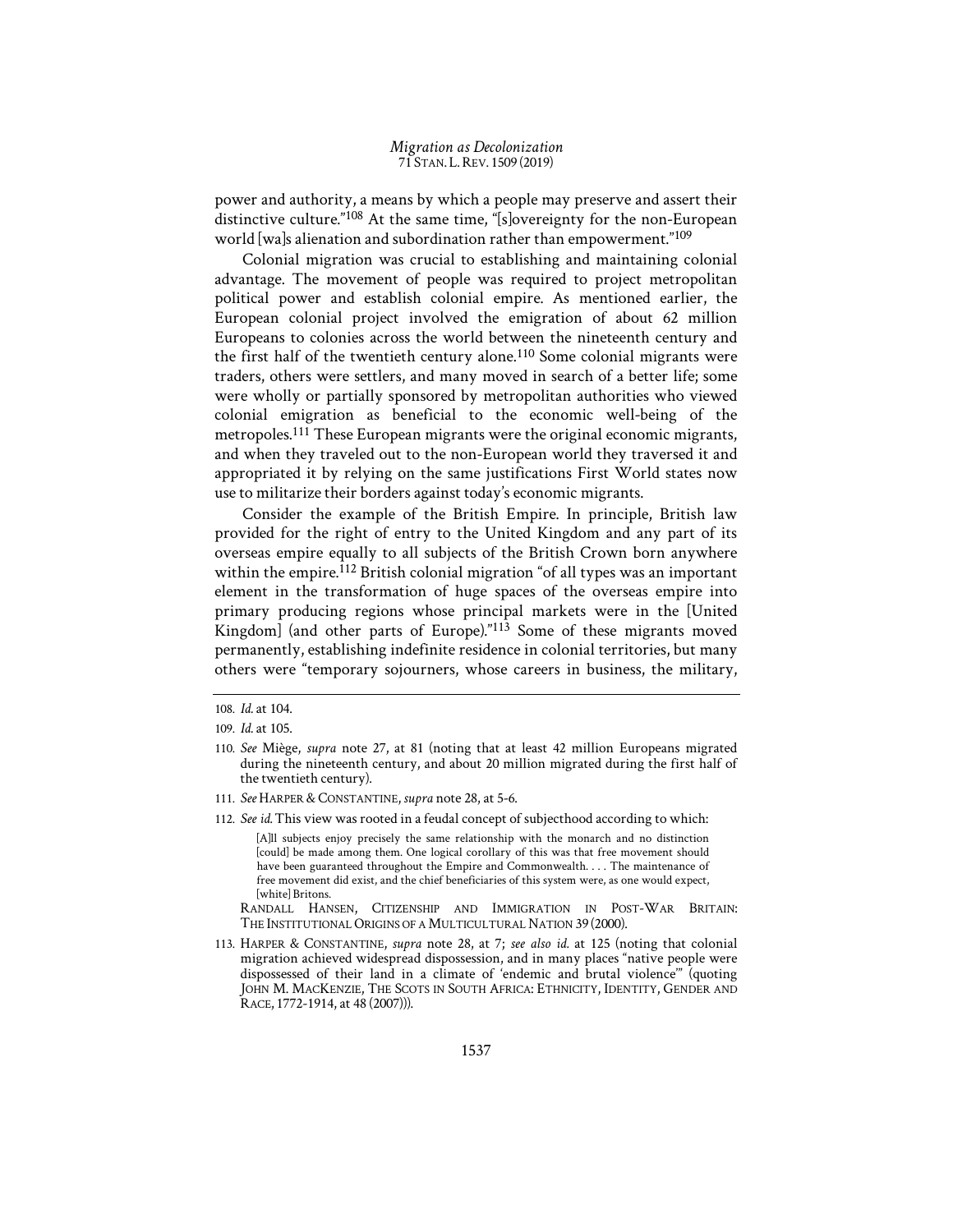and the public services (including Colonial Service) saw them spend long periods overseas, often much of their working lives."114 Crucially, colonial migration also involved the transfer of colonial subjects from one part of the colonial empire to another to work in mines or farm plantations.115 Indian colonial subjects, for example, were shipped as far away as Africa or the Caribbean in large numbers.116 All this reflects the fact that reaping the full benefits of colonial expansion required specific transnational arrangements, and distribution of labor and managerial personnel.

Emigration from the United Kingdom—except of convicted criminals and some children—"was a matter of free choice, and material advantage was among the primary aspirations" of most migrants from the United Kingdom.117 Metropolitan Britons migrated of their own initiative, but were also supported or sponsored at various times by government and philanthropic actors committed to facilitating their pursuit of better lives.<sup>118</sup> Although such British-sponsored colonial emigration by no means defined colonial migration, it was an important part of it. Consider the largest official European-sponsored land settlement in Kenya, which "opened up 2.5 million acres and increased the area of white settlement by a third."119 This settlement program was devised by the Kenyan colonial government and British metropolitan authorities for exmilitary servicemen, most of whom were former officers, including those from well-to-do Anglo-Irish and Anglo-Indian families as well as British metropolitan ones.120 Unlike the mostly lower-ranking World War I veterans

<sup>114.</sup> *See id.* at 4.

<sup>115.</sup> *See* HUGH TINKER, A NEW SYSTEM OF SLAVERY: THE EXPORT OF INDIAN LABOUR OVERSEAS, 1830-1920, at 15-19, 177-235 (1974) (summarizing the transfers of people from India to other British colonies and describing the plantations in British colonies that persisted, with laborers brought in from India, even after 1833); *see also* HARPER & CONSTANTINE, *supra* note 28, at 148-70 (discussing migration of indentured and free colonial laborers).

<sup>116.</sup> *See* HARPER & CONSTANTINE, *supra* note 28, at 4. Consider that in 1901, of Trinidad and Tobago's population of 273,899, only 1,385 were born in the United Kingdom, compared with 47,677 from India. *Id.*

<sup>117.</sup> *Id.* at 5. An observer in 1907 asserted that "Johannesburg is but a suburb of Cornwall," as Cornish migrants established a virtual monopoly over a significant proportion of the well-paying mining jobs in that city. *See id.* at 139 (quoting C. LEWIS HIND, DAYS IN CORNWALL 352 (1907)). A remarkable flow of remittances sent back to family members still resident in the metropolitan parts of the United Kingdom "provided a lifeline for miners' dependants" and "sustain[ed] much of Cornwall's business activity." *See id.* at 141. Contrast this with the fact that "African mine workers in Southern Rhodesia commonly used the word *chibaro*, meaning forced labour or even slavery, to describe their terms of hire and conditions of employment." *Id.* at 149.

<sup>118.</sup> *See id.* at 7.

<sup>119.</sup> *Id.* at 117. Another example is migration to the Cape of Good Hope in the early nineteenth century sponsored by the British government. *See id.* at 124-25.

<sup>120.</sup> *See id.* at 117-18.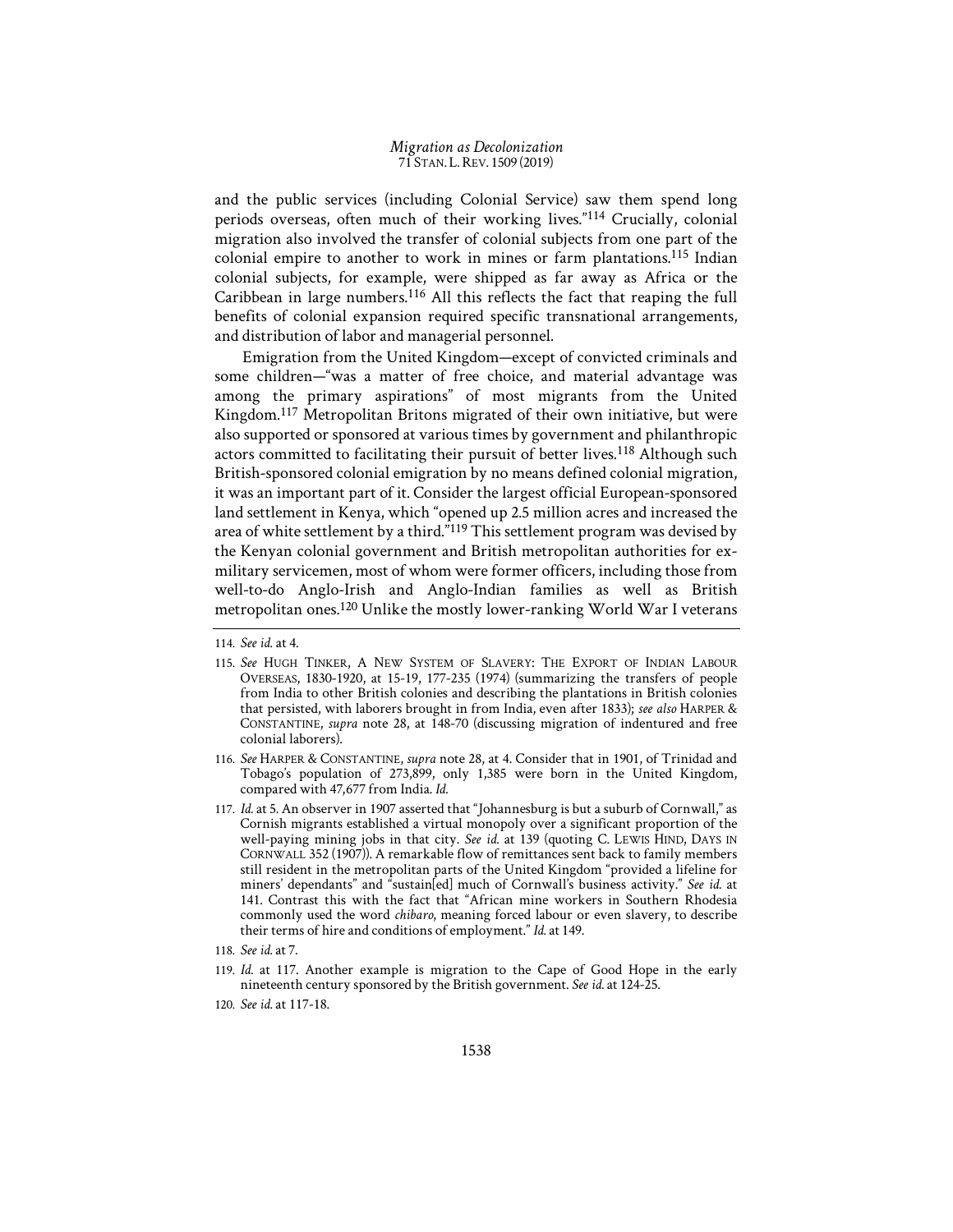who were settled in various parts of the colonial empire, $121$  those who participated in this settlement program did so "to preserve their upper-class socio-economic status in a postwar world less economically kind and culturally sympathetic to their type."<sup>122</sup> Colonial migration was thus pursued to enhance both individual and collective European self-determination, and was formative to colonial advantage.

In sum, this Subpart has articulated European colonialism as a project that brought metropolitan and colonial peoples together in transnational political community. This project politically and economically benefitted Europeans at the expense of their subjects, and colonial migration was a fundamental mechanism for the success of the enterprise.

# B. Neocolonial Imperialism

Decolonization—as a process and as an outcome—is the subject of a large, interdisciplinary literature, which unsurprisingly includes differing and even competing conceptions of what the word does or should mean.123 As a legal and political project, decolonization was largely framed as the pursuit of political equality for colonized peoples—their capacity to self-determine—through the achievement of nation-state independence.<sup>124</sup> This was by no means the only salient conception of decolonization, and a number of notable anticolonialists proposed differing approaches that pursued more equitable interdependence within colonial empire, as opposed to equality through independence.<sup>125</sup> That said, the dominant conception of what decolonization would entail was ultimately the pursuit of political equality *specifically* through independent, autonomous Third World nation-states recognized as equal to those of the First World.

For the Third World, formal decolonization conferred a seat at the table of international lawmaking within the United Nations, and in principle, a chance to reform international law to eliminate colonial advantage and inequity. If sovereignty was to be good for anything, it was as a means of asserting

<sup>121.</sup> For example, also following World War I, the metropolitan British government assisted and sponsored migration of veterans to Southern Rhodesia, including under the Empire Settlement Act. *See id.* at 119; *see also* Empire Settlement Act 1922, 12 & 13 Geo. 5 c. 13.

<sup>122.</sup> HARPER & CONSTANTINE, *supra* note 28, at 118.

<sup>123.</sup> For an illustrative volume considering different meanings of and perspectives on decolonization in history, see THE DECOLONIZATION READER (James D. Le Sueur ed., 2003).

<sup>124.</sup> For example, the Declaration on the Granting of Independence to Colonial Countries and Peoples, adopted by the United Nations General Assembly in 1960, frames sovereign independence in these terms. *See* G.A. Res. 1514 (XV), *supra* note 66.

<sup>125.</sup> *See supra* note 44 and accompanying text.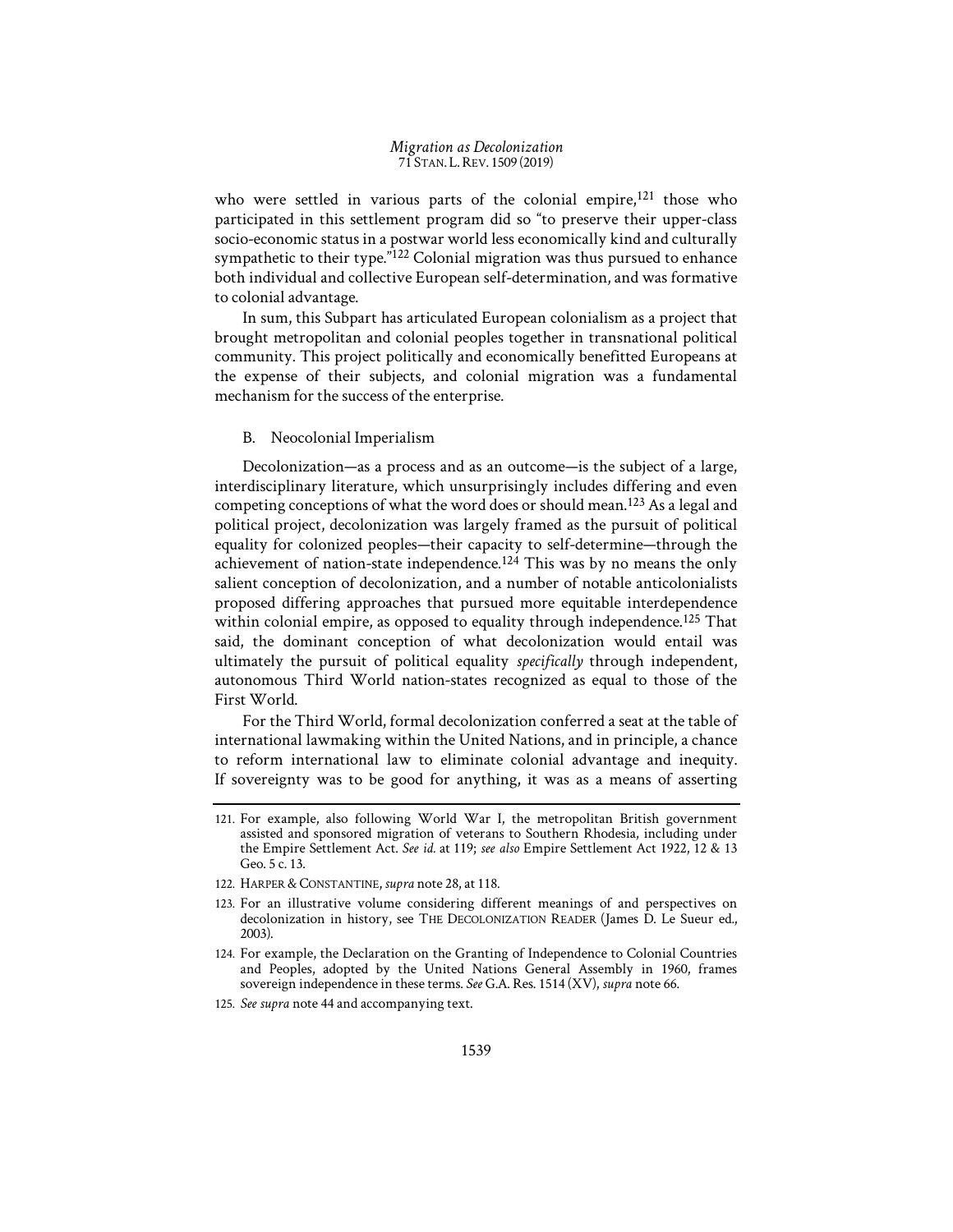fairness in the international regime governing ostensibly equal nation-states. Third World Approaches to International Law (TWAIL) scholars have analyzed efforts of Third World nations to achieve a New International Economic Order (NIEO) in the 1970s as arguably the high point of the nations' attempts to create more equitable international law.126 Initiatives such as the NIEO were spurred in large part by the desire of Third World states to gain control of their economies and economic destinies after it became clear that without doing so, the formal sovereignty they were accorded at independence would not be enough for these states truly to self-determine in the deeper political sense.127 Formal political equality was thus contested as farcical if unaccompanied by meaningful economic control by newly independent states.

The NIEO and similar initiatives were unsuccessful.128 Concomitantly, an expansive interdisciplinary literature supports the assessment that the legacy of colonialism persists in a manner that continues to deny Third World peoples the exceedingly more robust sovereignty enjoyed by their First World counterparts.129 Formal decolonization is viewed as having shifted colonial empire to neocolonial empire.130

- 127. *See* ANGHIE, *supra* note 26, at 211 (noting that the premise of Permanent Sovereignty over Natural Resources (a core demand of the NIEO) "was closely tied to the concept of self-determination, which in itself suggests the close links between political sovereignty and economic sovereignty"); Antony Anghie, *The Evolution of International Law: Colonial and Postcolonial Realities*, 27 THIRD WORLD Q. 739, 748 (2006) [hereinafter Anghie, *Evolution of International Law*] ("[The NIEO] initiative was especially important, as the new states realised that political sovereignty would be meaningless without corresponding economic independence."). The Spring 2015 issue of *Humanity* provides an illuminating exploration of the history of the NIEO. *See, e.g.*, Gilman, *supra* note 126.
- 128. *See* ANGHIE, *supra* note 26, at 211-44 (describing how the emergence of a "transnational law of international contracts," among other developments, thwarted the aims of the NIEO).
- 129. *See generally* ANGHIE, *supra* note 26 (testing the colonial history, foundations, and functioning of sovereignty doctrine); PAHUJA, *supra* note 35 (analyzing the role international law and international economic institutions play in maintaining Third World, colonial-era subordination, including through the development frame). For a prior international law and international relations study of the failures of decolonization, see SIBA N'ZATIOULA GROVOGUI, SOVEREIGNS, QUASI SOVEREIGNS AND Africans: Race and Self-Determination in International Law (1996).
- 130. *See* GROVOGUI, *supra* note 129, at 2 ("[T]he process of decolonization transferred rudimentary political powers to the formerly colonized, but it did not transform the structures of domination—that is, the institutional and cultural contexts of *footnote continued on next page*

<sup>126.</sup> *See, e.g.*, Antony Anghie & B.S. Chimni, *Third World Approaches to International Law and Individual Responsibility in Internal Conflicts*, 2 CHINESE J. INT'L L. 77, 81-82 (2003). For an overview of the NIEO and a recent assessment of the NIEO in light of contemporary global governance debates, see Nils Gilman, *The New International Economic Order: A Reintroduction*, 6 HUMANITY 1 (2015). Other touchstone initiatives aimed at using the nation-state system to rewrite colonial advantage out of international law have included the 1955 Bandung Conference. *See* Luis Eslava et al., *The Spirit of Bandung*, *in* BANDUNG,GLOBAL HISTORY, AND INTERNATIONAL LAW,*supra* note 88, at 3, 17-22.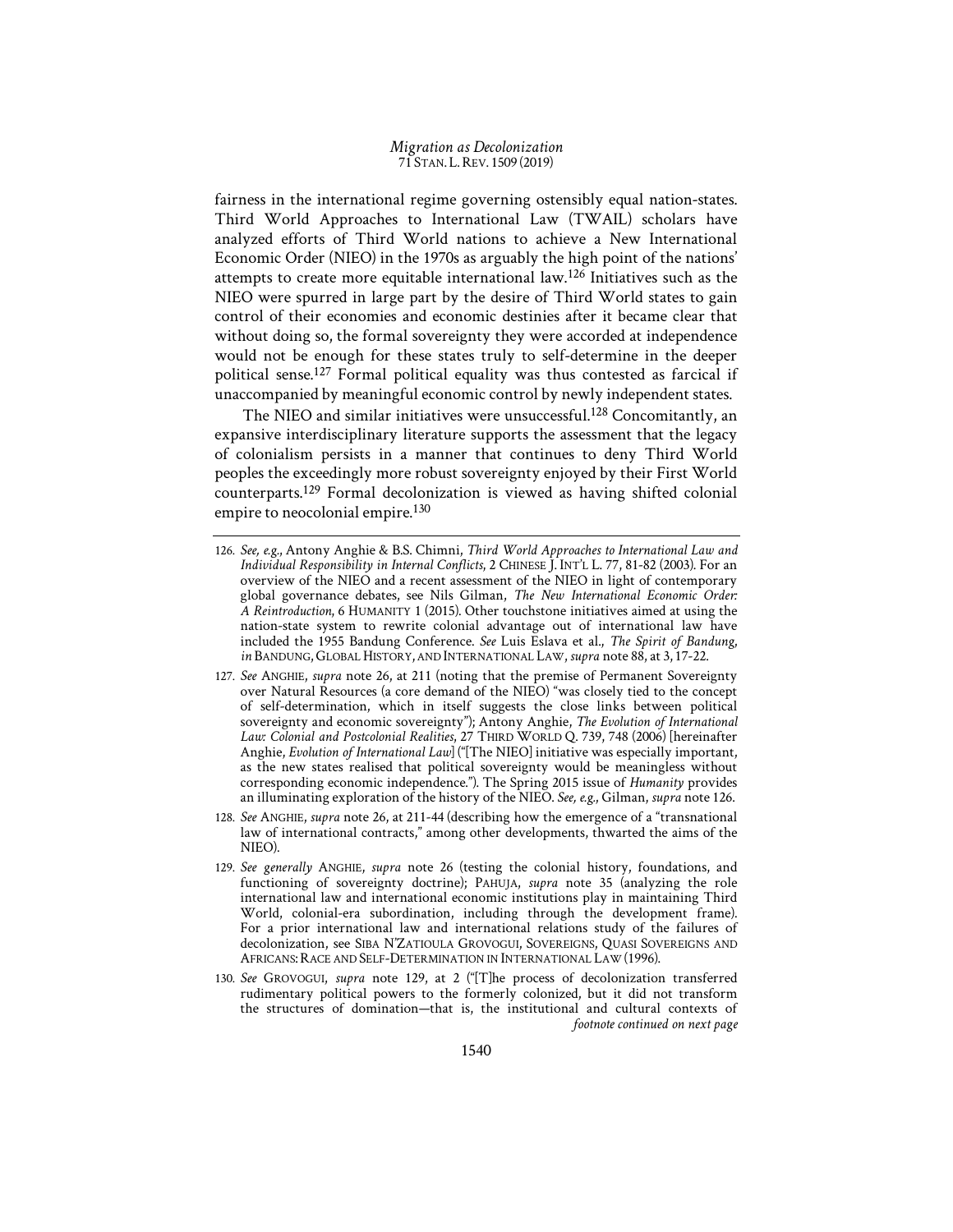A premise of this Article's argument, then, is that the present era is defined by *neo*colonial imperialism, even if formal colonial imperialism has been outlawed.131 Imperialism may be defined as the practice of empire: the projection of political and economic power beyond the territorial borders of the power-wielding political community.132 Imperialism of different kinds has arguably structured human relations for centuries.133 The term "neocolonial imperialism" distinguishes the unique form of imperialism that results from the legacy, and continues the logic, of formal European colonialism from other forms of imperialism that contemporaneously exist alongside it.134 Colonialism should be understood here as "a particular model of political organization, typified by settler and exploitation colonies, and is best seen as

- 133. *See* Marks, *supra* note 36, at 450.
- 134. An example of imperial relations that exist alongside neocolonial imperialism involves China's increasing economic and political dominance. These imperial relations benefit from neocolonial structures and processes but are nonetheless distinct, and as a result deserve independent analysis of what justice within that imperial relationship would entail. *See, e.g.*, Ching Kwan Lee, *The Spectre of Global China*, NEW LEFT REV., Sept.-Oct. 2014, at 29 (explaining how changes in global capital mean that foreign economic domination in Zambia today cannot fully be explained through the forces I attribute to First World neocolonial processes, including because of the distinct operation of Chinese capital).

Western hegemony in the global international order on the one hand, and African marginalization within it on the other.").

<sup>131.</sup> In one of his articulations of neocolonial subordination, Frantz Fanon captures the essence of the relations with which this Article is concerned. *See* FRANTZ FANON, *First Truths on the Colonial Problem*, *in* TOWARD THE AFRICAN REVOLUTION: POLITICAL ESSAYS 120, 120-24 (Haakon Chevalier trans., Grove Press 1967) (1964). *But see* MICHAEL HARDT &ANTONIO NEGRI, EMPIRE, at xii-xiii (4th prtg. 2001) (arguing that the era of neocolonialism and territorialized sovereignty has been superseded by a new global, entirely deterritorialized form of sovereignty: "Empire").

<sup>132.</sup> For a history of the concept of empire as entailing the projection of power beyond state boundaries, see FITZMAURICE, *supra* note 103, at 17-19. Different theoretical engagements have emphasized different dimensions of the projection of economic, political, and cultural power in the theorization of empire. Michael Doyle has defined empire as "a system of interaction between two political entities, one of which, the dominant metropole, exerts political control over the internal and external policy—the effective sovereignty—of the other, the subordinate periphery." MICHAEL W. DOYLE, EMPIRES 12 (1986). For Doyle, this must be distinguished from cases where a "hegemonic power . . . controls much . . . of the external, but little . . . of the internal, policy of other states." *See id.* (emphasis omitted). In the early twentieth century, Marxists foregrounded European imperialism as an economic project that "corresponded to a particular stage in the development of capitalism." *See* Marks, *supra* note 36, at 451. Notwithstanding its political dimensions, then, imperialism for Marxists referred to "a distinctive economic system, a key facet of which is the penetration and control of markets abroad." *See id.* Regarding the political and economic dimensions of imperialism, postcolonial theorists have argued that imperialism is a cultural system as well and that European imperialism imbued ideas of race, sex, civilization, property, law, and so on. *See id.* at 452.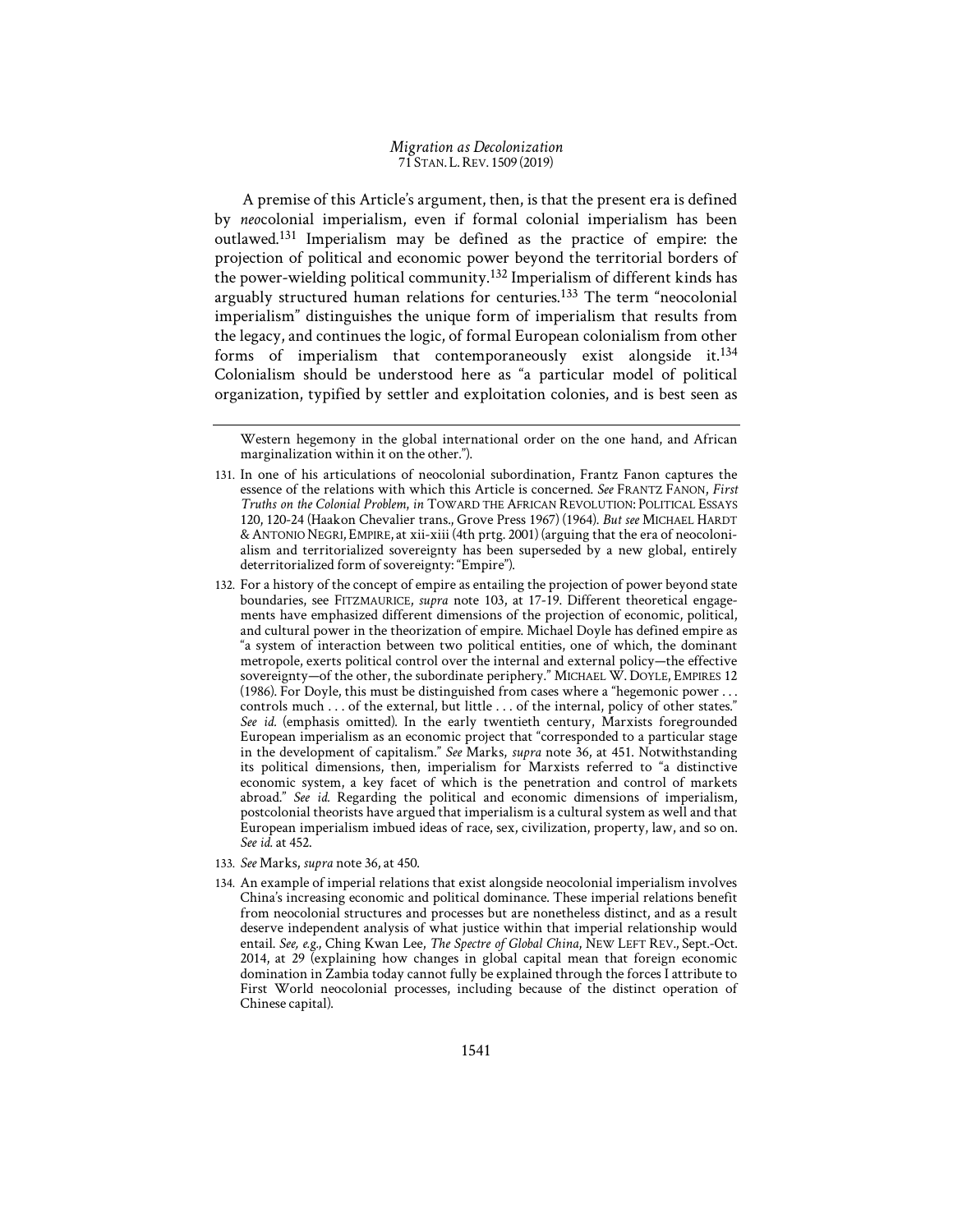one specific instance of imperialism, understood as the domination of a territory by a separate metropole."135 Neocolonialism, then, is a subsequent and distinguishable instance, which nonetheless retains the geopolitical terrain of colonial imperialism and colonial advantage. Neocolonial empire spans the territories of the First and Third Worlds, and is characterized by legal, political, and economic relations and institutions whose logic structurally perpetuates neocolonial advantage. Some of these relations and institutions are multilateral, others are bilateral, and others are purely domestic or intranational. What follows is an abbreviated review of the forces that keep the Third World connected to the First in a relationship dominated by First World nation-states and their interests.

In 1965, Kwame Nkrumah, the anticolonialist who led Ghana to independence, defined neocolonialism as follows: "The essence of neo-colonialism is that the State which is subject to it is, in theory, independent and has all the outward trappings of international sovereignty. In reality its economic system and thus its political policy is directed from outside."136 At stake in neocolonial empire is *power*: "A State in the grip of neo-colonialism is not master of its own destiny."137 Instead, external control by neocolonial forces operates through a range of economic and financial regimes which Nkrumah argued effect neocolonial domination, including global commodity prices and exploitative aid through the International Monetary Fund (IMF), the World Bank, and related institutions.138 These economic and financial regimes impose direct and indirect political constraints: They impose restrictions on fiscal and other domestic policies with consequences from health care to mining, and they restrict the field of political agency by controlling the economic means of the former colonial power.139

Nkrumah was quick to point out that former Western European colonial nation-states were not the only beneficiaries and purveyors of neocolonialism. The United States, for example, was "the very citadel" of neocolonial empire, through not only its economic force but also its political oppression of colonial peoples from South Vietnam to the Congo (Leopoldville).140 Furthermore,

<sup>135.</sup> Butt, *supra* note 26, at 892.

<sup>136.</sup> KWAME NKRUMAH, NEO-COLONIALISM:THE LAST STAGE OF IMPERIALISM, atix (1965).

<sup>137.</sup> *Id.* at x; *see also id.* at xv ("In the first place, the rulers of neo-colonial States derive their authority to govern, not from the will of the people, but from the support which they obtain from their neo-colonialist masters.").

<sup>138.</sup> *See id.* at 239-43.

<sup>139.</sup> *See generally* GROVOGUI, *supra* note 129, at 196-200 (explaining some of the negative consequences that resulted from trying to universalize international law); PAHUJA, *supra* note 35, at 1-9 (describing changes in international law from the perspective of the Third World).

<sup>140.</sup> *See* NKRUMAH,*supra* note 136, at 239-41.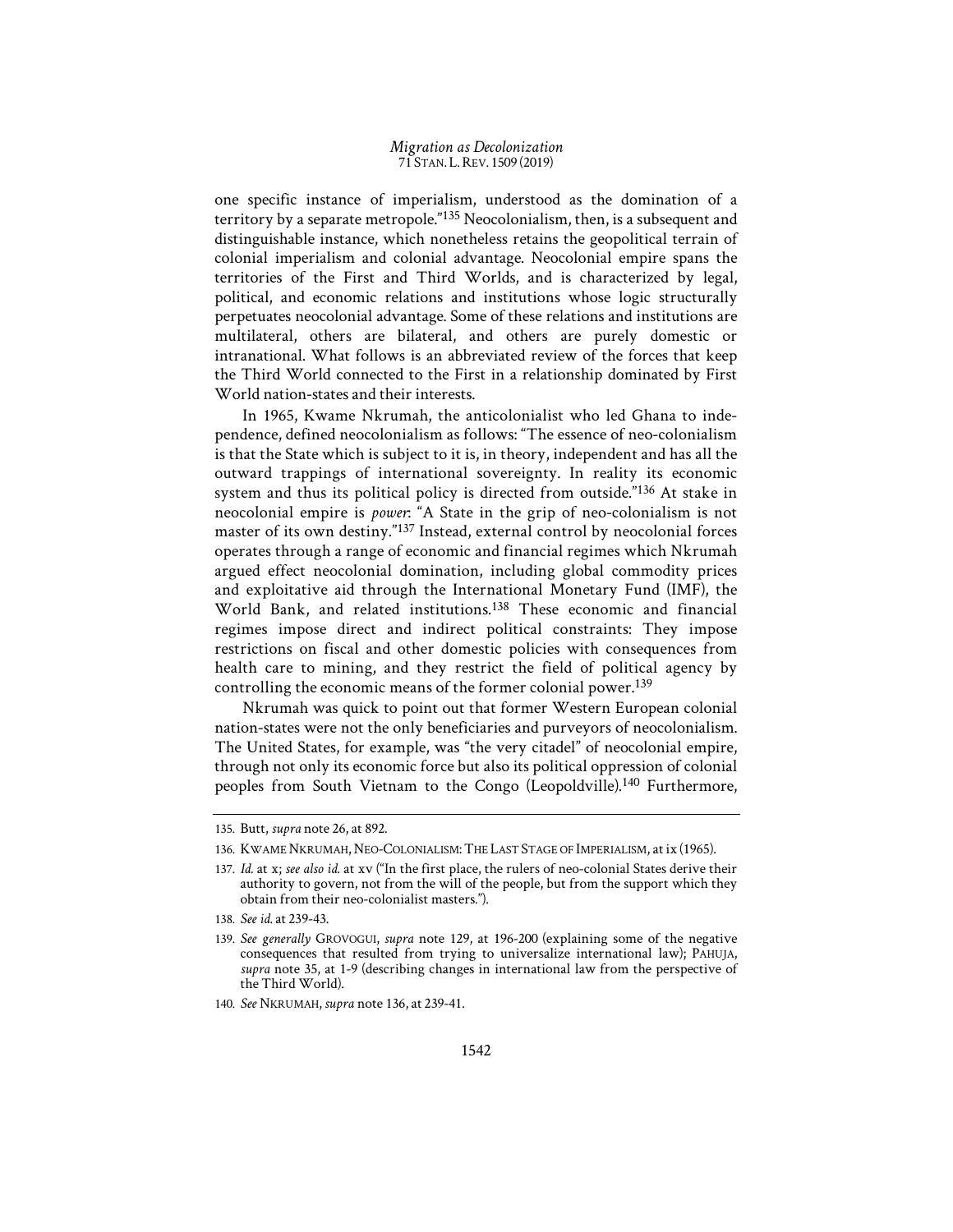Nkrumah noted that neocolonial control was also exercised by consortia of private and public financial actors, as was the case with the Congo.<sup>141</sup> Others also theorized the strategies and mechanisms pursued even in the era of decolonization, through which colonial logics of subordination would later be preserved in neocolonial empire. An important example is Walter Rodney's seminal *How Europe Underdeveloped Africa*, in which he considers the legacies of British, French, Portuguese, and other colonial empires.142 Rodney's account explains how colonial powers—which, more significantly, were capitalist powers—formed relationships of exploitation that did not terminate with formal decolonization.143 The work of scholars such as Anghie and Sundhya Pahuja has taken the next step of offering compelling international legal theories of neocolonial empire.144

Today, international law repudiates colonialism, but colonialism remains essential to sustaining the political and economic dominance of the First World.145 Modern international law—including the United Nations Charter itself—preserves colonial advantage for colonizing powers even as it professes the formal political independence of former colonies and the equality of all sovereign states, including these former colonies.<sup>146</sup> This preservation is evident in international legal doctrines that prevented reparation or

- 144. *See* ANGHIE, *supra* note 26, at 3-4 (arguing that state sovereignty as theorized in international law is a racialized and culturally specified institution that perpetuates colonial subordination); PAHUJA, *supra* note 35, at 1-5 (describing the role international law and international economic institutions play in maintaining Third World, colonial-era subordination, including through the development frame).
- 145. *See* ANGHIE, *supra* note 26, at 245-72 (describing how globalization has been accompanied by contemporary international law—including international human rights law—and international institutions that maintain Third World subordination); Achiume, *supra* note 26, at 145; Anghie, *Evolution of International Law*, *supra* note 127, at 748-49.
- 146. *See* ANGHIE,*supra* note 26, at 196-98.

<sup>141.</sup> *See id.* at 239-51.

<sup>142.</sup> *See generally* RODNEY, *supra* note 99, at 173-80 (analyzing European colonial exploitation of Africa, including during the period of decolonization).

<sup>143.</sup> Rodney and (to a lesser extent) Nkrumah both advance economic theories of neocolonialism or its antecedents rooted in a critique of imperialism as the final stage of capitalism. Historian Thomas Benjamin has put Nkrumah's economic theory in the Marxian tradition, *see* Thomas Benjamin, *Neocolonialism*, *in* ENCYCLOPEDIA OF WESTERN COLONIALISM SINCE 1450, at 831, 834 (Thomas Benjamin ed., 2007), whereas Rodney would fall more in the dependency theory tradition under Benjamin's classification. My own theory of neocolonial empire is far more abstract, and rests on no single or detailed economic explanation for the functioning of the neocolonial interconnection it posits. In other words, while I concur with Nkrumah and Rodney in their basic claim of the existence of neocolonial relations, the level of abstraction at which I am conceptualizing neocolonial empire does not require me to commit to any of the specific economic theories they argue explain those relations.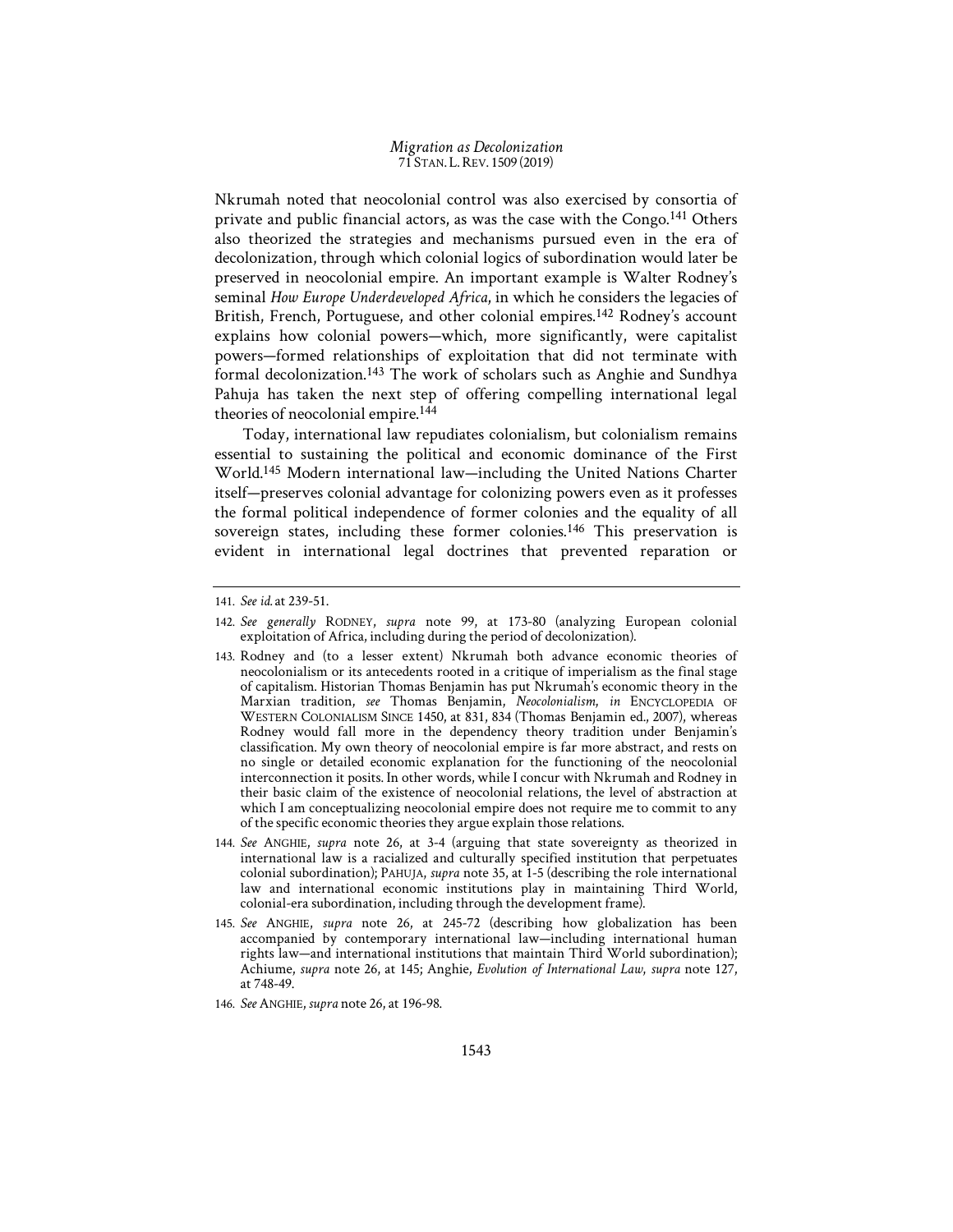remediation of systematic colonial exploitation of Third World national resources.147 Chief among these neocolonial international legal doctrines is sovereignty doctrine itself. Formal decolonization may have extended formal sovereignty and equality of status to former colonial territories, but closer scrutiny shows that this Third World sovereignty remains only *quasisovereignty*. 148

The details of this quasi-sovereignty are important: Essentially, the sovereignty conferred on Third World nation-states is a form of sovereignty that pairs formal political independence with structural political and economic subordination to First World nation-states and the post-World War II international economic and financial institutions they dominate.149 There are two separate but related claims at work here. First, within and through international institutions and bilateral arrangements, Third World nationstates are *politically* subordinate. The decisionmaking power they have—via the rules governing these international and bilateral fora—is unquestionably less than that of First World nation-states, which maintain superordinate positions.150 Second, Third World nation-states are *economically* subordinate,

 Pahuja has studied the bifurcation of economic from political power, including through international law and international economic and financial institutions, arguing that this bifurcation undergirds informal empire. She argues that the development paradigm that superseded the mandate system following decolonization continues colonial logics of subordination. *See generally* PAHUJA, *supra* note 35. Others have looked not at international but regional neocolonial economic dynamics, such as those embodied in the Communauté Financière Africaine (CFA). The CFA is a monetary cooperation arrangement established among France and its former colonies. *See* Alexandra Esmel, *Currency Wars: The Need for International Solutions*, 43 DENV. J. INT'L L. & POL'Y 403, 410-11 (2015). Political scientist Guy Martin has argued that the CFA short-circuited any radical transformation of France's economically exploitative relationship with its former colonies. *See* Guy Martin, *The Franc Zone, Underdevelopment and Dependency in Francophone Africa*, 8 THIRD WORLD Q. 205, 215-18 (1986) ("Even the most superficial analysis of the [CFA] system reveals that while France benefits from exorbitant rights and privileges and wields considerable power, the African memberstates are practically powerless, and their rights are almost non-existent.").

150. The distribution of power within the United Nations offers a clear example, with its concentration of power in the veto-holding nation-states drawn from the First World (as well as China and Russia—world powers with whom the First World states have *footnote continued on next page* 

1544

<sup>147.</sup> *See id.* at 196-244.

<sup>148.</sup> *See id.* at 235-44; *see also* GROVOGUI,*supra* note 129, at 16.

<sup>149.</sup> Anghie has traced the transmission of this quasi-sovereignty characterized by economic subordination from the formal colonial period through the post-World War I mandate system and to the present day. *See* Anghie, *Evolution of International Law*, *supra* note 127, at 747 ("Crudely put, an examination of the Mandate System illuminates the ways in which political sovereignty could be created to be completely consistent with economic subordination."). With the transition from the mandate system to formal independence, Anghie argues that "[i]n crucial respects, . . . Third World sovereignty was manufactured by the colonial world to serve its own interests." ANGHIE,*supra* note 26, at 215.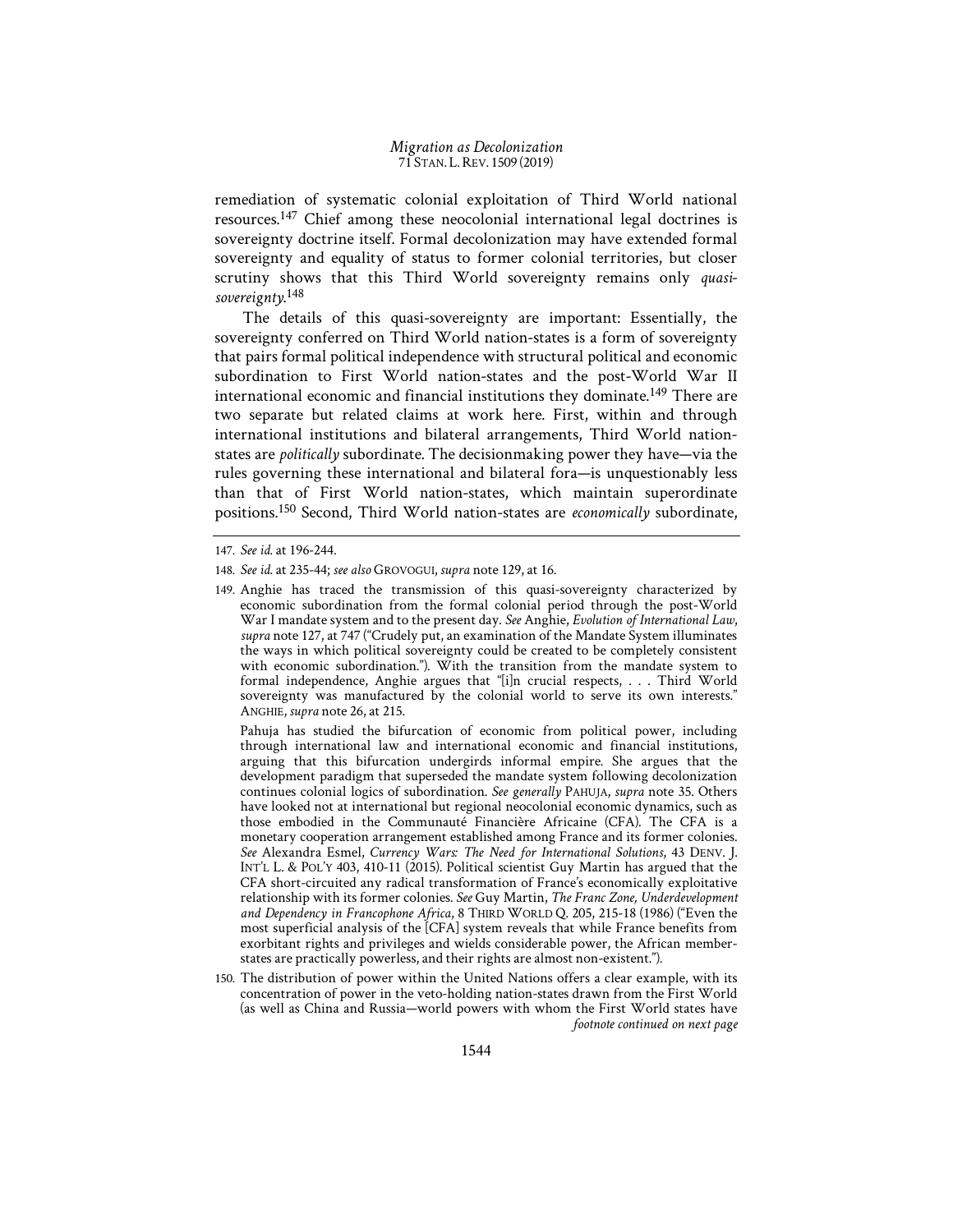which not only is a harm in and of itself, but also further reinforces their *political* subordination.151 Political self-determination requires economic agency;152 structural economic subordination thus makes a mockery of the formal political independence that followed formal decolonization. This is not to say that the formal political independence achieved through formal decolonization was or remains meaningless; indeed, it has elevated the means of many Third World persons to pursue their respective visions of the good life, and for this reason, it should count as an important victory.153 That said, this political independence is greatly overstated in conventional international law accounts and practice, including the ethics and governance of international migration. This belies the more salient dynamic, which is the stubborn persistence of colonial-era bonds tying together First and Third World peoples in an informal but very real empire, within which the latter remain subordinate to the former.<sup>154</sup>

Whereas Anghie and others have traced the international law and legal institutions of colonialism and neocolonialism, the work of scholars such as Siba N'Zatioula Grovogui has made a compelling identification of the colonial, political, and juridical mechanisms that continue to advance neocolonial logics in formally independent African nation-states.155 Grovogui uses Namibia a country colonized by Germany and then "administered" by South Africa—as a case study to show how colonial powers' control over the processes of

- 151. *See* RODNEY, *supra* note 99, at 12 (noting that "equality of economic condition" is necessary for political equality).
- 152. As early as the seventeenth century, "European states sought political self-preservation not in military power, as had been the case for the Romans and Renaissance Italians, but in commercial power." FITZMAURICE, *supra* note 103, at 2-3. Andrew Fitzmaurice has explored the centrality of sovereignty, property, and the law of occupation to this trajectory of self-preservation through empire, noting "a particular nineteenthcentury preoccupation with the occupation of sovereignty in legal discourse an attempt to develop a legal framework for commercial empires." *See id.* at 6.
- 153. B.S. Chimni, for example, has argued that for Third World peoples, stronger nationstate sovereignty is in some respects an emancipatory objective. *See* B.S. Chimni, *Anti-Imperialism: Then and Now*, *in* BANDUNG, GLOBAL HISTORY, AND INTERNATIONAL LAW, *supra* note 88, at 35, 40-41.
- 154. *See* Anghie, *Evolution of International Law*, *supra* note 127, at 748-49 ("The end of formal colonialism, while extremely significant, did not result in the end of colonial relations. Rather, in the view of Third World societies, colonialism was replaced by neo-colonialism; Third world states continued to play a subordinate role in the international system because they were economically dependent on the West, and the rules of international economic law continued to ensure that this would be the case.").

been forced to share Security Council governance). *See* U.N. Charter art. 23, ¶¶ 1, 3 (establishing the permanent members of the Security Council and their voting rights). The distributions of power within the IMF and the World Bank offer another example. *See* GROVOGUI,*supra* note 129, at 199-200.

<sup>155.</sup> *See* GROVOGUI,*supra* note 129, at 143-207.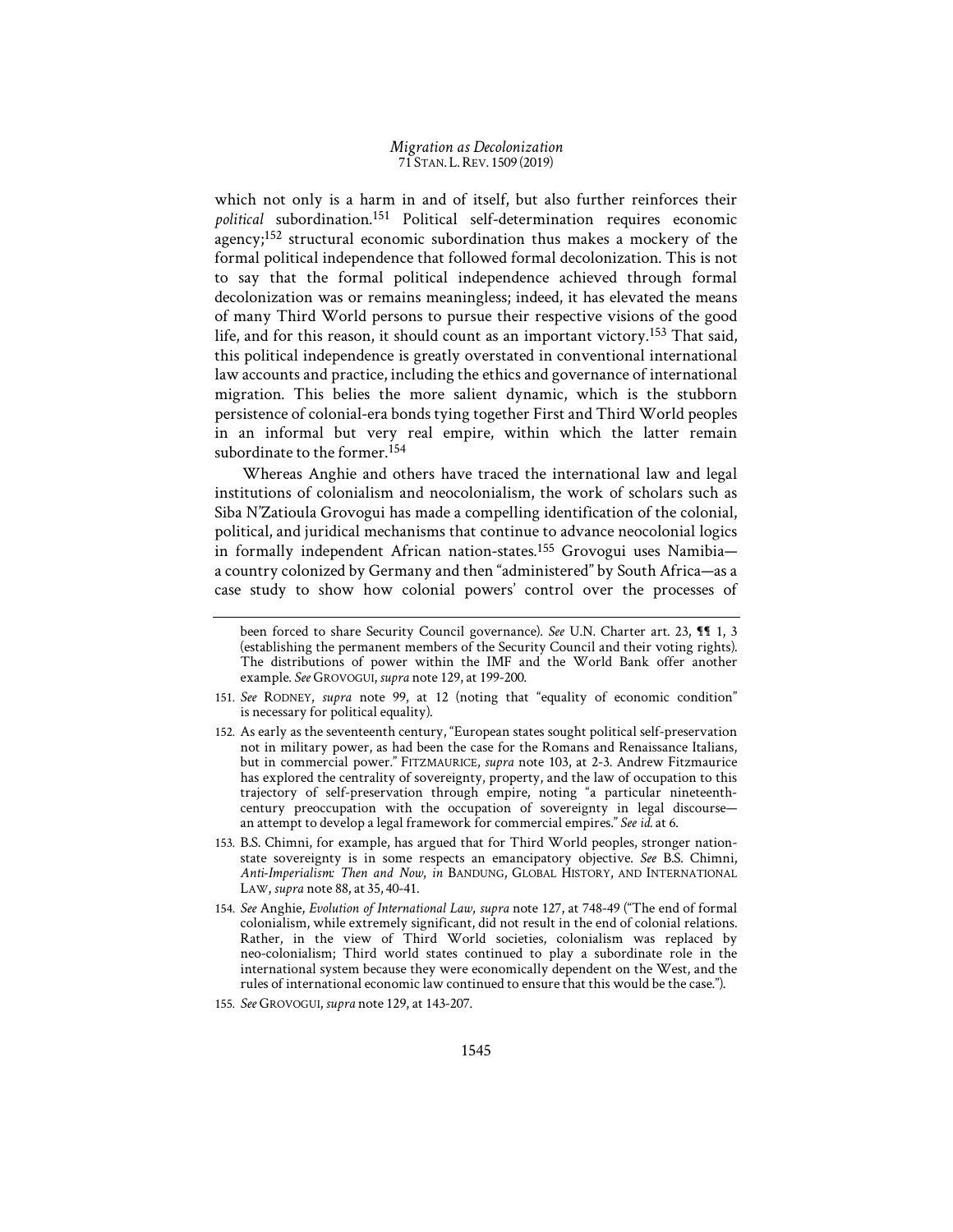decolonization (even through the United Nations) allowed those powers to entrench legal and political arrangements in postcolonial states that would maintain their neocolonial dominance.156 His examples include the imposition by former colonial powers of constitutional regimes protecting the property rights of colonial minorities who had secured those rights through the subordination and massacre of Africans.157 For political parties aspiring to participate in the first democratic elections following decolonization, former colonial powers made constitutional protection of minority property (irrespective of its bloody colonial origin) a prerequisite.<sup>158</sup> In southern Africa in particular, colonial-era racial and related inequality in land and property ownership remains central to the socioeconomic marginality of many, and this persisting inequality and marginality are partially sustained by neocolonial logics embedded in the constitutions of postcolonial African nation-states.<sup>159</sup> The conclusion of Grovogui's exegesis is that the neocolonial DNA of postcolonial African nation-states plays an important role in maintaining their status as quasi-sovereign subordinates.160

160. *See* GROVOGUI, *supra* note 129, at 185-88. Mahmood Mamdani is another scholar whose work contributes to understanding the institutional continuity of neocolonial logic even in African domestic institutions. *See* MAHMOOD MAMDANI, CITIZEN AND SUBJECT: CONTEMPORARY AFRICA AND THE LEGACY OF LATE COLONIALISM 3 (1996). Mamdani's *Citizen and Subject* traces the political institutions and technologies that apportioned political power in the colonial era and that persist in formally independent African nation-states. *See generally id.* 

 Mamdani has also argued that the legal and political institution of citizenship in postcolonial African states remains structured by colonial exclusionary logics that sustain political inequality within African states. *See* MAHMOOD MAMDANI, WHEN VICTIMS BECOME KILLERS: COLONIALISM, NATIVISM, AND THE GENOCIDE IN RWANDA 274-76 (2001). Notwithstanding the messiness and incompleteness of colonial domination, it was ultimately the prevailing logic that structured the political and legal character of colonized territories, having largely defeated or tamed precolonial *footnote continued on next page* 

<sup>156.</sup> *See id.*; *see also id.* at 185 ("By determining the political and constitutional settings of national independence, Western powers virtually dictated the terms of postcolonial relations. These terms were intended to preserve structural links between Western economies and those of their former dependencies.").

<sup>157.</sup> *See id.* at 175-77.

<sup>158.</sup> *See id.* at 171, 175-77.

<sup>159.</sup> *See, e.g.*, E. Tendayi Achiume, *The SADC Tribunal: Sociopolitical Dissonance and the Authority of International Courts*, *in* INTERNATIONAL COURT AUTHORITY 124, 127, 131-32 (Karen J. Alter et al. eds., 2018) (providing a summary of postcolonial racial inequality in land ownership in southern Africa, and offering the example of the Lancaster House Agreement, through which the British granted Zimbabwean independence and institutionalized postcolonial racial inequality in land ownership by imposing rigid restrictions on land reform). For more on the Lancaster House Agreement, see generally Edmund Yorke, *"A Family Affair": The Lancaster House Agreement*, *in* DIPLOMACY AT THE HIGHEST LEVEL: THE EVOLUTION OF INTERNATIONAL SUMMITRY 200 (David H. Dunn ed., 1996).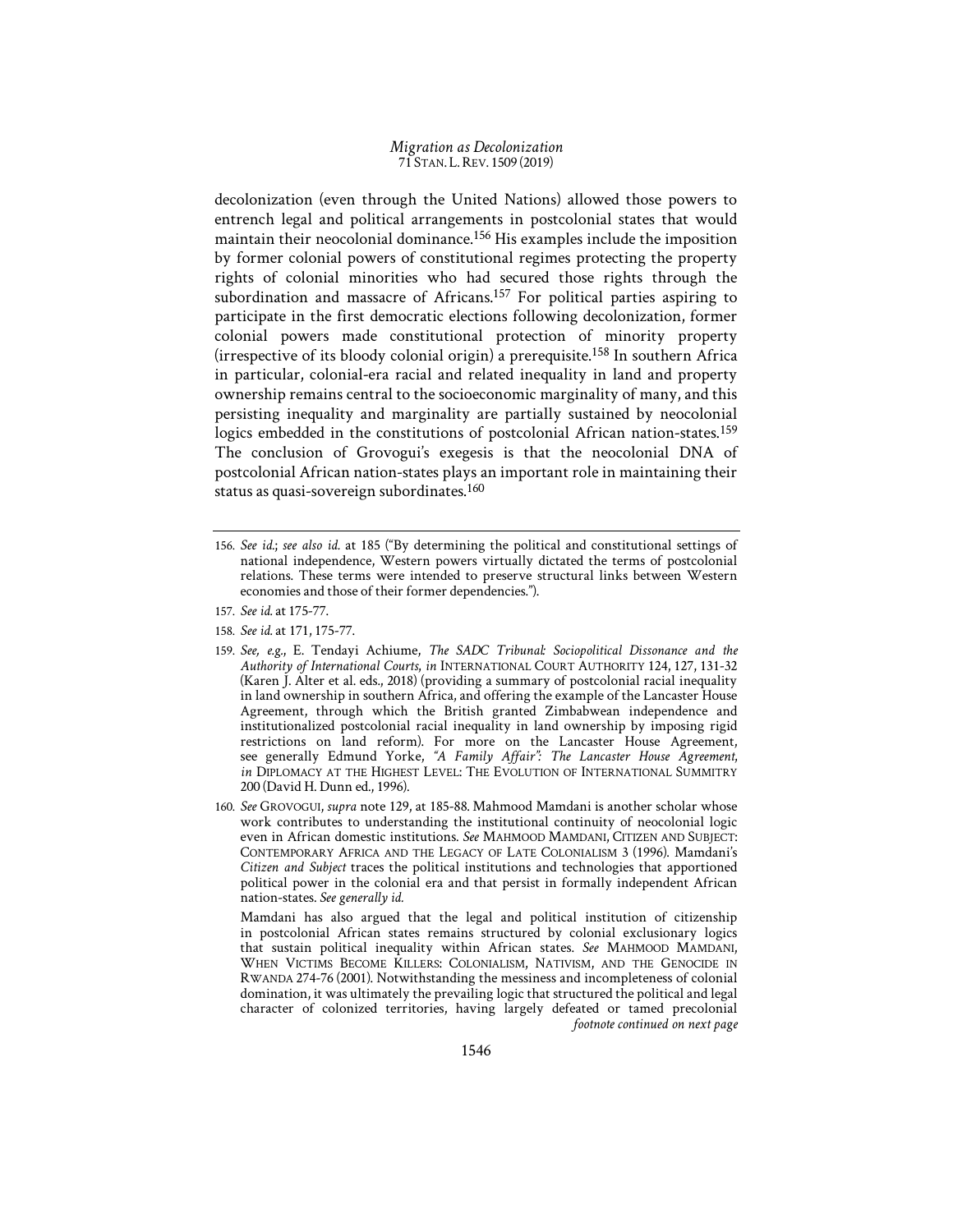In sum, then, there are different theories of how political bonds may be formed among individuals to produce a political community of equals, each entitled to partake of the benefits of political community for her own vision of the good life. As mentioned above, liberal theory rooted in the social contractarian tradition locates the formation of political community in the putative mutual consent of individuals to live under common subjection to a shared government.<sup>161</sup> Here, however, the posited political community (neocolonial empire) distinctly encompasses members whose induction into the community was decidedly coerced. This recalls the particular harm of colonialism emphasized above, which is that it forged former colonizing and colonized peoples into a political association or community in which the latter were subordinate to the former, notwithstanding the full and equal personhood of Third World individuals. The failure of formal decolonization maintains the political association between the First and Third Worlds in a political community of de facto co-sovereigns, mutually instrumental to the prosperity of neocolonial empire and mutually subjugated by the effective collective sovereigns of neocolonial empire: First World nation-states.

## **III. Revisiting the Right to Exclude**

This Part argues that the existence of neocolonial empire (if accepted) has serious implications for how the right of nation-states to exclude should be understood, where the First and Third Worlds are concerned. The argument proceeds as follows. First and Third World peoples are de facto co-sovereigns of neocolonial empire. In other words, within the political association that is neocolonial empire, First and Third World persons are co-sovereign, each with an equal right to a say in their collective self-determination. The First World nation-state, by virtue of its beneficiary status within neocolonial empire and the effectiveness of its sovereignty (secured in part through Third World subordination), has no more right to exclude Third World persons from its institutions of equal political membership than it has over its de jure citizens.

## A. De Facto Co-Sovereigns and the Right to Exclude

Under domestic and international law, citizens and noncitizens are not considered political equals. As discussed above, the leading justifications for this inequality have to do with the collective self-determination interests of the

governance logic. *See* ANGHIE, *supra* note 26, at 33, 36-38. This logic remains alive and well in the neocolonial order.

<sup>161.</sup> *See, e.g.*, LOCKE, *supra* note 53, bk. II, §§ 95-96, at 330-32; *see also supra* text accompanying notes 52-55.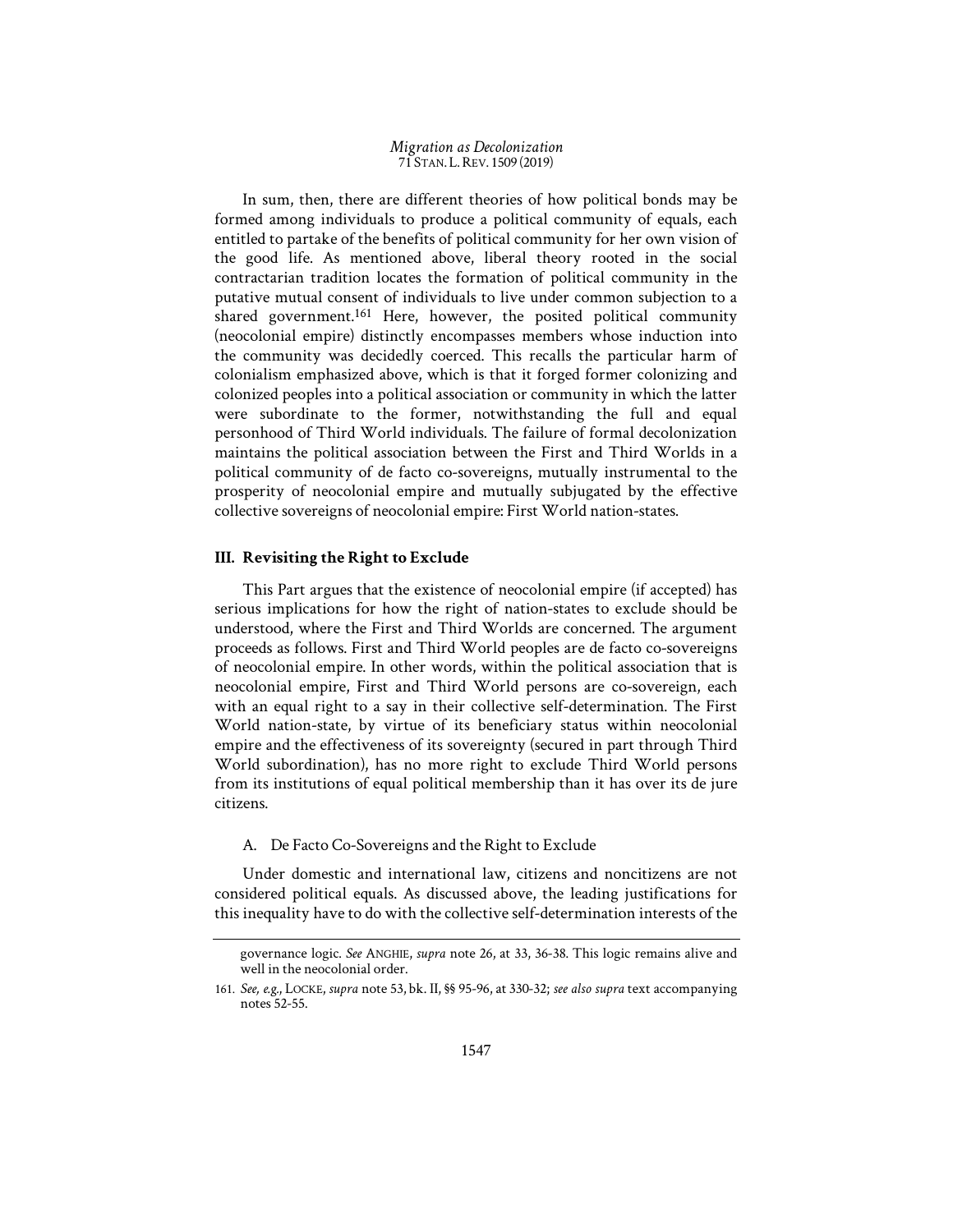political community demarcated by the territorial nation-state.162 A Zambian is not politically equal with a Briton because the law sorts the former into a different political community or "self" (Zambia) for the purposes of reaping the benefits of collective self-determination. The problem with this approach is that the borders that demarcate many communities of de facto political equals extend far beyond the national territorial borders that confer de jure political equality on citizens of the same state.

As outlined in Part II above, Third World exploitation remains a feature of neocolonial empire and continues to fuel First World prosperity.163 Within neocolonial empire, First and Third World persons should be seen as cosovereign, with equal entitlement to direct the effective collective vehicles of self-determination within the empire. If one concedes that all human beings are equally entitled to self-determine, and if one accepts the general structure of neocolonial empire articulated above, then Arash Abizadeh's work supports the normative basis for this claim<sup>164</sup>:

The democratic ideal of collective self-rule is grounded in the notion that securing the conditions of individuals' autonomy and standing as equals intrinsically requires that they be the joint authors of the terms governing the political power to which they are subject. That one's interests in general are affected by others does not itself negate self-rule or autonomy and equal standing, but being unilaterally subject to a coercive and symbolic political power, without any say over the terms of its exercise, does. . . . [D]emocratic self-rule means that the exercise of political power conforms to the collective will of those *subjected to it*, and . . . the scope-condition of democratic legitimacy is that all those subject to the exercise of political power have a right of democratic say.<sup>165</sup>

<sup>162.</sup> *See supra* Part I.A.

<sup>163.</sup> *See supra* Part II.B.

<sup>164.</sup> I use "democracy" here in the meaning emphasized by Abizadeh: "an attempt to legitimize the collective and political exercise of power, on terms respecting the equality and freedom of those over whom power is exercised, via participatory political practices of expression, contestation, discursive justification, and decisionmaking." Abizadeh, *supra* note 52, at 880. One might focus attention, as some others have, on an ideal theory of political community boundary formation from the perspective of those committed either to democratic self-rule or to national selfdetermination. Abizadeh engages in such an analysis and compellingly argues that, in principle, only an unbounded conception of the demos "can yield a coherent theory of democratic legitimacy." *See id.* at 868. To be clear, I do not pursue an ideal theory of democratically legitimate borders in this Article. Rather, I am more narrowly interested in the democratic legitimacy of boundaries between the Third World and the First World, in light of the history and legacy of European colonialism.

<sup>165.</sup> *Id.* at 878. Subjection occurs through coercion, either through "direct physical force, invigilation via agents authorized to use physical force, and threats of punitive harm," or through "coercively undergirded symbolic processes of socialization and identity formation." *Id.*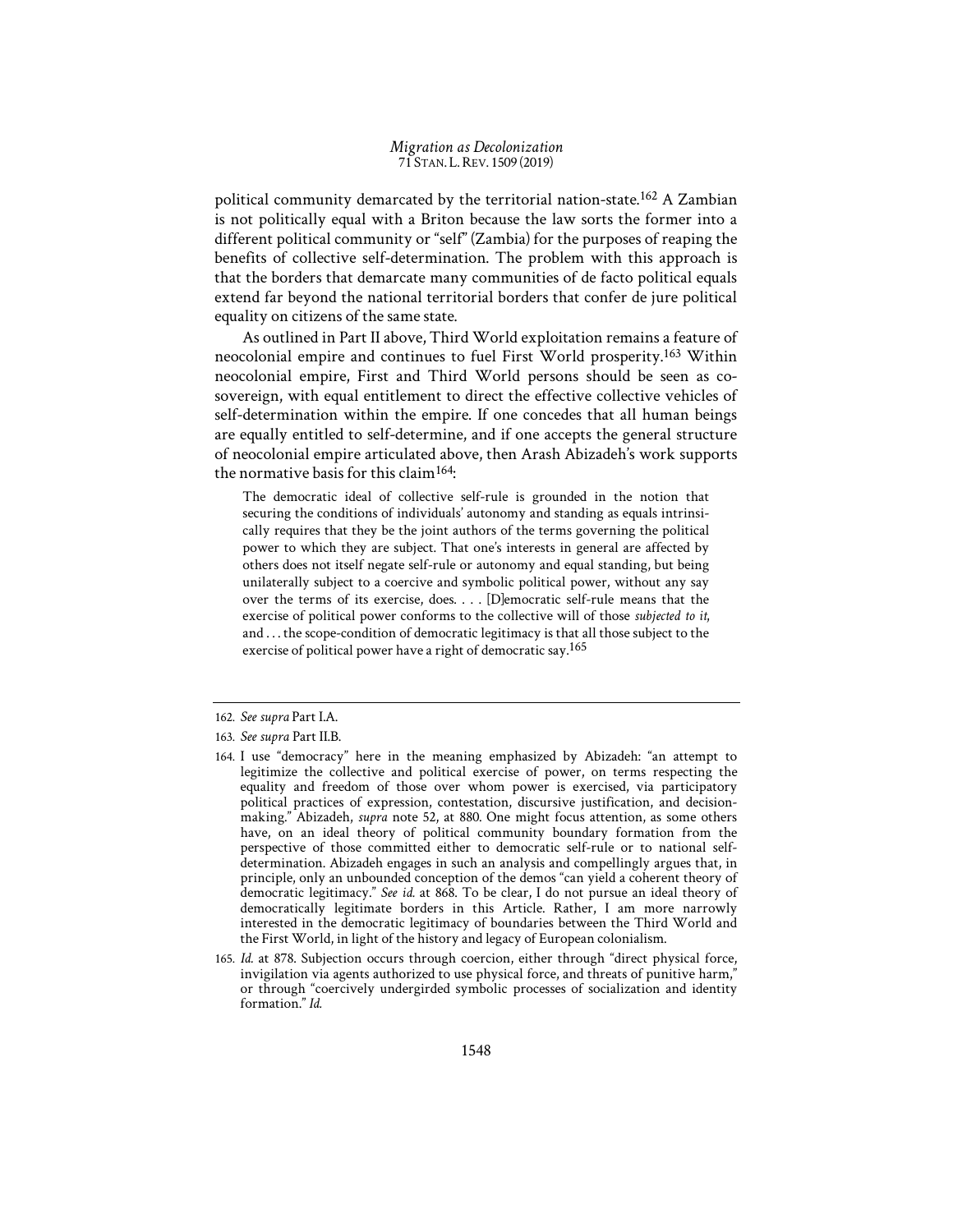The claim is thus that historical and continuing Third World subjection to and exploitation by the First World meets the requisite threshold of coercion and coercively undergirded processes necessary to render Third World peoples part of a shared demos with their First World counterparts, holding an equal stake in its direction.<sup>166</sup> This move extraterritorializes the demos beyond nation-state borders such that its boundaries are contiguous with those of neocolonial empire.

First and Third World persons, then, should be seen as de facto political equals, sharing the mantle of the collective "self," each with an equal say in the effective collective vehicles of self-determination presiding over the field of neocolonial empire. These vehicles are largely First World nation-states; international and domestic laws that exclude Third World voices from these vehicles are therefore unethical, as they undermine political equality. Rather than being political strangers to First World nation-states, Third World persons are, in effect, political insiders, and for this reason, First World nationstates have no right to exclude Third World persons.

Before elaborating on the possible legal implications of this co-sovereignty argument, it is important to highlight neocolonial imperialism's implications for the liberal nationalist tradition that is central to sustaining the existing approach to national political and territorial borders. Recall that for liberal nationalists or communitarians, the collective sovereign "self" is the nation a prior and culturally specified community, today again increasingly defined in ethno-nationalist terms.167

There is a strong argument to be made that Third World peoples are culturally co-nationals with First World peoples, also on account of colonialism. For example, political theorists Sara Amighetti and Alasia Nuti have argued that "the colonial experience created so strong a relation that the transformations and fusions it initiated in national identities" are "mutually constituted over time."168 They argue that given the "particularly strong and special" cultural relationship between colonial powers and their former colonies, "postcolonial migrants are already part of the 'self' that determines the ex-colonizing nation, because they are essential contributors to its identity."169 This gives them a right to migrate to the specific former colonial

<sup>166.</sup> To be clear, Abizadeh's argument focuses on the common subjection that is produced by border demarcation itself. *See* Arash Abizadeh, *Closed Borders, Human Rights, and Democratic Legitimation*, *in* DRIVEN FROM HOME: PROTECTING THE RIGHTS OF FORCED MIGRANTS 147, 159-61 (David Hollenbach ed., 2010). I focus instead on the implications of common subjection through neocolonialism to argue that Third World peoples have claims to First World nation-state membership.

<sup>167.</sup> *See supra* Part I.A.

<sup>168.</sup> *See* Amighetti & Nuti, *supra* note 56, at 548.

<sup>169.</sup> *Id.* at 552.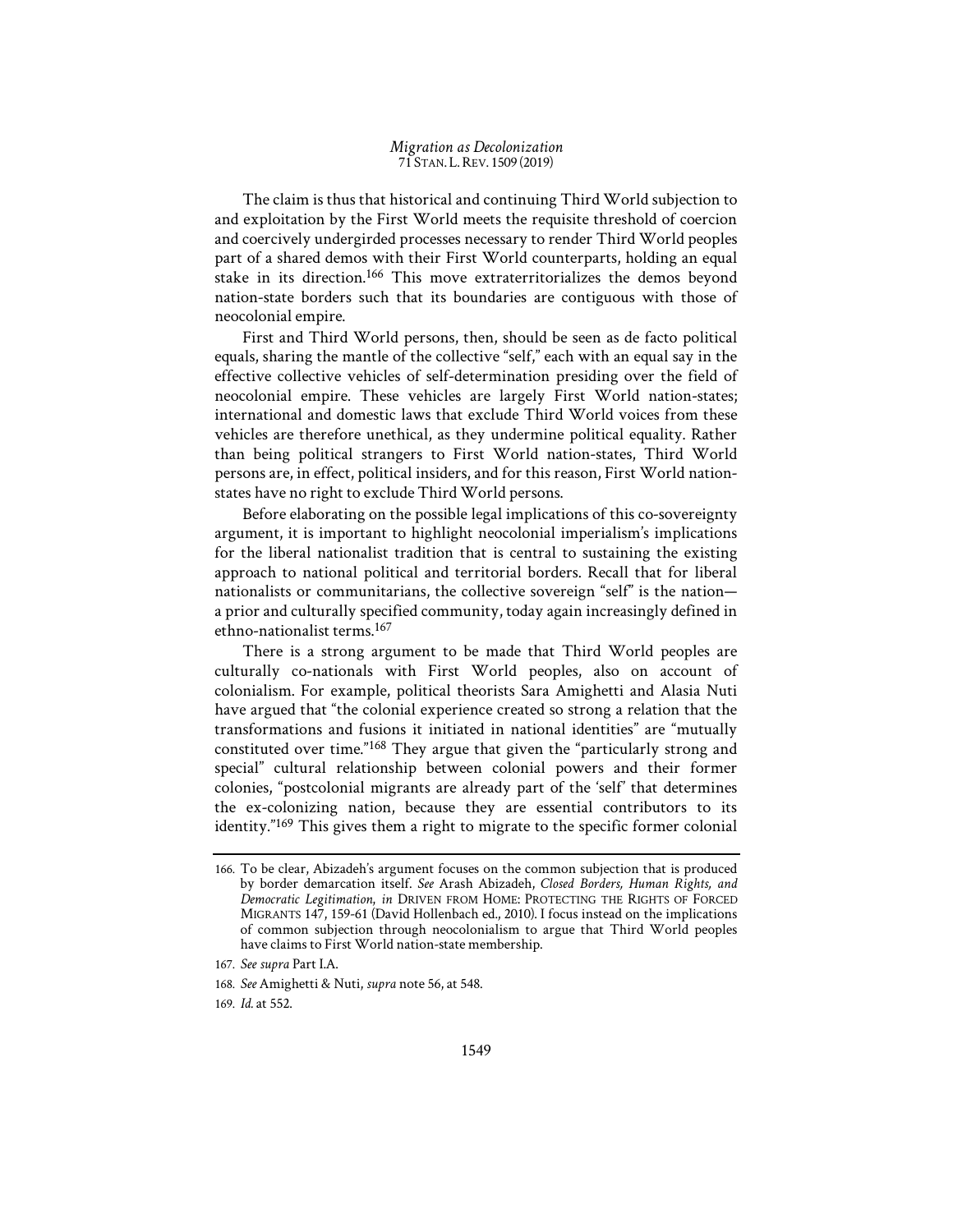nation-state whose national identity they have co-constituted. In this way, Amighetti and Nuti argue that former colonial nations bear an obligation to admit postcolonial migrants, and that postcolonial migrants have a corresponding right to enter their territories.170

However, even if one takes the view that the nation is a prepolitical cultural community that grounds the legitimacy of the sovereign state and also marks its boundaries, $171$  certain practices of the resulting nation-state can expand the bounds of that political community in ways that give certain groups or individuals political entitlements, questions of cultural difference notwithstanding. In other words, even if the set of cultural distinctions between, for example, Zimbabwean and British citizens is said to place the two groups in separate *cultural* nations, I argue that there are supervening de facto political ties between the two groups that deserve formal legal recognition in order to do justice by both Zimbabwean and British citizens' rights to membership in a collective that politically self-determines.

To reiterate, if First World national sovereignty and its political and economic benefits remain significantly predicated on Third World subordination and exploitation, keeping First and Third World peoples bound in neocolonial empire, and if Third World peoples remain subjected by and to First World nation-states (often with Third World state complicity), this relationship gives Third World persons a valid claim to membership in First World nation-states. At the very least, First World nation-states have no more right to exclude Third World persons than they do their own citizens. The next Subpart explores the implications of this claim for contemporary socalled economic migration from the Third World to the First.

<sup>170.</sup> *See id.* at 560. I find Amighetti and Nuti's arguments largely compelling, and I view my project as complementary, supplying political and economic arguments where theirs are predominantly cultural. There is a significant literature theorizing the economic and political injustice of colonialism as well as persisting relations of economic and political domination. However, I am not aware of any legal scholarship that takes the next step to articulate a theory of sovereignty that calls for Third World migrant inclusion on the basis of historical and continuing political and economic relations. I am also not aware of legal scholarship that characterizes Third World migration, conceptually or sociologically, as decolonial.

<sup>171.</sup> *See, e.g.*, Abizadeh, *supra* note 52, at 869. Abizadeh attributes this position to Johann Gottlieb Fichte, whom he summarizes on the natural bounds of the state in the cultural nation bound by language: "The fact of shared nationality is supposed to legitimize political power because the linguistic-cultural nation makes possible, and is the locus for, freedom in its highest form; and the nation is the locus for freedom in part precisely because it is (supposedly) prepolitical." *Id.*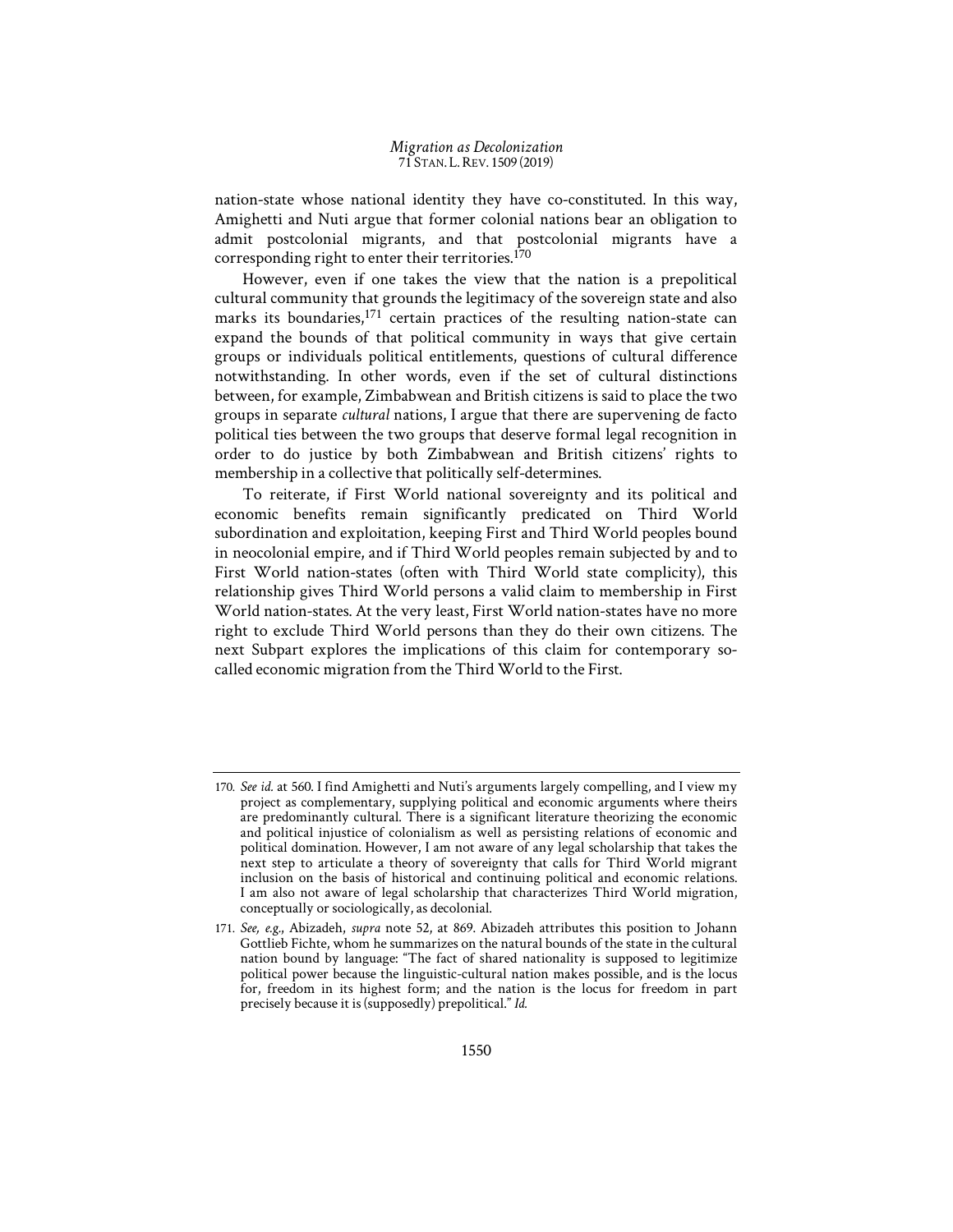B. The Right to Admission and Inclusion: Migration as Decolonization

I argued in the previous Subpart that because of the political features of neocolonialism, First World states have no right to exclude Third World persons. I turn now to a related claim: that Third World persons are entitled to First World inclusion.

For many Third World peoples, their nation-states have failed to deliver on the promises that animated anticolonial movements. Neocolonialism has been a significant factor in their continued suffering, and Third World elites, including and especially government officials, have secured their own interests while pursuing social and economic policies that have benefitted foreign powers at the expense of most Third World citizens.172 For Third World persons whose capacity to self-determine is diminished by neocolonialism, I propose that the closest they can get to what decolonization promises (selfdetermination) may entail something quite different than what is asserted by conventional international law accounts, if one takes as given the continuity and resilience of neocolonialism.173 Once the enduring colonial legacy of global economic and political interdependence is brought to the fore, political equality for Third World persons may be more fruitfully pursued by seeking politically and economically equitable relations *within* what so far remains a relationship of enduring subordination.174 In other words, for some in the Third World, decolonization as a strategy for self-determination is more realistically pursued as reformation, rather than severance, of the relationship of dependence.

- 173. An assumption underlying the arguments that follow is that the arrangement of the international order defined by the doctrine of nation-state sovereignty in its current form offers no plausible means for achieving true decolonization.
- 174. It is my view that, nothing short of an apocalyptic disaster is likely to disrupt the levels of global interconnection and interdependence enjoyed today. Notwithstanding the resurgence of nationalist, xenophobic discourses around the world, the global capitalist order remains unshaken and dependent on global interconnection. Consider a recent United Nations projection that 82% of the expected population growth through 2050 in high-income countries will be due to international migration. *See* POPULATION DIV., UNITED NATIONS DEP'T OF ECON. & SOC. AFFAIRS, ESA/P/WP.241, WORLD POPULATION PROSPECTS: THE 2015 REVISION; KEY FINDINGS AND ADVANCE TABLES 6 (2015), https://perma.cc/3ZSX-2JPC.

<sup>172.</sup> Notably, just as colonial subordination did before it, neocolonialism has brought with it ample facility and opportunity for Third World elites to benefit at the expense of the Third World peoples they preside over. *See, e.g.*, B.S. Chimni, *Capitalism, Imperialism, and International Law in the Twenty-First Century*, 14 OR. REV. INT'L L. 17, 19 (2012) (arguing that a "transnational capitalist class" that includes Third World elites profits from global capitalist imperialism—which includes some systems of neocolonial interconnection as I have defined it—"at the expense of the subaltern classes in both the First and Third Worlds"); Rajagopal, *supra* note 12, at 10-11 (describing how Third World elites, relying on similar concepts and values that originated under colonial rule, have oppressed and dispossessed the majorities under their rule).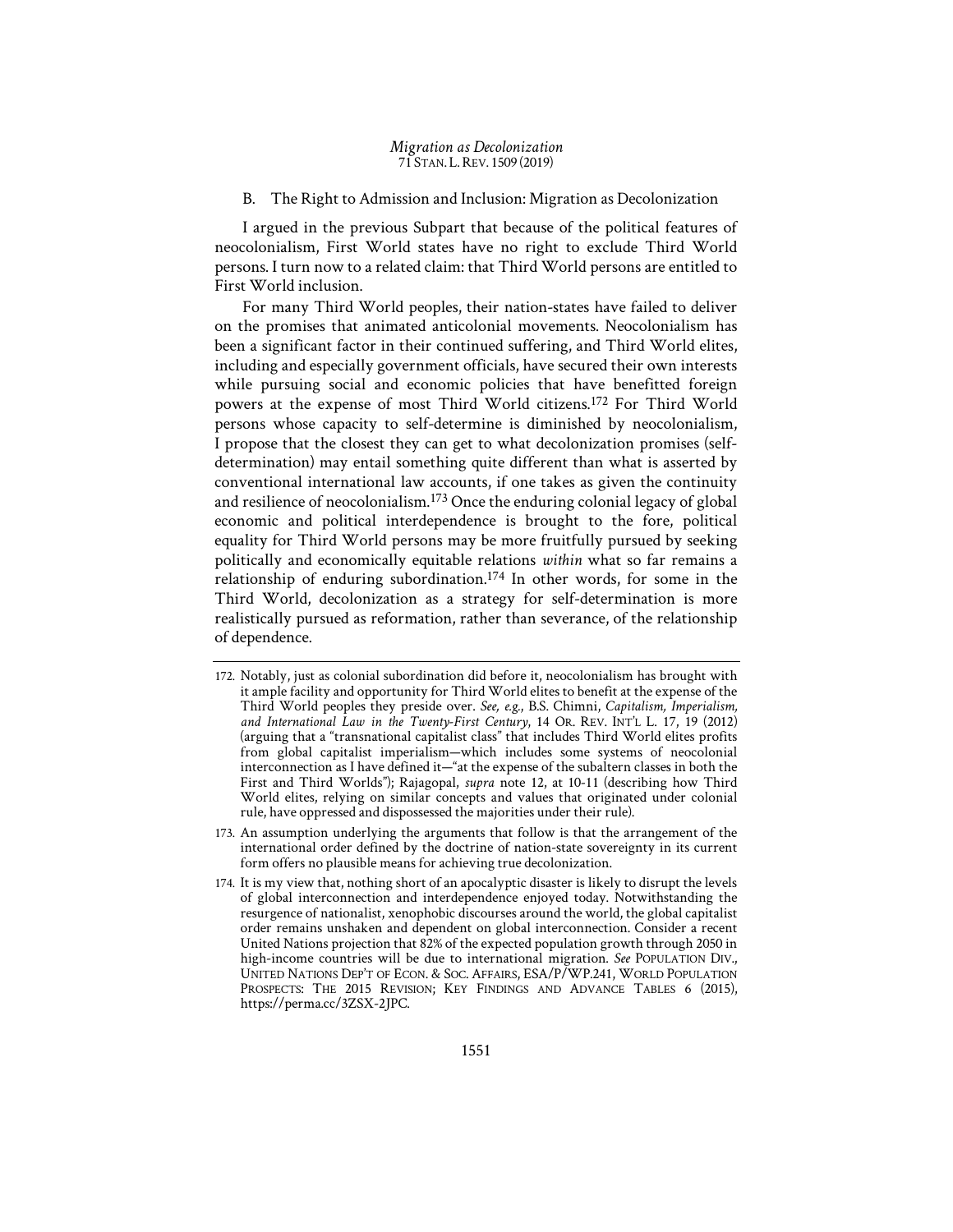Whereas decolonization is typically considered a practice of political collectives (the nation-state in particular), this Article proposes that in light of how badly this arrangement continues to fail Third World peoples, Third World persons can take actions that we should understand as *decolonial*. These are actions that are responsive to the conditions of neocolonial subordination actions that should be recast as attempted decolonization at a personal level. Colonialism and neocolonialism are best understood as structural harms, and I have highlighted above that achieving political equality or decolonization would require structural change. The point is that where the necessary structural change is not forthcoming, action can be taken by individuals disadvantaged by the status quo that can increase their individual capacities to self-determine, and this personal pursuit to enforce political equality should be viewed as a matter of corrective distributive justice.

For some Third World persons, at least one available means of pursuing political equality and asserting sovereignty (the capacity to self-determine) together, *decolonization*—may very well be migration. By migration, I mean the act of leaving one's place of birth and moving across national borders in pursuit of greater capacity to self-determine through territorial admission and political inclusion. This migration may be temporary or indefinite, depending on the circumstances and desires of the persons involved, and entails territorial and political incorporation into the destination nation-state. Legal migration from the Third World to the First forms part of this picture. When, say, a Zambian or Indian student chooses to pursue study or employment in Europe in pursuit of a better life than she believes possible in her country of nationality, and where what makes Europe "better" and her country "worse" is a product of neocolonial advantage, her authorized admission and inclusion in Europe should count as decolonial in the individual terms advocated here.

However, the most urgent implication of this thesis concerns *unauthorized* Third World migration, especially by politically and economically marginal persons who today either perish on their journeys or do make it to First World states but are then perceived and treated as "illegal immigrants" and as excludable political strangers.<sup>175</sup> The thesis supplies an alternative lens for assessing the claims to admission and inclusion of Third World migrants who violate existing laws to settle in First World territories, and whose motivation—the desire for a better life—is itself the product of a calculus structured by persisting neocolonial advantage. For the Zimbabwean Third World migrant whose territorial presence is unauthorized by the British

<sup>175.</sup> I view this as the most urgent implication, since unauthorized migrants today experience some of the worst forms of human rights violations under the existing, unethical migration governance regimes. Rethinking the foundations of the law that sustain these violations is a priority because of the severe and disparate toll of the status quo on unauthorized migrants.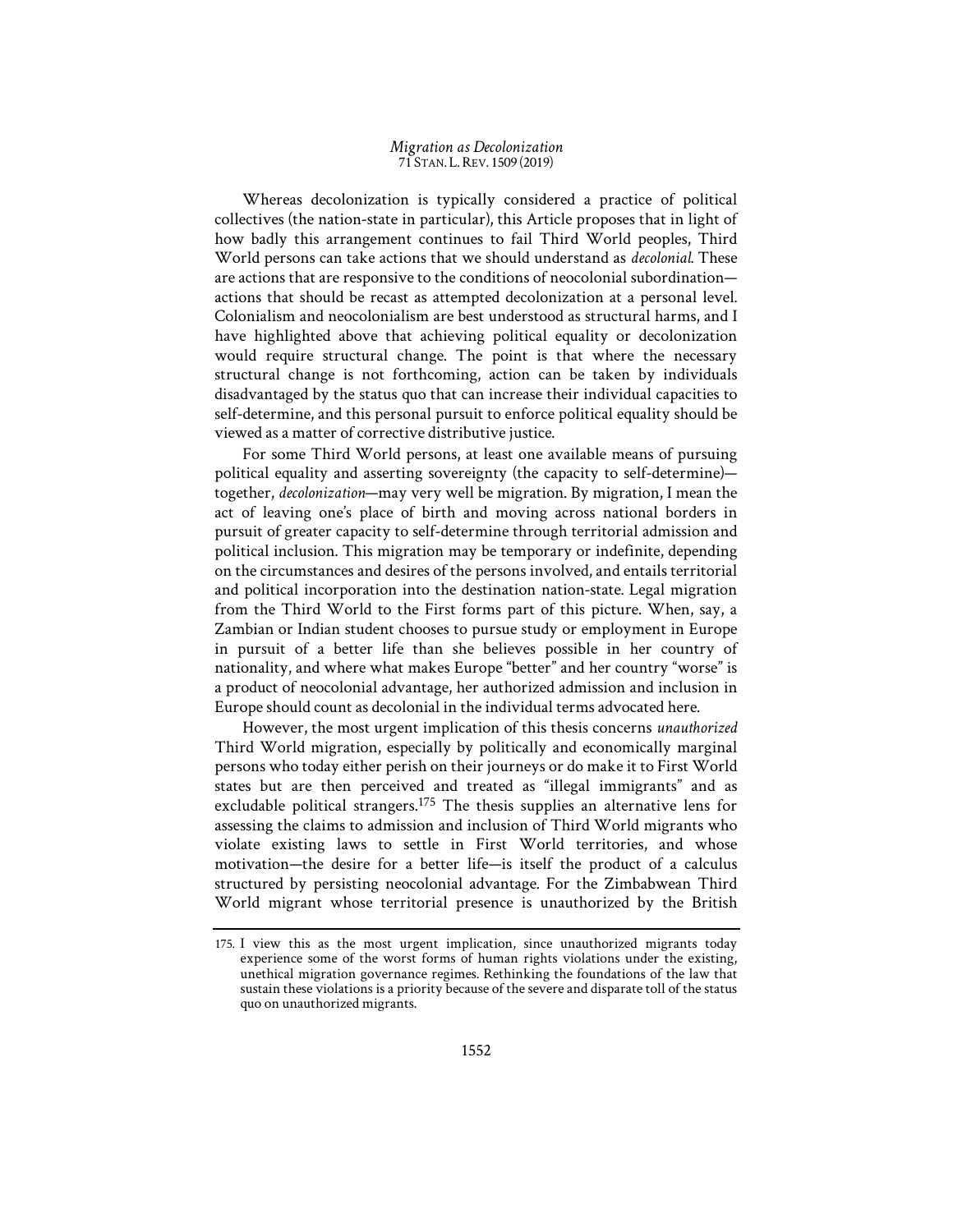government, the migration as decolonization thesis casts her as a de facto cosovereign relative to de jure British citizens, and also attributes to her a right to de jure recognition, admission, and inclusion. My thesis casts First World immigration policies that prohibit admission and inclusion of Third World migrants as unethical.

I argue that Third World persons are entitled to a form of First World citizenship as a matter of corrective, distributive justice.176 I emphasize citizenship here as primarily remedial rather than fully reparatory.177 The

<sup>176.</sup> *See infra* notes 200-04 and accompanying text.

<sup>177.</sup> Granting First World citizenship to Third World migrants would recognize their cosovereign status and correct an unethical set of power relations by redistributing the power to achieve greater prospects of equality. There is a corrective justice dimension to this, in the sense that redistribution is made necessary by a historical wrong and its continuing, present-day legacy. *See* Linda Bosniak, *Wrongs, Rights and Regularization*, 3 MORAL PHIL. & POL. 187, 214 (2016) (discussing the need for more rectificatory theories of immigration justice). I view this enterprise as related to the enterprise of theorizing colonial reparations, but nonetheless distinct.

Claims for colonial reparations are grounded in the desire for comprehensive justice for colonialism and its legacy. *See, e.g.*, *10-Point Reparation Plan*, CARICOM REPARATIONS COMMISSION, https://perma.cc/T4UV-5MNS (archived May 4, 2019) (outlining a comprehensive vision of reparations for slavery and colonialism). In international law, states are required to "make full reparation" for "internationally wrongful act[s]"; this reparation entails "restitution, compensation and satisfaction, either singly or in combination." *See* Int'l Law Comm'n, Rep. on the Work of Its Fifty-Third Session, U.N. Doc. A/56/10, at 91, 95 (2001). The International Law Commission defines restitution as "re-establish[ing] the situation which existed before the wrongful act was committed, provided and to the extent that restitution: (a) is not materially impossible; [and] (b) does not involve a burden out of all proportion to the benefit deriving from restitution instead of compensation." *Id.* at 96. Where restitution is inappropriate or insufficient, compensation covers "any financially assessable damage including loss of profits." *Id.* at 98. And finally, satisfaction "may consist in an acknowledgment of the breach, an expression of regret, a formal apology or another appropriate modality." *Id.* at 105.

I do not argue here that migration is a just entitlement of Third World peoples because it would achieve the restitution, compensation, and satisfaction purposes of reparations in international legal doctrine. My present interest is primarily in the ethical obligations we should associate with a particular set of power relations (neocolonialism), though I recognize that arguments for colonial reparations could include claims to First World admission and inclusion, and this reparations argument is one I am presently developing. Daniel Butt, for example, has articulated the foundation of the colonial reparations argument as the following:

Insofar as historic colonial empires subjected peoples to political control, it may be thought that colonial subjects became members of a larger political entity, and so were entitled to a fair share of this entity's social production—a share which was denied to them at the point of institutional decoupling during decolonization.

Butt, *supra* note 26, at 896. He explains that this continuing injustice provides a basis for contemporary colonial reparations arguments. *See id.* at 894-96.

Viewed in the reparations frame, citizenship for those Third World persons who choose to migrate to the First World in search of a better life becomes one avenue for *footnote continued on next page*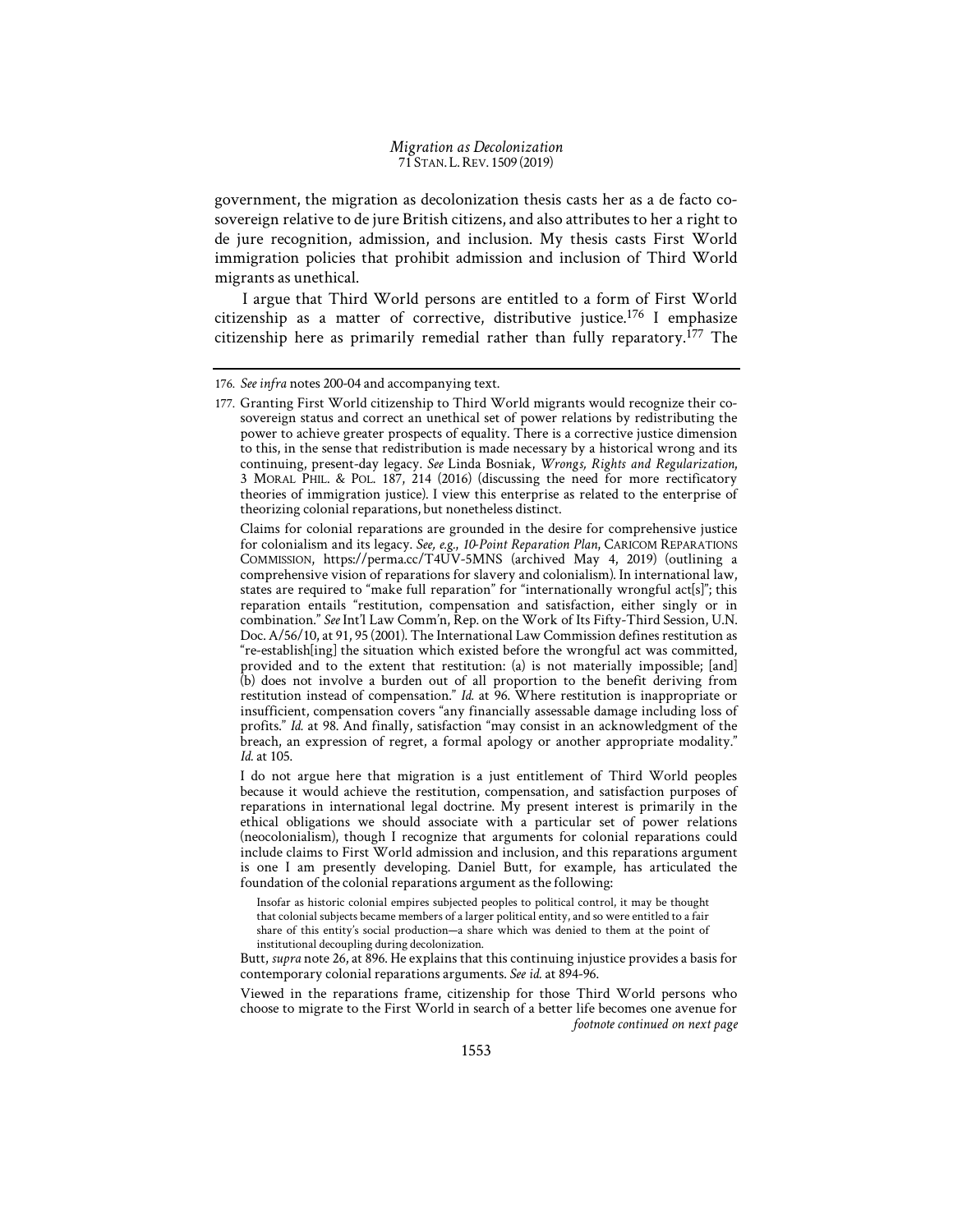conception of citizenship at work is functional, and one such theory offered by Ayelet Shachar and Ran Hirschl is illuminating. They have argued that citizenship can be understood as conferring the right to exclude on the one hand and the right not to be excluded on the other. With respect to the right to exclude, citizenship plays a *gatekeeping* role, "determining who shall be granted full membership in the polity still remains an important prerogative of the state."<sup>178</sup> As such, citizenship law demarcates insiders and outsiders.<sup>179</sup> Citizenship also performs a different function—it plays an *opportunityenhancing* role.<sup>180</sup> In this mode it effects the right not to be excluded: "[T]he right not to be excluded means that as members of the political community, individuals are seen as equal partners in the common enterprise of *governing* the commonweal. They stand in a special interpersonal relation to each other; they are co-owners or partners in a shared political community."181 The right not to be excluded also imposes on joint owners or partners a duty "to consult with one another, providing each a secured and inalienable 'voice.'"182 The ability to have a say in the collective governance of one's political community is an important part of what citizenship confers.<sup>183</sup>

In its gatekeeping and opportunity-enhancing modes, citizenship operates as a form of property, where "what each citizen holds is not a private entitlement to a tangible thing, but a relationship to other members and to a particular (usually a national) government that creates enforceable rights and duties."184 Viewing citizenship in this light emphasizes the role it plays in

- 179. *See id.* at 259-67.
- 180. *See id.* at 267.
- 181. *Id.* at 264 (footnote omitted).
- 182. *See id.* (referencing the concept of "voice" as articulated by Albert Hirschman (citing ALBERT O. HIRSCHMAN, EXIT, VOICE, AND LOYALTY: RESPONSES TO DECLINE IN FIRMS, ORGANIZATIONS, AND STATES (1970))).
- 183. *See id.* at 267.
- 184. *See* AYELET SHACHAR, THE BIRTHRIGHT LOTTERY: CITIZENSHIP AND GLOBAL INEQUALITY 29 (2009). This conception of citizenship as property does similar work to Cheryl Harris's earlier theorization of race—whiteness, specifically—as property. *See* Cheryl I. Harris, *Whiteness as Property*, 106 HARV. L. REV. 1707, 1715-77 (1993). Harris articulates the operation of whiteness as property in the context of the United States, but it is *footnote continued on next page*

colonial reparations. For a reparations theory of asylum based in human rights, see James Souter, *Towards a Theory of Asylum as Reparation for Past Injustice*, 62 POL. STUD. 326 (2014). For examples of scholarship on colonial and slavery reparations, see Catherine Lu, *Colonialism as Structural Injustice: Historical Responsibility and Contemporary Redress*, 19 J. POL. PHIL. 261 (2011); Mari J. Matsuda, *Looking to the Bottom: Critical Legal Studies and Reparations*, 22 HARV. C.R.-C.L. L. REV. 323, 325-26, 362-97 (1987); and Ali A. Mazrui, *Global Africa: From Abolitionists to Reparationists*, AFR. STUD. REV., Dec. 1994, at 1.

<sup>178.</sup> *See* Ayelet Shachar & Ran Hirschl, *Citizenship as Inherited Property*, 35 POL. THEORY 253, 260 (2007).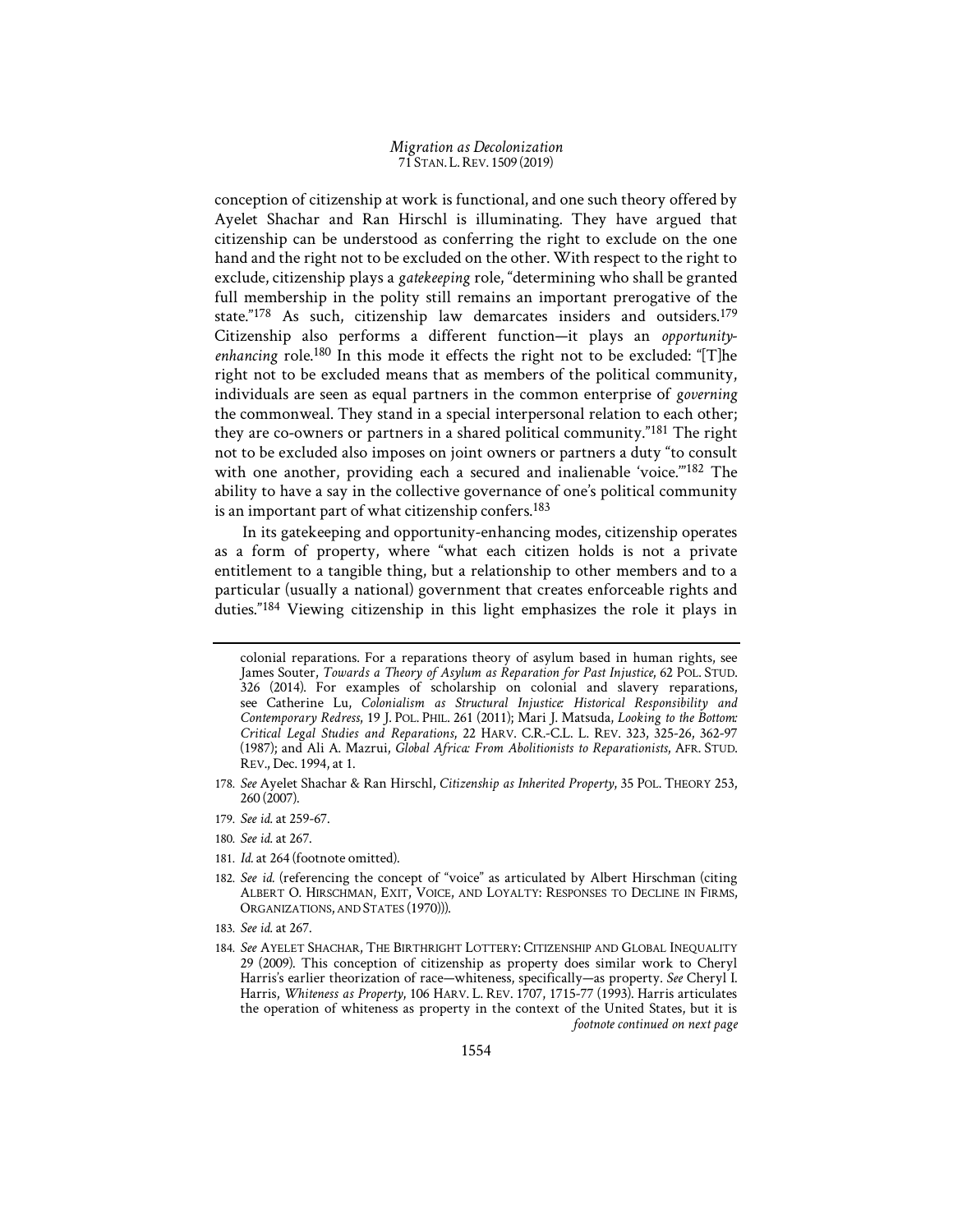"distribut[ing] opportunity on a global scale."185 Shachar and Hirschl challenge territoriality (jus soli) and parentage (jus sanguinis) as bases for citizenship allocation on the ground that they result in "the transfer of membership entitlement as a form of inherited property."186 Existing citizenship laws "perpetuate and reify dramatically differentiated life prospects by reliance on morally arbitrary circumstances of birth."187 To promote equality and counter the injustice of what Shachar has termed "birthright lottery" as the basis for allocation of citizenship and corresponding opportunities and entitlements,188 Shachar and Hirschl propose "'taxing' the intergenerational transmission of political membership" through a "birthright privilege levy."189 Whereas they propose a citizenship tax on affluent polities, I offer a different solution. I propose enhancing equality or opportunity through the migration of Third World persons (if they so choose<sup>190</sup>) to First World nation-states, as well as their formal political inclusion through First World citizenship.

Citizenship must be understood as a complex institution comprised of variable suites of rights and duties that can change depending on the circumstances. Recognizing this complexity is vital where transnational migration, such as that of Third World economic migrants, is concerned.191

- 185. *See* Shachar & Hirschl, *supra* note 178, at 254.
- 186. *See id.* (emphasis omitted). They, too, consider the role that citizenship plays in modulating global inequality, highlighting the differences between the regions I have designated "First World" and "Third World": "Virtually all of the world's extreme and moderate poor live in Asia, Africa, and Latin America. The overwhelming share of the extremely poor live in Southeast Asia and sub-Saharan Africa . . . ." *Id.* at 256. In this context, Shachar and Hirschl have called attention to "the crucial 'wealth-preserving' aspect of hereditary citizenship—the dramatically differential opportunity structures to which individuals are entitled, based on the allocation of political membership according to predetermined circumstances of birth." *Id.* at 274.
- 187. *Id.* at 258.
- 188. *See generally* SHACHAR,*supra* note 184.
- 189. *See* Shachar & Hirschl, *supra* note 178, at 277-79 ("The basic idea is that revenues generated by the 'levy' on inherited citizenship in an affluent polity would be devoted to specific projects designed to improve the life circumstances of children who are most adversely affected by the legal connection drawn between circumstances of birth and citizenship.").
- 190. Not all who suffer due to neocolonial subordination have the privilege of choosing to migrate. Illness, poverty, lack of networks, and other factors will all mean that decolonial migration is unavailable to many, and, for such persons, alternative approaches are necessary.
- 191. *See* Rainer Bauböck, *Towards a Political Theory of Migrant Transnationalism*, 37 INT'L MIGRATION REV. 700, 705 (2003) ("Migration is basically an international phenomenon *footnote continued on next page*

arguably applicable on a global scale and has value for making sense of First World resistance to Third World, nonwhite national incorporation. This is an idea I explore further in a separate work in progress on racialized or xenophobic exclusion achieved through the companion institutions of nationality and citizenship. *See* Achiume, *supra*  note 29.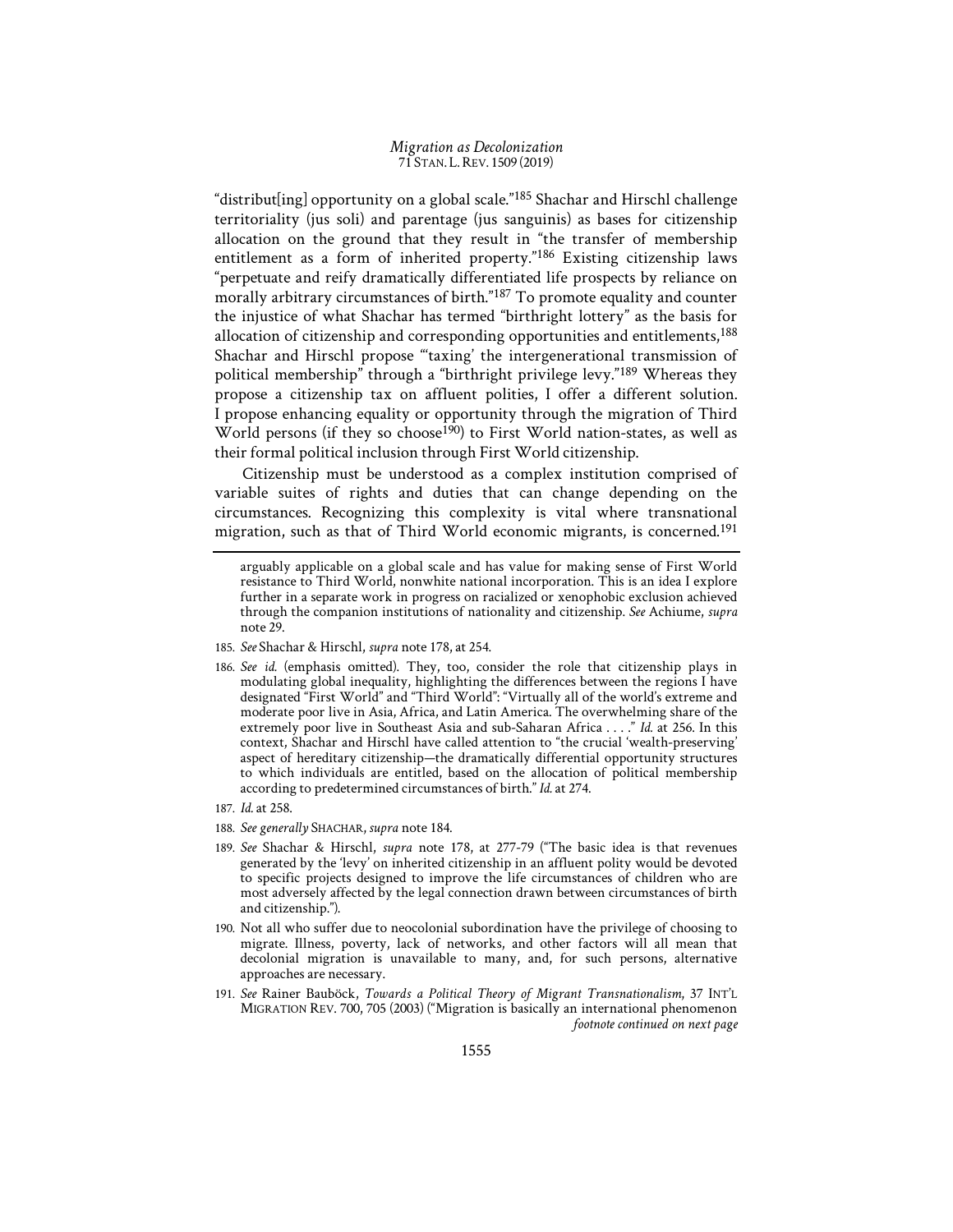Citizenship in most nominal liberal democracies displays this complexity: For example, citizens residing abroad might not be eligible to vote in their country of citizenship due to their foreign residency.192

This is important to highlight for two reasons. First, arguing that Third World migrants have First World citizenship claims that include national admission and inclusion is consistent with the possibility that Third World citizenship in First World nations may exclude rights and duties irrelevant to rectifying colonial or neocolonial subordination. For example, it is conceivable that permanent residence may not always be required to honor migration as decolonization claims if, say, circular migration can deliver the necessary political equality considerations motivating Third World economic migration. The point is that the ultimate form of First World citizenship that must be conferred to satisfy Third World migration as decolonization claims may, at least in theory, be more qualified than the form and content of the citizenship enjoyed by their First World counterparts. Second, this Article does not discuss the implications of the co-sovereignty claims of the migration as decolonization thesis for Third World persons who cannot or choose not to migrate but are nonetheless subject to neocolonial subordination.<sup>193</sup> But viewing citizenship as a diverse and variable institution allows for the possibility that Third World persons who do not migrate might nonetheless bear other rights of First World citizenship appropriate to their territorial residence in the Third World.

Citizenship as conceived of here is not unprecedented, and to a certain extent it echoes notions of imperial citizenship that, for a time, enjoyed serious attention in the anglophone empire. Thus, although the proposal advanced here will seem radical to many readers today, there are dimensions of it that may strike others as retrograde or even "colonial" insofar as it calls for the formal recognition of First and Third World political and economic bonds through the legal institution of citizenship.194 Duncan Bell has proposed a new

193. This aspect of the sovereignty as interconnection argument warrants independent attention.

insofar as it involves a movement of persons between the territorial jurisdictions of independent states; it becomes transnational only when it creates overlapping memberships, rights and practices that reflect a simultaneous belonging of migrants to two different political communities.").

<sup>192.</sup> For an analysis of differences in rights, including the right to vote, between resident and nonresident citizens, especially in Europe, see Rainer Bauböck, *Expansive Citizenship—Voting Beyond Territory and Membership*, 38 POL. SCI. & POL. 683, 683-85 (2005). For a discussion of territorial residence as a factor that can produce differential citizenship rights, see Rainer Bauböck & Virginie Guiraudon, *Introduction: Realignments of Citizenship; Reassessing Rights in the Age of Plural Memberships and Multi-Level Governance*, 13 CITIZENSHIP STUD. 439, 442-46 (2009).

<sup>194.</sup> Even as the conception of First and Third World belonging advanced here will seem colonial to some, to others it will evoke the arguments of anticolonial francophone *footnote continued on next page*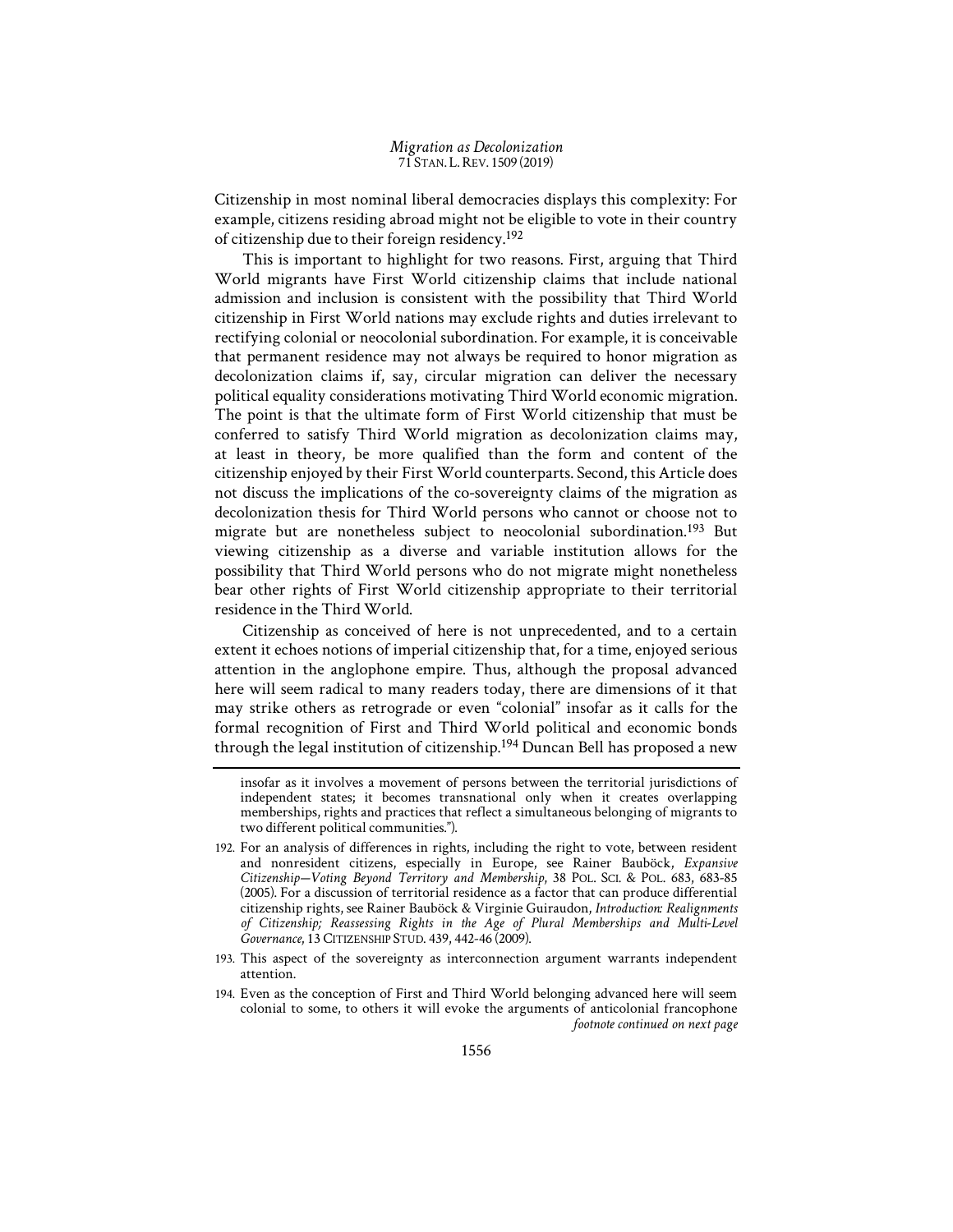analytical delineation of existing models to describe the different conceptions of imperial citizenship debated in anglophone political thought around the beginning of the twentieth century, a time when no unified citizenship status existed within the British Empire.<sup>195</sup> In his account, a central point of contention in these debates was how "egalitarianism and particularity" in the treatment of different empire subjects should be apportioned.196 Notably, in these debates imperial citizenship was theorized in a manner that both explicitly and implicitly facilitated the racial and political subordination of Third World peoples.197

These historical perspectives offer a cautionary tale. Broadly construed, extraterritorial "imperial" citizenship is by no means a guarantee of substantive political equality for non-Europeans. It has been, and remains, compatible with Third World subordination.<sup>198</sup> But this Article's argument is not that citizenship guarantees political equality, only that it offers a more promising means to pursue political equality between First and Third World peoples than the political strangerhood of nonnational status can ever offer, at least for marginal Third World citizens. And recalling the historical debates on imperial citizenship serves as a reminder that the most salient boundaries of political community, which today seem rigidly coextensive with nation-states, have not always been understood this way. As another scholar has put it: "The identity of the 'we' is a flexible political resource, adaptable to changing circumstances and new crises."199

Although my political argument relies on a distributive justice claim, it is distinct from the cosmopolitan distributive justice claims for open borders<sup>200</sup>

- 196. *See id.* at 421.
- 197. *See id.* at 420-24, 426.
- 198. For an insightful and novel account of how race can interact with the institution of citizenship to subordinate formal citizens on the basis of race, see Devon W. Carbado, *Racial Naturalization*, 57 AM. Q. 633 (2005). For an analysis of racial and ethnic subordination of minorities through the institution of citizenship in postcolonial nation-states, see Kamal Sadiq, *Postcolonial Citizenship*, *in* THE OXFORD HANDBOOK OF CITIZENSHIP 178, 180-83 (Ayelet Shachar et al. eds., 2017).
- 199. Doty, *supra* note 47, at 126.
- 200. *See, e.g.*, Carens, *supra* note 24, at 251-52.

African leaders at the dawn of the decolonization of their nations. These leaders argued for a confederation comprising France and its former colonies on equal political terms, in part on the ground that these former colonies were too economically dependent on France to have a chance of surviving the formal political independence of separate nation-statehood. *See, e.g.*, COOPER,*supra* note 44, at 2, 9-11, 16-17.

<sup>195.</sup> *See* Duncan Bell, *Beyond the Sovereign State: Isopolitan Citizenship, Race and Anglo-American Union*, 62 POL. STUD. 418, 420-24 (2014).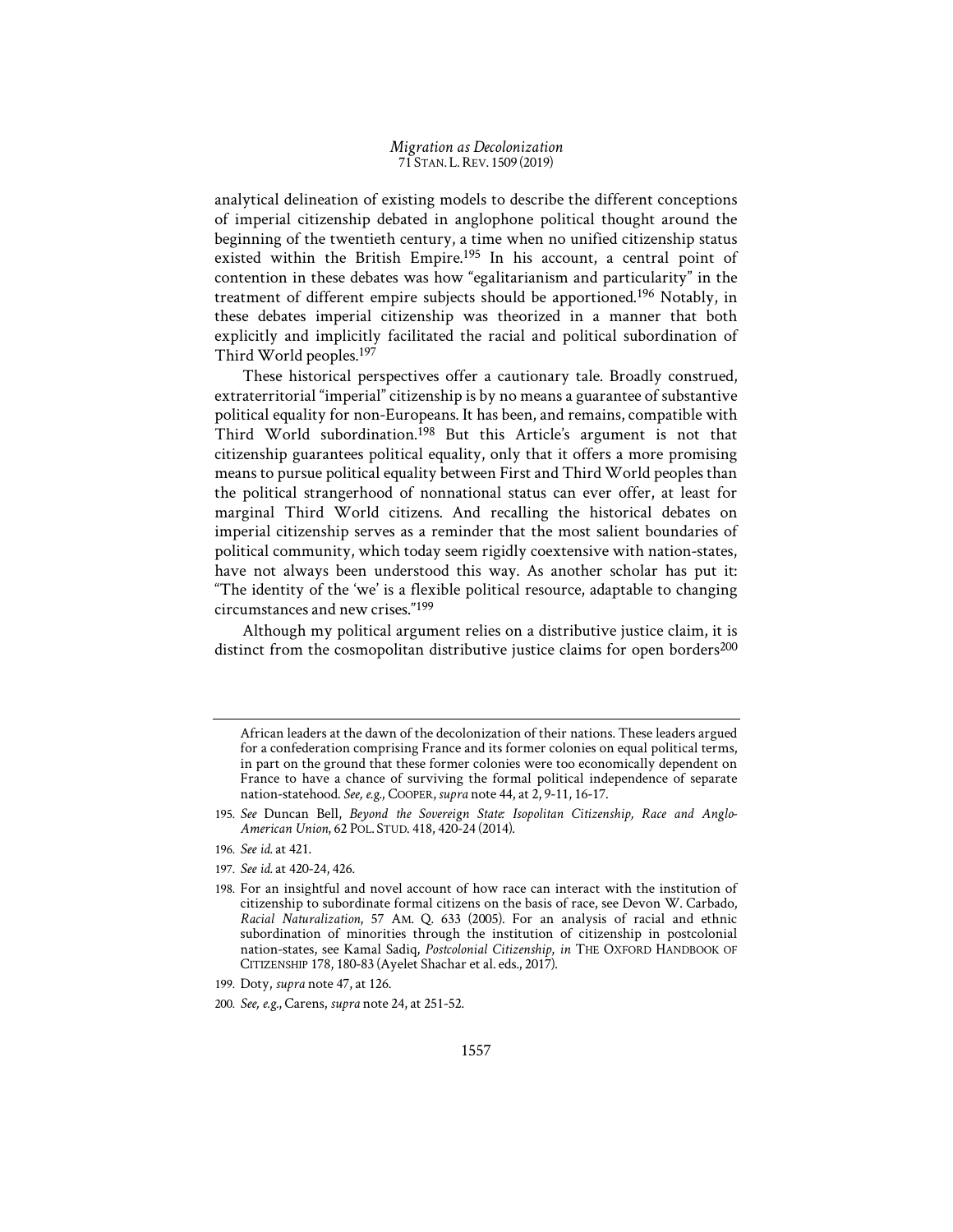or other institutions of global justice.201 Linda Bosniak has noted that immigration theory has tended to be dominated by metaphysical distributive justice claims, with much less attention paid to rectificatory justice.<sup>202</sup> My arguments are less metaphysical, anchored instead in a historically contingent account of border justice.<sup>203</sup> History plays a scoping function: It helps identify the scope or bounds of the political community (neocolonial empire) and how power is constituted within it (unfairly). History also plays a related identification function: It supplies important information about the identity of the peoples bound up in the political community. The theory advanced here is thus both corrective and distributive.204

One question that arises is whether this decolonial migration right is reciprocal. In other words, does the co-sovereignty between First and Third World nations entail an equal entitlement on the part of First World citizens to Third World nation-state membership? Does a British citizen have reciprocal rights to Zimbabwean admission and inclusion? The answer to this question depends on one crucial factor: whether the migration at issue is responsive to, or seeks to counter, neocolonial subordination. This matters because, as argued above, migration as decolonization is at its core a corrective distributive justice argument. Thus, if: (1) a First World citizen occupies the political and economic margins of the First World as a result of colonial or neocolonial domination exerted by a Third World nation-state (this is a very big *if*); (2) the First World citizen chooses to resist this subordination through membership in a Third World nation-state; and (3) such membership at least in principle offers a potential corrective benefit, then that First World citizen

- 202. Bosniak, *supra* note 177, at 215-19.
- 203. Like Bosniak, "I embrace . . . a politically contextual, rather than metaphysical, understanding of the source of political norms." *See id.* at 218.
- 204. A colonial reparations theory of migration governance (as opposed to the decolonization theory motivated here) would also need to account for distributive and corrective justice considerations. Olúfẹ́mi Táíwò has termed such a hybrid approach a "constructive view of reparations." *See* Olúfẹ́mi O. Táíwò, Reconsidering Reparations 1-3 (2018) (unpublished manuscript) (emphasis omitted) (on file with author).

<sup>201.</sup> *See, e.g.*, Thomas W. Pogge, *Cosmopolitanism and Sovereignty*, 103 ETHICS 48, 62-66 (1992). Pogge takes the moral cosmopolitan view that "every human being has a global stature as an ultimate unit of moral concern" and discusses the institutional distributive justice implications of this view. *See id.* at 49. My arguments, on the other hand, are decidedly communitarian, and the distributive justice obligations I focus on arise from the specific relationships instantiated by neocolonial empire. My arguments are distinct from cosmopolitan arguments and respond to different questions. Cosmopolitanists seek an ideal theory of borders (among other things) as they apply to all human beings, whereas I am concerned with what justice requires where a particular historical context and political identity obtains. For an overview of the fundamental tenets and main variants of cosmopolitanism, see Simon Caney, *International Distributive Justice*, *in* THE COSMOPOLITANISM READER 134, 134-35 (Garrett Wallace Brown & David Held eds., 2010).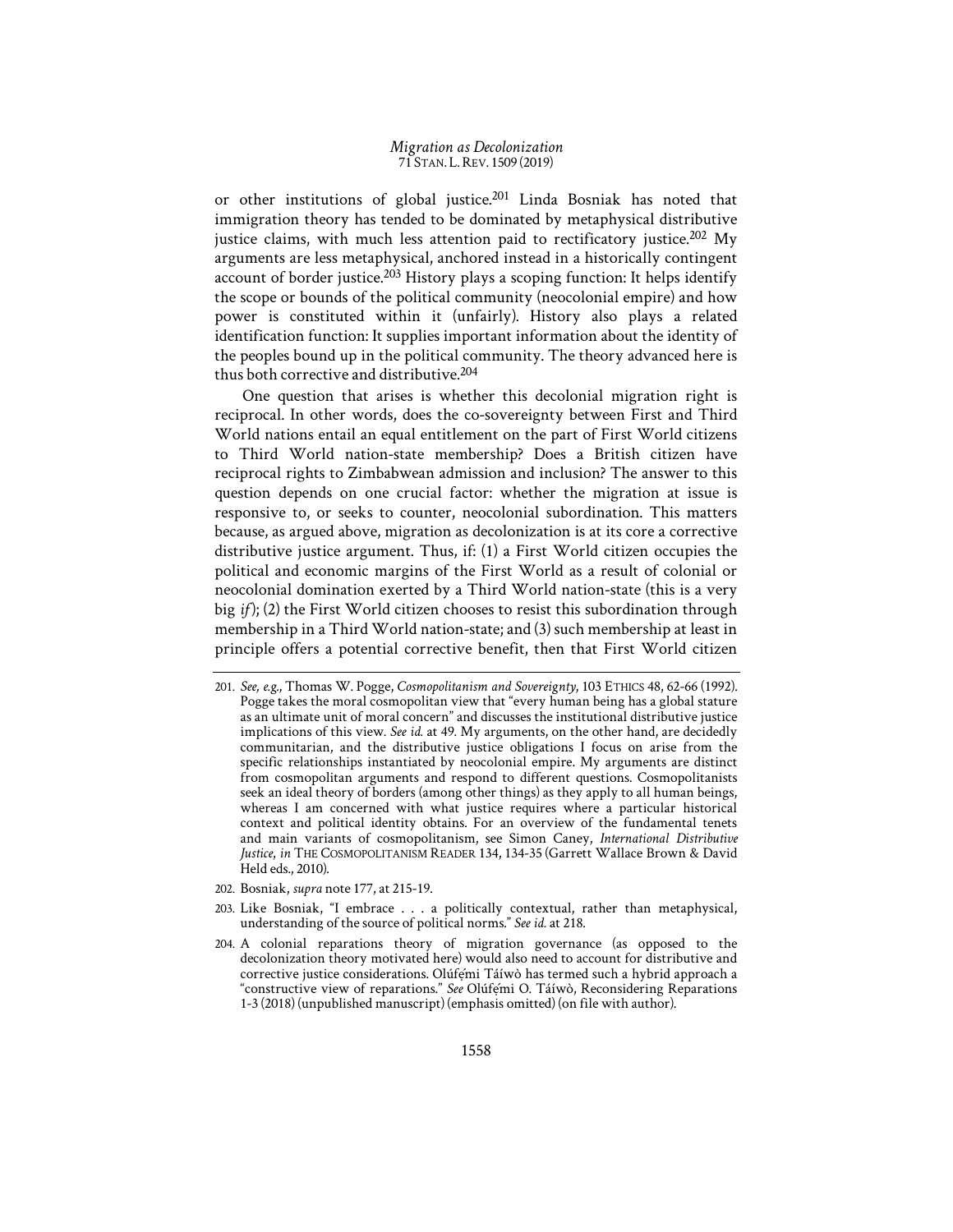would have a valid migration as decolonization claim. But the current reality of neocolonial empire makes it unlikely that the first condition would regularly, or ever, be met.205

Additionally, not *all* Third World persons are equally eligible to make valid affirmative claims of migration as decolonization. Not all movement by Third World persons to the First World is the sort of economic migration that must underlie or characterize decolonial migration: responsiveness to neocolonial subordination and diminished sovereignty. Consequently, Third World political and economic elites may not have claims to decolonial migration entitlements notwithstanding their membership within the neocolonial empire and their national designation to the Third World. One example might be someone similarly situated to Robert Mugabe, the former President of Zimbabwe. In postcolonial Zimbabwe, Mugabe derived significant personal benefit from the subordinating forces of neocolonial empire, amassing great wealth and power notwithstanding his frequent outspokenness about the perils of neocolonialism.206 Under the corrective distributive justice

<sup>205.</sup> However, the postcolonial relationship between Portugal and Angola allows us to imagine a scenario in which these types of circumstances might occur. Angola was colonized by the Portuguese (and briefly and partially by the Dutch), and it played a central role in the Portuguese colonial empire, supplying slave labor as well as natural resources. *See* Mariana P. Candido, *African Freedom Suits and Portuguese Vassal Status: Legal Mechanisms for Fighting Enslavement in Benguela, Angola, 1800-1830*, 32 SLAVERY & ABOLITION 447, 449-51 (2011).

Today, independent Angola is a rapidly growing economy and exerts its economic and political influence on Portugal—so much so that a Portuguese commentator has described the relationship between the two in the following way: "Portugal, which was the colonizing country, has become colonized by Angolan investment." *See* Paul Ames, *Portugal Is Becoming an Angolan Financial Colony*, POLITICO (updated Apr. 28, 2015, 3:40 PM CET) (quoting Celso Filipe, Deputy Dir., Jornal de Negócios), https://perma.cc /7T5U-ZRVW. Angolan elites benefit from this inverted relationship: "Well-off Angolan families are now the only people who can afford to shop on the [Portuguese] capital's upmarket Avenida da Liberdade. They are investing in luxury apartments at Cascais, a fashionable seaside resort [in Portugal], and buying up companies hastily privatised by the authorities." Claire Gatinois, *Portugal Indebted to Angola After Economic Reversal of Fortune*, GUARDIAN (June 3, 2014, 5:04 AM EDT), https://perma.cc/JK7F -2GLK. It is not inconceivable that Angolan interconnection with Portugal, insofar as it marginalizes and subordinates Portuguese citizens, may lead to movement by these citizens to Angola in pursuit of a better life. In a world where Angola's relationship with Portugal assumed neocolonial features with Angola as the neometropole, such a relationship would, in principle, confer migration as decolonization claims on marginal Portuguese citizens in search of a better life in Angola.

<sup>206.</sup> *See* Achiume, *supra* note 159, at 133 (noting Mugabe's outspokenness on the perils of neocolonialism); Ian Cobain, *Robert Mugabe's Vast Wealth Exposed by Lavish Homes and Decadent Ways*, GUARDIAN (Nov. 17, 2017, 12:00 AM EST), https://perma.cc/6U5C -XSR5 (describing Mugabe's extraordinary wealth); Rob Wile, *Robert Mugabe Accumulated Riches as Zimbabwe Crumbled. Here's What We Know About His Money*, MONEY (updated Nov. 21, 2017, 11:51 AM ET), https://perma.cc/2QUB-8VUH (same).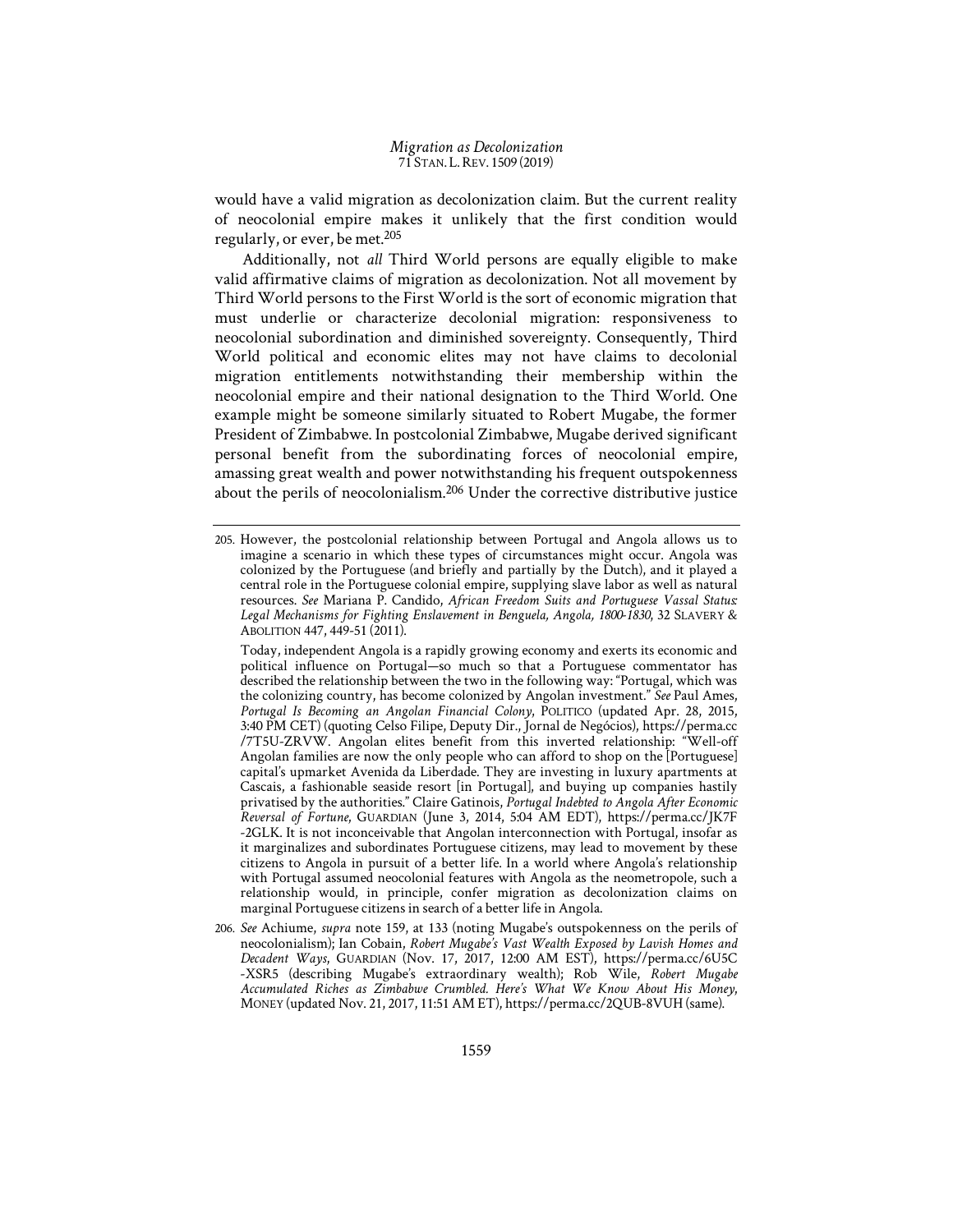argument made here, he would have diminished claims, if any, to First World citizenship, because there was nothing subordinate about his position within the neocolonial empire that would make First World citizenship an appropriate distributive justice mechanism.207

So far, I have made the general argument for why First World nationstates have no right to exclude Third World migrants. I now introduce additional specificity as to what this general argument means in terms of individual First World nation-states and the identity of Third World migrants to whom they owe obligations of admission and inclusion. One might ask, for example, whether the United Kingdom only has an obligation to admit and include citizens of former British colonies, or whether it also has similar obligations to citizens of former French and Dutch colonies. And what about the former British dominions that achieved independence and are today First World settler-colonial nation-states themselves—Canada, Australia, New Zealand, and even the United States? Does the United States, for example, have no right to exclude Zambian nationals? And, for that matter, what about non-First World imperial powers such as China and Japan? Do they also hold obligations of admission and inclusion to Third World migrants?

All of these questions share the same analytical core and must be resolved by returning to the normative basis of the argument for the lack of a right to exclude. The normative bases I have foregrounded are the corrective distributive justice considerations that attach to co-sovereigns bound in neocolonial empire. Questions like those above are essentially probative of what historical and contemporary facts of interconnection are sufficient to achieve the threshold of co-sovereign status.208 I propose the following heuristic: For any given First World Country *X*, the nature of its decolonial admission and inclusion obligations to Third World migrants from Country *Y*  depends on the extent of exploitative benefit or advantage Country *X* derives from neocolonial empire and the extent of subordination or disadvantage that a given migrant endures by virtue of being a national of Country *Y*. 209 Already it should be clear that even among those who accept my ethical arguments as a

<sup>207.</sup> From a purely reparations-oriented perspective, however, the analysis might be different. As a leader of Zimbabwe's anticolonial struggle who directly experienced the myriad harms of colonial subordination, insofar as the migration as reparations argument was sustained on the bases of colonial wrongs experienced by Mugabe that have not been repaired, migration-related claims may still be available to him.

<sup>208.</sup> Recall that history is probative of political identity and helps excavate the contemporary bounds of neocolonial empire and the nature of contemporary distribution of benefit within it.

<sup>209.</sup> Importantly, and by definition, all First World and Third World countries are part of neocolonial empire, and the decolonial claims articulated here may only be levied by members of this empire.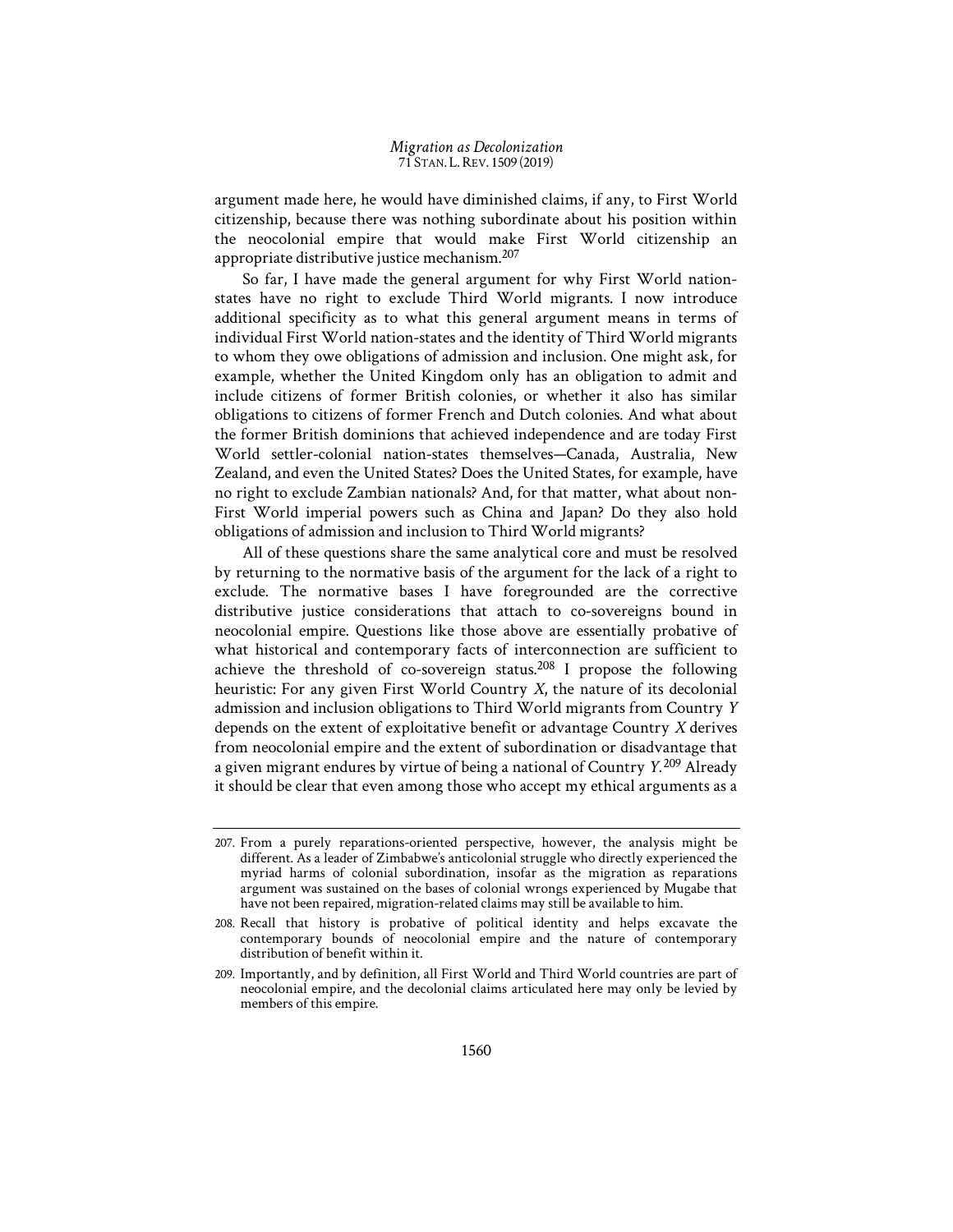matter of principle, there may be marked differences in what the implications will be for specific countries, depending on beliefs about the status and role of those countries in neocolonial empire.

The narrow (and in my opinion, incorrect) view likely to enjoy the easiest consensus is a one-to-one obligation, whereby former colonial powers owe obligations only to citizens of their respective former colonies. I call this the *bilateral account*. This would mean, for example, that a Zimbabwean or a Zambian only has a claim to admission and inclusion in the United Kingdom, and can make no such claims with respect to any other former colonial power (such as France), because only the United Kingdom formally colonized her country of nationality. Such a view would be premised on the belief that neocolonial interconnection and subordination is a bilateral affair, creating ethical obligations that are confined to the formal, original authors of colonialism and the specific Third World peoples those colonizers officially incorporated (for the purposes of exploitation) into their empires.

While First World nation-states have no right to exclude citizens of their own former colonies, the nature of neocolonial empire and interconnection points to a much more expansive conception of the identity of those who can make the political equality demands that obviate right-to-exclude claims. Instead, the United Kingdom should be seen as neocolonially connected to, and in a relationship of domination over, Third World citizens of nation-states formerly colonized by its European counterparts in ways that produce cosovereign relations even among peoples the British did not themselves colonize.210 The same is true for every other former colonial power.

The justification for this more expansive *multilateral account* is that the creation and maintenance of neocolonial empire is fundamentally achieved as a joint enterprise among First World nation-states, and benefit or advantage accrues structurally to First World nation-states as a collective in ways that belie the narrow, bilateral account of interconnection and ensuing obligations.211 As discussed above, multilateral institutions are dominated by First World states and that advantage erodes the persuasiveness of the bilateral account.212 Even if Zambians owe the details of their colonial domination and its legacy more to the United Kingdom than to France, Zambia's enduring

<sup>210.</sup> My argument is that the United Kingdom is sufficiently interconnected to France's former colonial subjects so as not to have a right to exclude them. The United Kingdom may well be more interconnected to its own former colonial subjects than to those of France, but I posit that its connection to former French colonial citizens nonetheless meets the requisite threshold of interconnection for co-sovereign relations.

<sup>211.</sup> For an argument that theorizes colonialism as a structural injustice that triggers joint and international responsibility, in addition to national liability that may be assessed vis-à-vis any given colonial power, see Lu, *supra* note 177, at 269.

<sup>212.</sup> *See supra* Part II.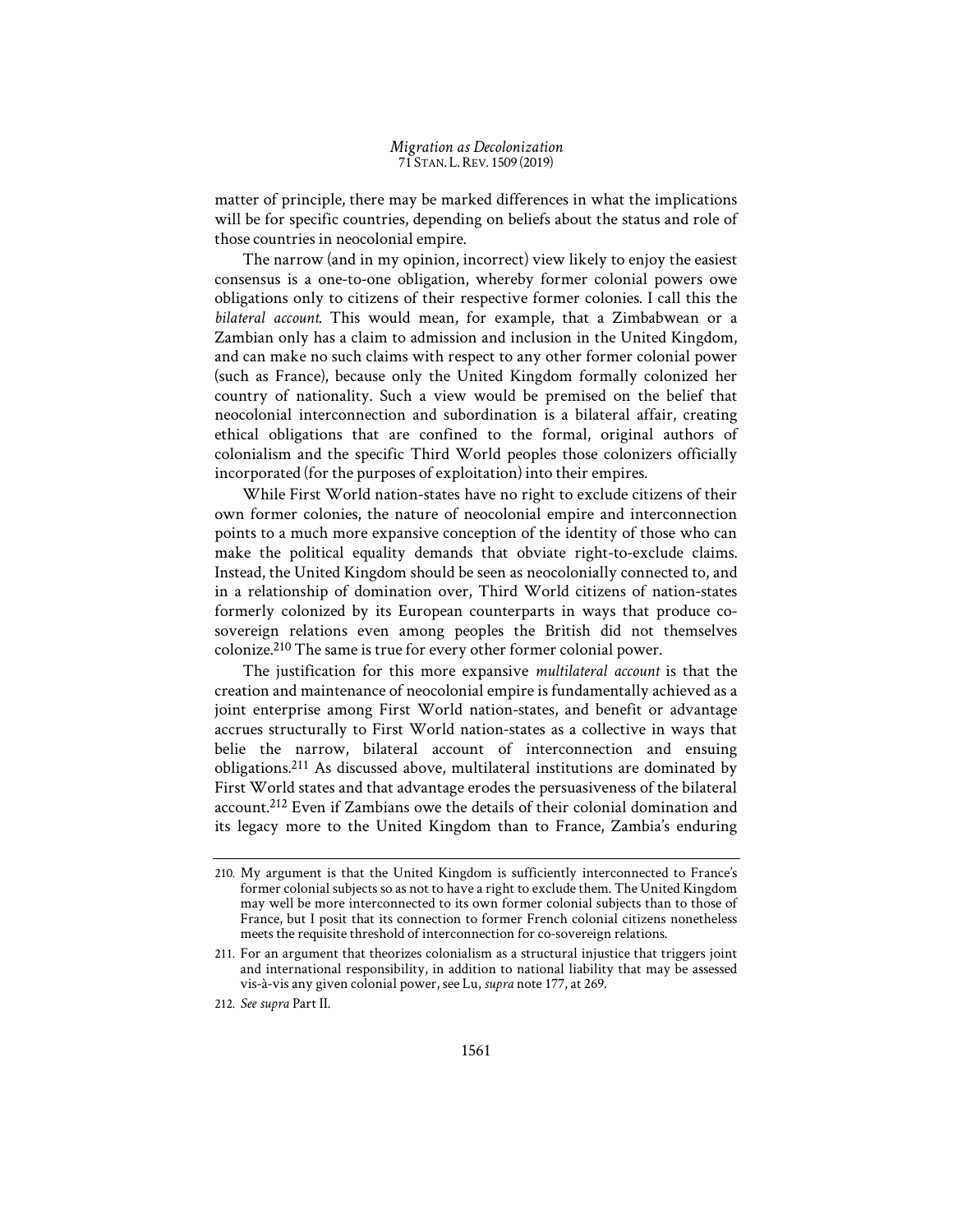neocolonial quasi-sovereignty arguably has more to do with the colonial logics embedded in multilateral institutions—and in international law, especially sovereignty doctrine—that accrue benefits to First World states as a collective. Put crudely, the power and benefit France enjoys within the World Bank and the IMF213 and any other institution that sustains neocolonial empire and Third World subordination, as well as France's status as an effective sovereign nation, warrant French decolonial obligations vis-à-vis Zambians even though France never itself colonized Zambia.

This multilateral account of decolonial obligations is consistent with a recognition that some colonial powers have maintained especially strong relations of interconnection and subordination with their former colonies, compared to their relations with the colonies of other countries. The French Communauté Financière Africaine (CFA) zone offers a prime example.214 To be clear, I do not mean to deny the unique political and cultural connections that exist between former colonial powers and the specific countries they colonized.215 I instead argue that although France may be more deeply

<sup>213.</sup> France is one of eight countries that enjoy direct representation within these institutions. *See* Ngaire Woods, *Unelected Government: Making the IMF and the World Bank More Accountable*, BROOKINGS REV., Spring 2003, at 9, 10. France has used both financial institutions to serve its national interests. *See* BRUNO CHARBONNEAU, FRANCE AND THE NEW IMPERIALISM: SECURITY POLICY IN SUB-SAHARAN AFRICA 75 (2008).

<sup>214.</sup> *See* Martin, *supra* note 149, at 218; *see also supra* note 149 and accompanying text.

<sup>215.</sup> Consider the example of present-day Cameroon, which was colonized first by Germany, then by both the United Kingdom and France. *See* WM. ROGER LOUIS,GREAT BRITAIN AND GERMANY'S LOST COLONIES, 1914-1919, at 147-48 (1967); WOODRUFF D. SMITH, THE GERMAN COLONIAL EMPIRE 35-36, 222, 232 (1978); Richard A. Joseph, *The German Question in French Cameroun, 1919-1939*, 17 COMP. STUD. SOC'Y & HIST. 65, 66-67 (1975); Martin Z. Njeuma, *Reunification and Political Opportunism in the Making of Cameroon's Independence*, 41 PAIDEUMA 27, 27 (1995) (Ger.). French Cameroon achieved independence and became a sovereign state in 1960, with the unification of Cameroon happening the following year. *See* Susan Dicklitch, *Failed Democratic Transition in Cameroon: A Human Rights Explanation*, 24 HUM.RTS.Q. 152, 162-63 (2002).

Present-day Cameroonians remain culturally and politically interconnected to former colonial powers in vivid ways, as the ongoing violent conflict between anglophone and francophone Cameroonians illustrates. This conflict is characterized by demands by subordinated and marginalized anglophone Cameroonians for independence from their francophone national government. *See* Azad Essa, *Cameroon's English-Speakers Call for Independence*, AL JAZEERA (Oct. 1, 2017), https://perma.cc/2G6T-ZMKF; Verkijika G. Fanso, *History Explains Why Cameroon Is at War with Itself over Language and Culture*, CONVERSATION (Oct. 15, 2017, 6:23 AM EDT), https://perma.cc/NHF4-E3MH. Anglophone Cameroonians argue that their shared cultural (and, in effect, *colonial*) identity warrants their political autonomy from francophone Cameroonians, *see* Fanso, *supra*, illustrating yet a different point. Some Third World political communities arguably understand their present-day connection to former colonial powers to be even deeper or more salient than the presumed fundamental connection international and national law insist these communities must have with fellow members of their respective territorial nation-state.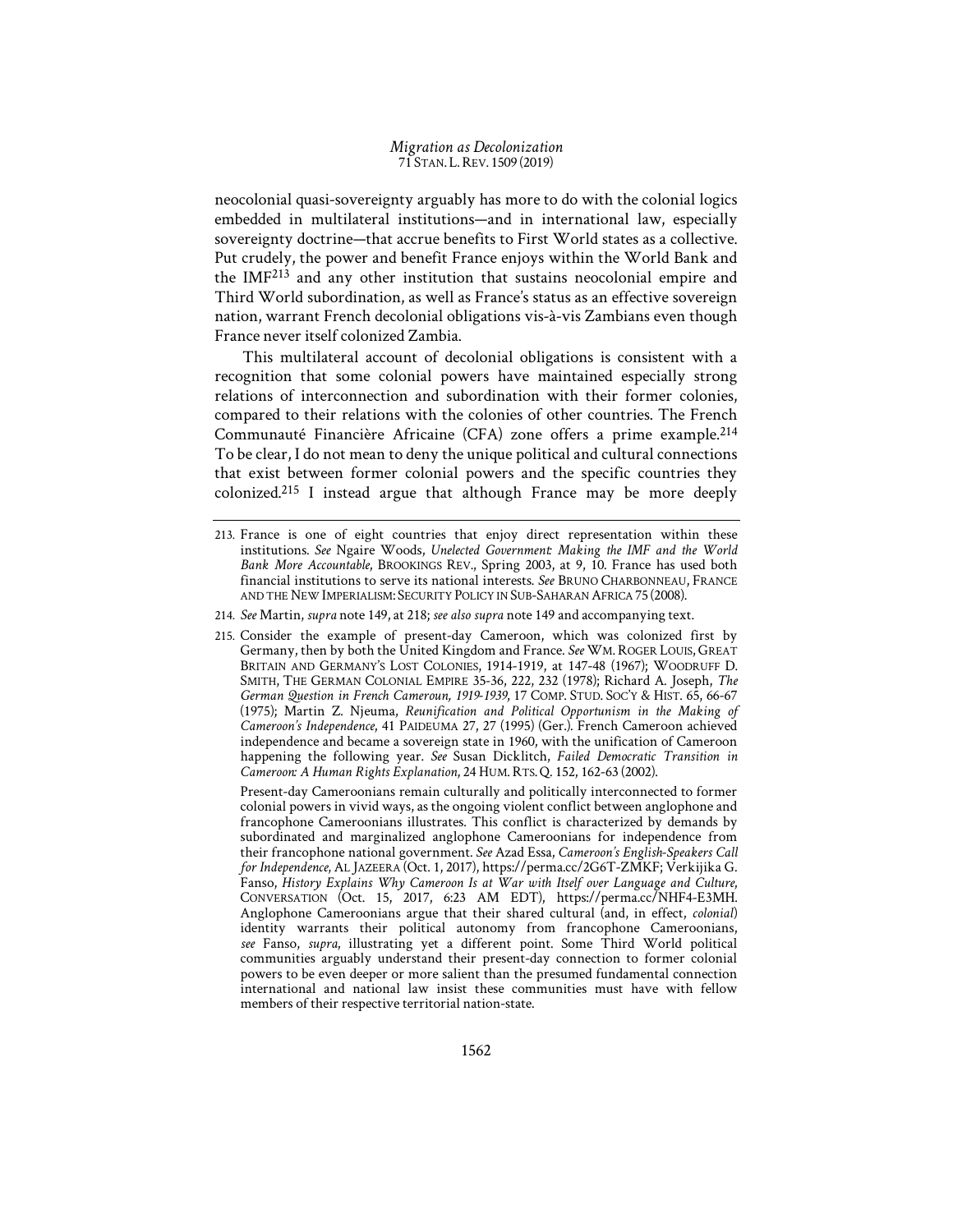interconnected with Mali (a member of the CFA216) than with Zambia, France's neocolonial interconnection with Zambia still rises to the threshold that triggers obligations among co-sovereign peoples.

What about the decolonial obligations of settler-colonial nations, such as the United States, which achieved independence from their colonizers but which were founded on the colonial extermination and subordination of sovereign indigenous peoples, some of whom resisted and remain present within these settler-colonial territories? For peoples of the Fourth World indigenous peoples and nations<sup>217</sup>—the decolonial arguments made in this Article may be moot to the extent that they emphasize political inclusion and equality through First World citizenship. They are moot for members of indigenous nations that hold the formal citizenship status of the respective settler-colonial nation-state, $2^{18}$  but they apply where members of indigenous nations are denied formal recognition as citizens. Of course, the subordinate status of many Fourth World peoples who are formal First World citizens speaks to the fundamental substantive inequality that is compatible with formal citizenship status.219 My point here is simply that formal citizenship status is preferable to undocumented status.

With respect to Third World migration to settler-colonial nation-states such as the United States, the nature of neocolonial empire also suggests the absence of a right to exclude. This is because settler-colonial nations, including the United States, are central beneficiaries of neocolonial empire, wielding power and influence within and through neocolonial, transnational economic and political institutions to their benefit, and at the expense of the Third World.220

<sup>216.</sup> *See* Martin, *supra* note 149, at 208.

<sup>217.</sup> For an initial treatment of what TWAIL stands to learn from Fourth World approaches to international law, see generally Amar Bhatia, *The South of the North: Building on Critical Approaches to International Law with Lessons from the Fourth World*, 14 OR.REV. INT'L L. 131 (2012).

<sup>218.</sup> Examples include members of American Indian nations, who have been entitled to U.S. citizenship since the 1924 Indian Citizenship Act. *See* Act of June 2, 1924, Pub. L. No. 68- 175, 43 Stat. 253 (codified as amended at 8 U.S.C. § 1401(b) (2017)).

<sup>219.</sup> *See, e.g.*, Sarah Krakoff, *They Were Here First: American Indian Tribes, Race, and the Constitutional Minimum*, 69 STAN. L. REV. 491, 501-26 (2017) (illustrating how political and racial categories are deployed in U.S. constitutional jurisprudence in ways that reinforce the subordination of Indian tribes and their members, notwithstanding federal recognition of Indian tribal sovereignty and tribal members' possession of formal U.S. citizenship).

<sup>220.</sup> On the other hand, a country such as China—which can be seen as an ascendant global imperial power—does not have decolonial obligations within neocolonial empire. This is because the structural allocation of benefit within neocolonial empire, which is largely in keeping with colonial logics of benefit and exploitation, does not favor non-First World countries. *See supra* Part II.B. Recall the earlier stipulation that the political *footnote continued on next page*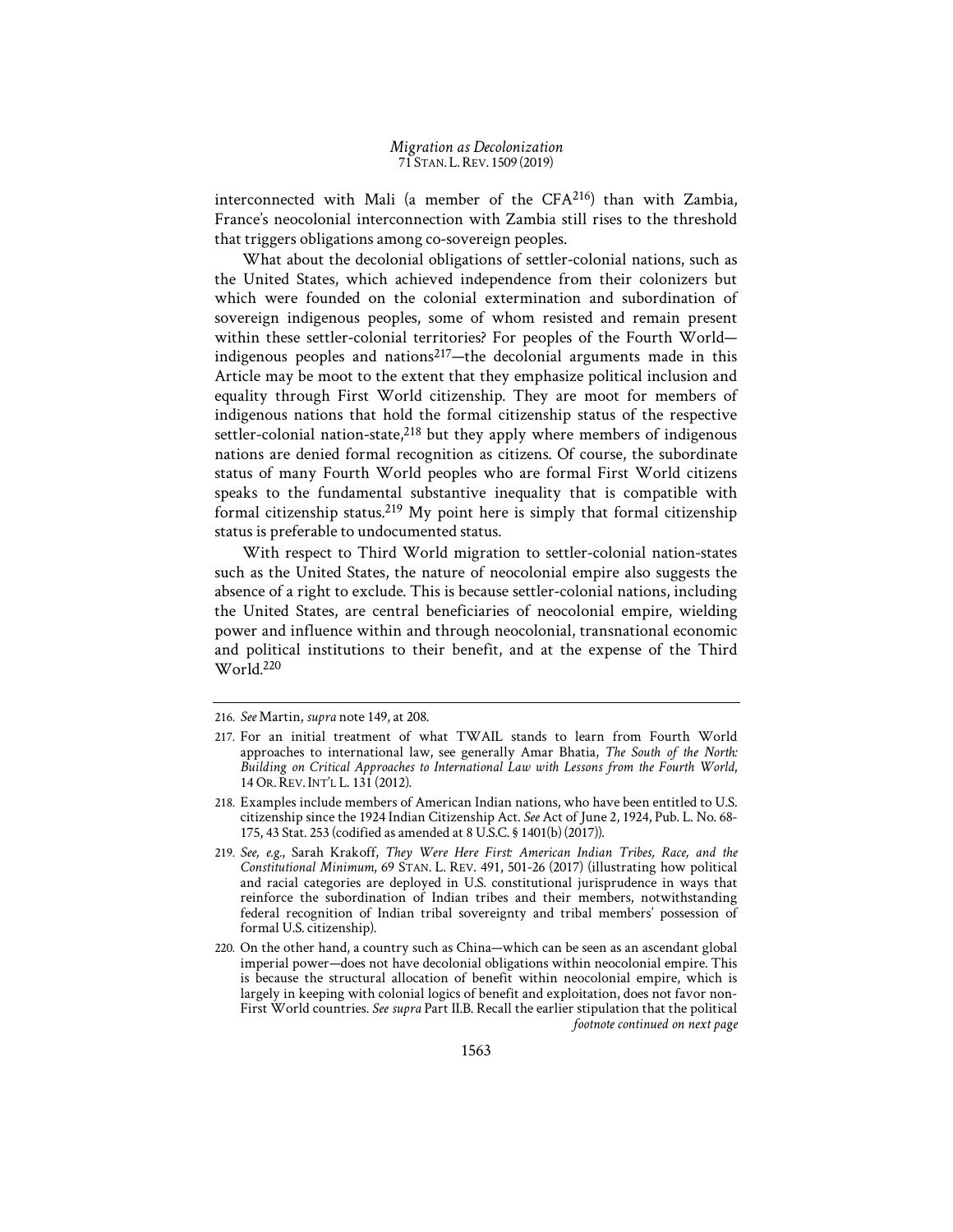Consider the United States's deliberate actions to consolidate its status as beneficiary of neocolonial empire. Following World War II, the United States's hegemonic ascent included strategic action calculated to ensure that its political and economic interests would be advanced and preserved across the Third World, including through colonial structures.<sup>221</sup> Historians Roger Louis and Ronald Robinson, in arguing the United States's consolidation of its imperial enterprise during and through formal decolonization, have noted that beginning in 1957, "British and American officials . . . agreed that the African dependencies must evolve 'towards stable self-government or independence' as rapidly as possible 'in such a way that these [successor] governments are willing and able to preserve their economic and political ties with the West.'"222 This goal was arguably achieved, and the extent of the advantage and benefit that the United States enjoys within neocolonial empire<sup>223</sup> warrants decolonial

- 222. *Id.* at 487 (second alteration in original) (quoting Agreed U.S.-U.K. Paper: Means of Combatting Communist Influence in Tropical Africa (Mar. 13, 1957), *reprinted in* 27 FOREIGN RELATIONS OF THE UNITED STATES, 1955-1957, at 759, 759 (John P. Glennon ed., 1992)). The British and American collaboration to secure the assassination of nationalist Congolese leader Patrice Lumumba for his radical, emancipatory politics is but one illustration of how far these powers were willing to go to ensure neocolonial empire. *See id.* at 490-92; Boyd M. Johnson, III, Note, *Executive Order 12,333: The Permissibility of an American Assassination of a Foreign Leader*, 25 CORNELL INT'L L.J. 401, 406-07 (1992); Stephen R. Weissman, Comment, *What Really Happened in the Congo*, FOREIGN AFF. (July-Aug. 2014), https://perma.cc/86YZ-E8AZ.
- 223. Consider the United States's power and influence within the Bretton Woods institutions. The United States "in effect chooses the president of the [World] Bank," it has "by far the largest share of votes," and it holds veto power "on some constitutional issues." Robert Hunter Wade, *US Hegemony and the World Bank: The Fight over People and Ideas*, 9 REV. INT'L POL. ECON. 201, 203 (2002); *see also* Robert K. Fleck & Christopher Kilby, *World Bank Independence: A Model and Statistical Analysis of US Influence*, 10 REV. *footnote continued on next page*

communities of interest for the present analysis are European colonial empires (with a focus on the period between the mid-eighteenth and the twentieth centuries and the territories colonized during this period) and neocolonial empire, which is the informal maintenance of colonial advantage through international, transnational, and national structures that shore up the effective sovereignty of First World nation-states and sustain the quasi-sovereignty of Third World nation-states. *See supra* note 88.

<sup>221.</sup> Aside from the formal colonies the United States governed in the Third World, including the Philippines and the Marshall Islands, it also played a fundamental economic and political role in sustaining French and British colonial power across the Middle East and Asia. *See, e.g.*, Wm. Roger Louis & Ronald Robinson, *The Imperialism of Decolonization*, 22 J. IMPERIAL & COMMONWEALTH HIST. 462, 483, 486, 493-94 (1994) ("Throughout the 1950s Anglo-American strategy rested on an oil cartel that allegedly fixed prices and divided 'producing and marketing territories' for 85 per cent of the world's supply outside the United States. The five American and two British multinationals involved represented the substance of empire in the Middle East." (quoting Memorandum from Eric H. Hager, Legal Adviser, U.S. Dep't of State, to G. Lewis Jones, Jr., Assistant Sec'y of State for Near E. & S. Asian Affairs, U.S. Dep't of State (Apr. 11, 1960), *in* 4 FOREIGN RELATIONS OF THE UNITED STATES, 1958-1960, at 630, 631 (Suzanne E. Coffman et al. eds., 1992))).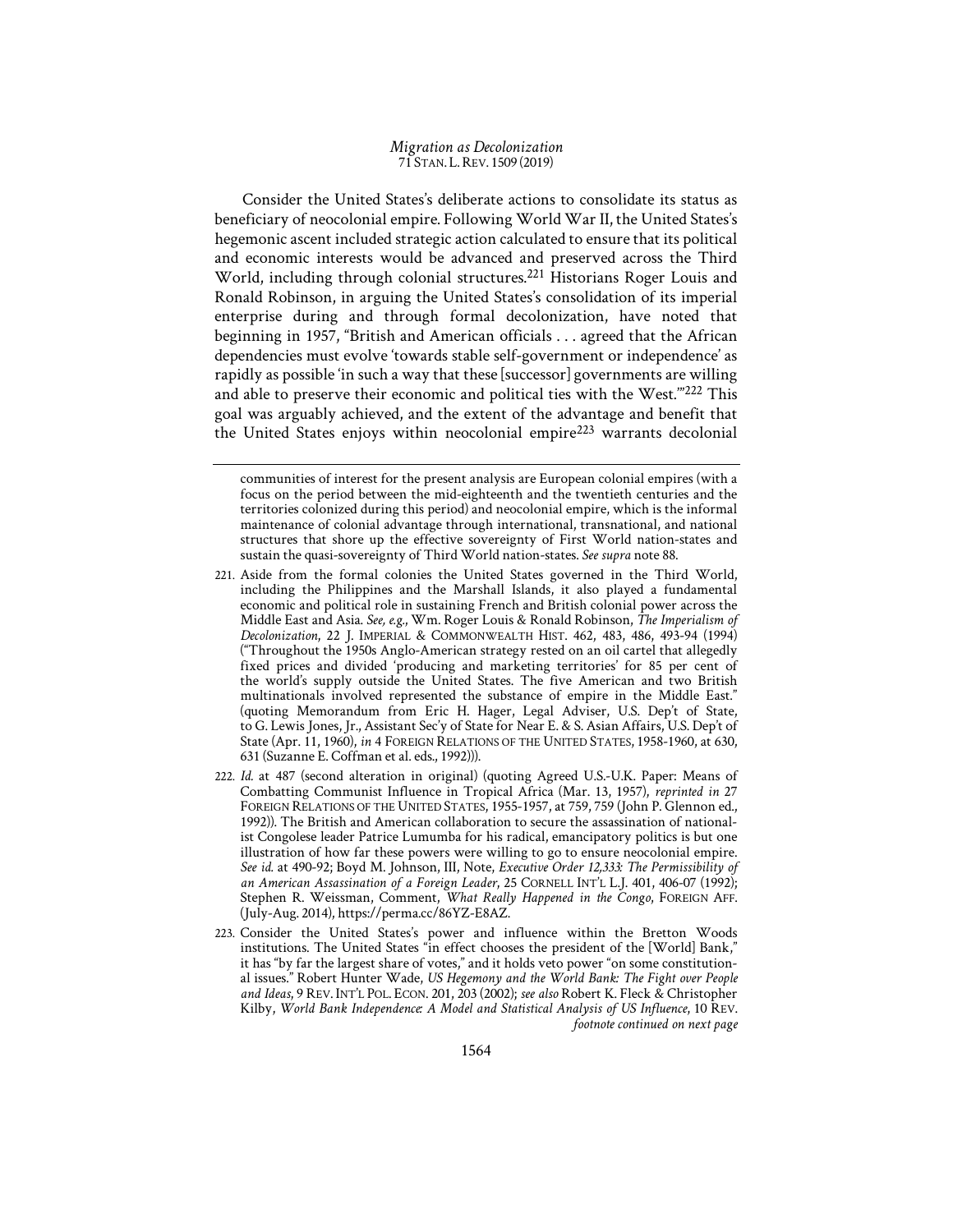obligations. As a sovereign or super-sovereign within neocolonial empire, I posit that the United States has no right to exclude Third World migrants.

The case of the United States raises some distinct complications rooted in the difficulty of delineating different forms of contemporaneous imperial interconnection. By focusing on *neocolonial* empire, I privilege imperial formations that fundamentally retain the imperial logic and priorities of European colonialism. A different analysis might prioritize more squarely the imperial logic of global capitalism, for example.224 The United States stands in a relationship of dominance over Zambia in ways that materially contribute to and benefit from Zambia's quasi-sovereignty, but the nature of that dominance and interconnection admittedly may be more fully explained and explored via a genealogy that does not privilege European colonialism and its legacy to the extent required by an account of neocolonial empire. It is conceivable that the imperial formation that generates the most salient ethical obligations where the United States is concerned—including obligations relating to migration—is distinct from neocolonial empire.<sup>225</sup>

The focus of this Article is decolonial migration, but decolonial migration is arguably an instantiation of a more general theory I refer to as *de-imperial migration*. De-imperial migration is any form of migration that is responsive to

- 224. Colonialism and capitalism are, of course, related in important ways, and each is understood better in light of the other. My analysis has nevertheless privileged colonialism and its political commitments, even though a different, fruitful analysis could privilege the political economy of capitalism to unearth the de-imperial rather than decolonial obligations and ethics that attach to this form of imperial interconnection. B.S. Chimni has argued, for example, that "neocolonialism has been succeeded by [the age] of global imperialism," in which "universalizing capitalism penetrates and integrates national economies more deeply, imposing serious constraints on the possibility of a Third World state pursuing an independent path of development." Chimni, *supra* note 153, at 36; *see also* Chimni, *supra* note 172, at 28-32 (elaborating on global capitalist imperialism). Global capitalist imperial interconnection likely generates de-imperial migration ethics not fully captured by my decolonial analysis.
- 225. Consider, for example, U.S. imperial domination in Central America, which arguably warrants centering of a different politics, anchored in what Jason Colby has described as U.S. "corporate colonialism" in the region. *See* JASON M. COLBY, THE BUSINESS OF EMPIRE: UNITED FRUIT, RACE, AND U.S. EXPANSION IN CENTRAL AMERICA 13 (2011). Along similar lines, consider that Cold War interventionism or Latin American settler colonialism might generate different, if related, analyses to those explored in this Article.

DEV. ECON. 224, 237-38 (2006) (finding that World Bank policy favors U.S. national interests). The U.S. influence over the IMF is similarly strong. *See, e.g.*, Axel Dreher & Nathan M. Jensen, *Independent Actor or Agent?: An Empirical Analysis of the Impact of U.S. Interests on International Monetary Fund Conditions*, 50 J.L. & ECON. 105, 121 (2007) (finding that U.S. allies receive IMF loans with fewer conditions than nonallies); Thomas Oatley & Jason Yackee, *American Interests and IMF Lending*, 41 INT'L POL. 415, 425-26 (2004) (finding that the United States influences loan conditionality in the global South).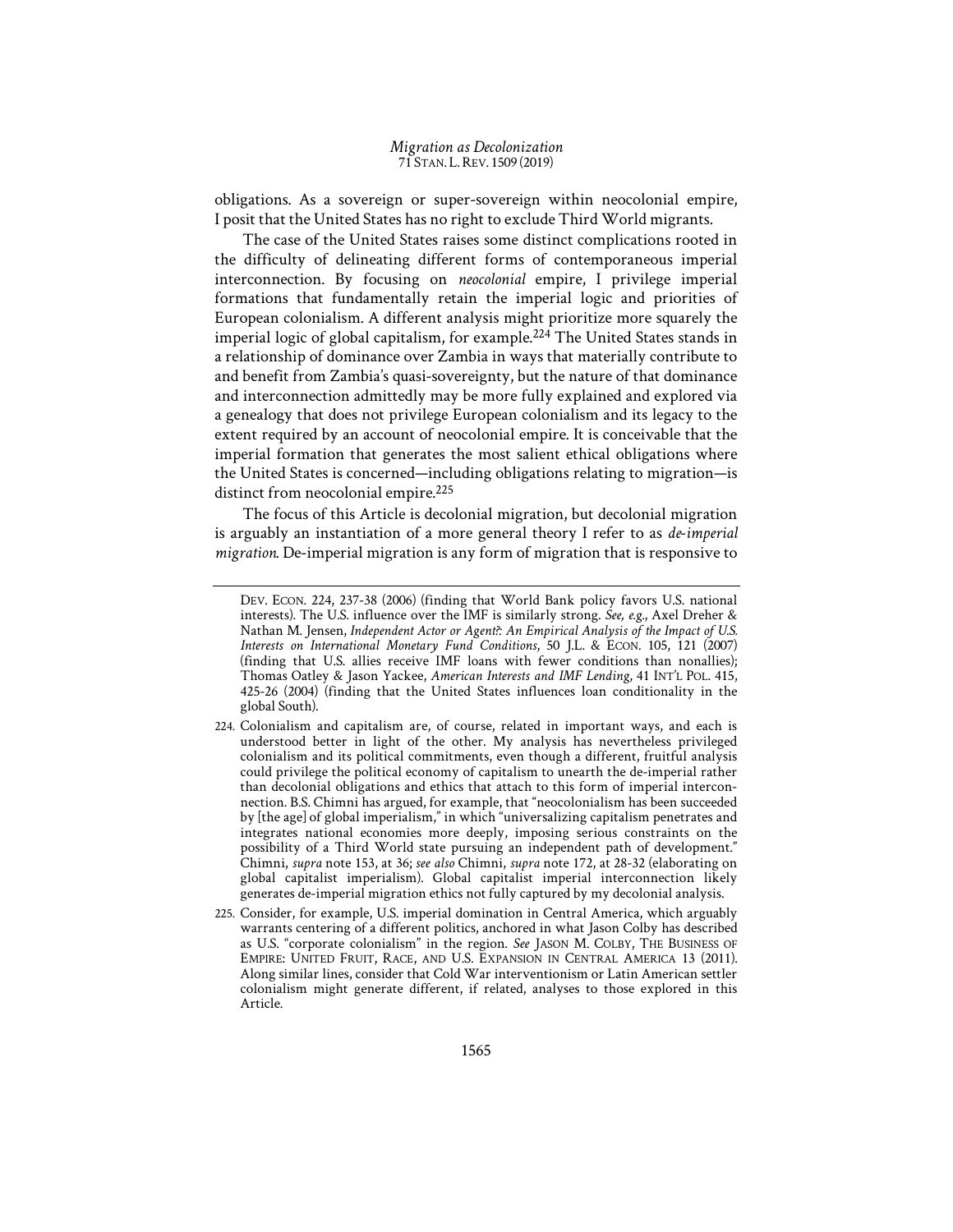informal imperial subordination and that offers a means of countering that subordination through individual (rather than structural) means of enhancing political equality.

Within neocolonial empire, the constraints are so extreme as to produce quasi-sovereignty for subordinate member states, and the interconnection so thorough as to create conditions of co-sovereignty among all individuals subject to it. Not all informal empire will exhibit these dynamics, but informal empire may always ground corrective distributive justice claims with implications for migration governance. One such implication is that a country such as China, which I would argue does *not* have decolonial migration obligations to Third World migrants, may nonetheless have de-imperial migration obligations toward them that are beyond the scope of this Article.<sup>226</sup> Neocolonial empire with its particular genealogy and colonial-era logic does not capture the dynamics of imperial interconnection that attach to China. It is beyond the scope of this Article to elaborate fully a general theory of deimperial migration, but this is an urgent direction for international migration legal theory, introduced here with neocolonial empire as the example.

# C. Rethinking Sovereignty, Self-Determination, and Decolonization

The point of this Article's migration as decolonization thesis is not to argue for global open borders per se, or even for any specific arrangement of political and territorial borders that can be stipulated on an a priori basis.227 It seeks to do something rather different, though its arguments may nonetheless have prescriptive implications. The purpose of this Subpart is to summarize the key claims and contributions presented above.

To recapitulate, the first yield of the migration as decolonization thesis is a reconceptualization of the ethical and legal implications of persisting

<sup>226.</sup> Recall that I reserve "Third World" for those places and peoples subjugated by the *European* colonial project. China engaged in its own colonial projects and arguably has decolonial obligations to those still subordinate on account of Chinese colonialism, but because neocolonial empire does not accrue advantage to China nearly to the extent it does First World states, China is not responsible for decolonial claims generally. It may, however, be responsible for de-imperial claims by subordinate persons within China's expanding, informal empire, including in the Third World. For a careful study of Sino-African relations, including Chinese investment in Africa, see generally CHING KWAN LEE, THE SPECTER OF GLOBAL CHINA: POLITICS, LABOR, AND FOREIGN INVESTMENT IN AFRICA (2017).

<sup>227.</sup> It is conceivable, however, that contemporaneous, imperial overlap across the earth's surface generates de-imperial migration obligations that push national borders closer to the "open" end of the spectrum, resulting in a composite of "open-ish" borders by virtue of accretion of de-imperial obligations.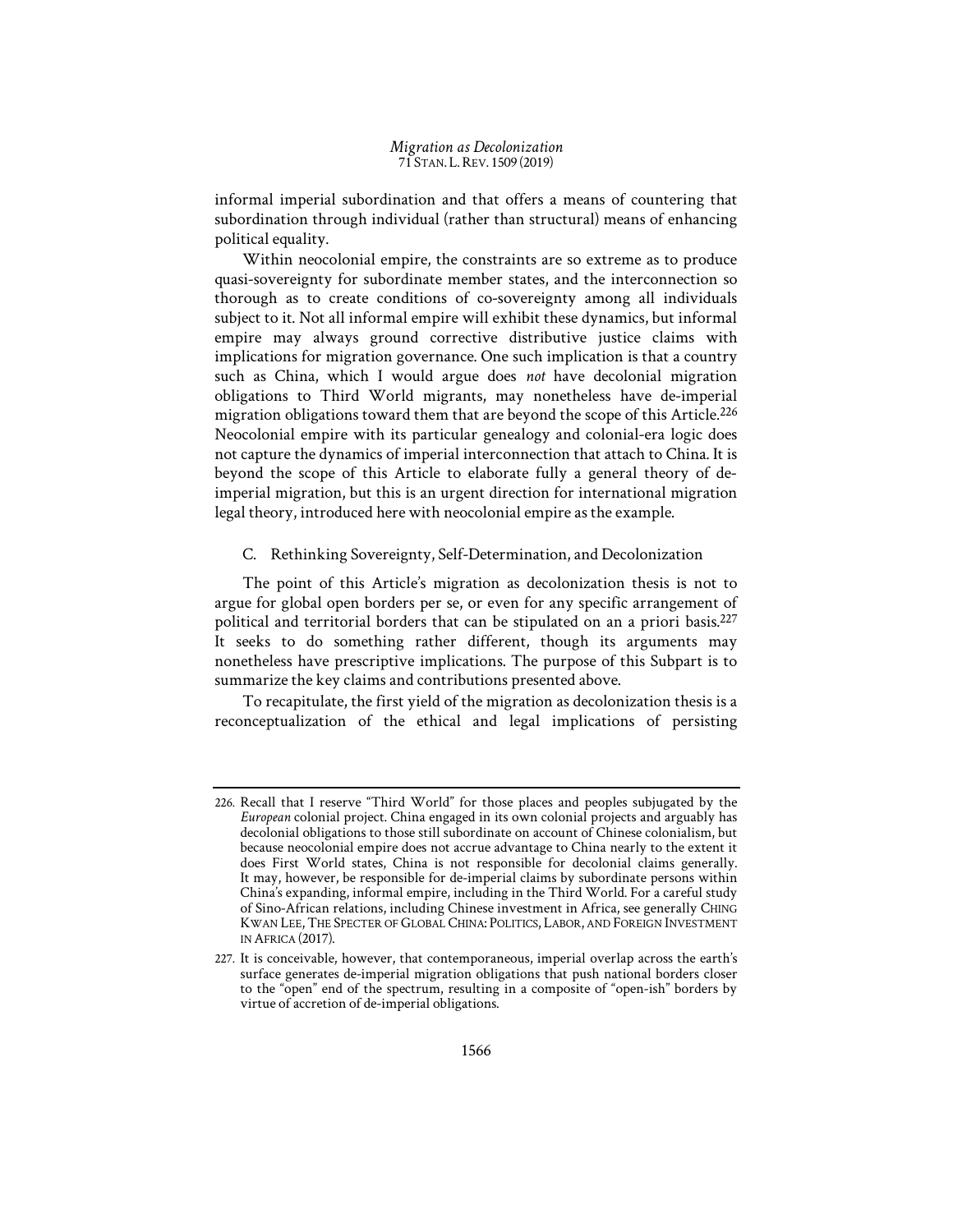neocolonial subordination as mandating the admission and inclusion of socalled economic migrants from the Third World, in opposition to the dominant justification for their at-will exclusion. This reconceptualization is powered by an even more fundamental move, which results from the new approach to sovereignty advocated above and which builds on the immense contributions of other Third World sovereignty scholars. It supplants the extant international legal logic of formally independent, autonomous nationstates, each with a right to exclude nonnationals as a matter of existential priority, with the logic and ethics of imperial interconnection (specifically neocolonial interconnection). The migration as decolonization thesis posits imperial interconnection and the extraterritorial co-sovereignty relations it entails as the baseline from which Third World migration to the First World must be assessed and negotiated. What is vital here is that First and Third World peoples, as co-sovereigns, bear an equal right and stake in First World national borders.

When the inclusion claims of Third World migrants are underwritten by their interests in political self-determination, these claims have hefty ethical force as levelled against the beneficiaries of neocolonial advantages. The unauthorized movement of Third World migrants across international borders, as they reject the partial sovereignty of Third World nation-states, should be understood to enact an important step in a process that offers the individual her best chance at self-determination absent real decolonization. What is widely condemned and reviled as unauthorized economic migration when undertaken by Third World migrants should instead be understood as radical political action of Third World persons seeking to formalize their status as co-sovereigns of the First World through citizenship.

This Article thus frames decolonial migration as a high form of political agency, which is in part about realizing (in the "making real" sense) and fulfilling individual autonomy—and doing so through decisions about how one relates to the political communities or collective self-determination vehicles on which individual self-determination rests.<sup>228</sup> In addition to the individual autonomy dimensions of migration, migration itself is a powerful technology for creating, consolidating and reforming political community. Colonial

<sup>228.</sup> As Sherally Munshi has urged, "[w]e might begin by recognizing that migration itself is always a political act, an act of self-determination, and an expression of individual freedom." Sherally Munshi, *Immigration, Imperialism, and the Legacies of Indian Exclusion*, 28 YALE J.L. & HUMAN. 51, 78 (2016). To be clear, the agency of Third World migrants who risk death to cross borders is severely constrained, and my characterization does not seek to trivialize the coercive forces that underlie this extreme risk-taking, even where imminent death or persecution are not at play.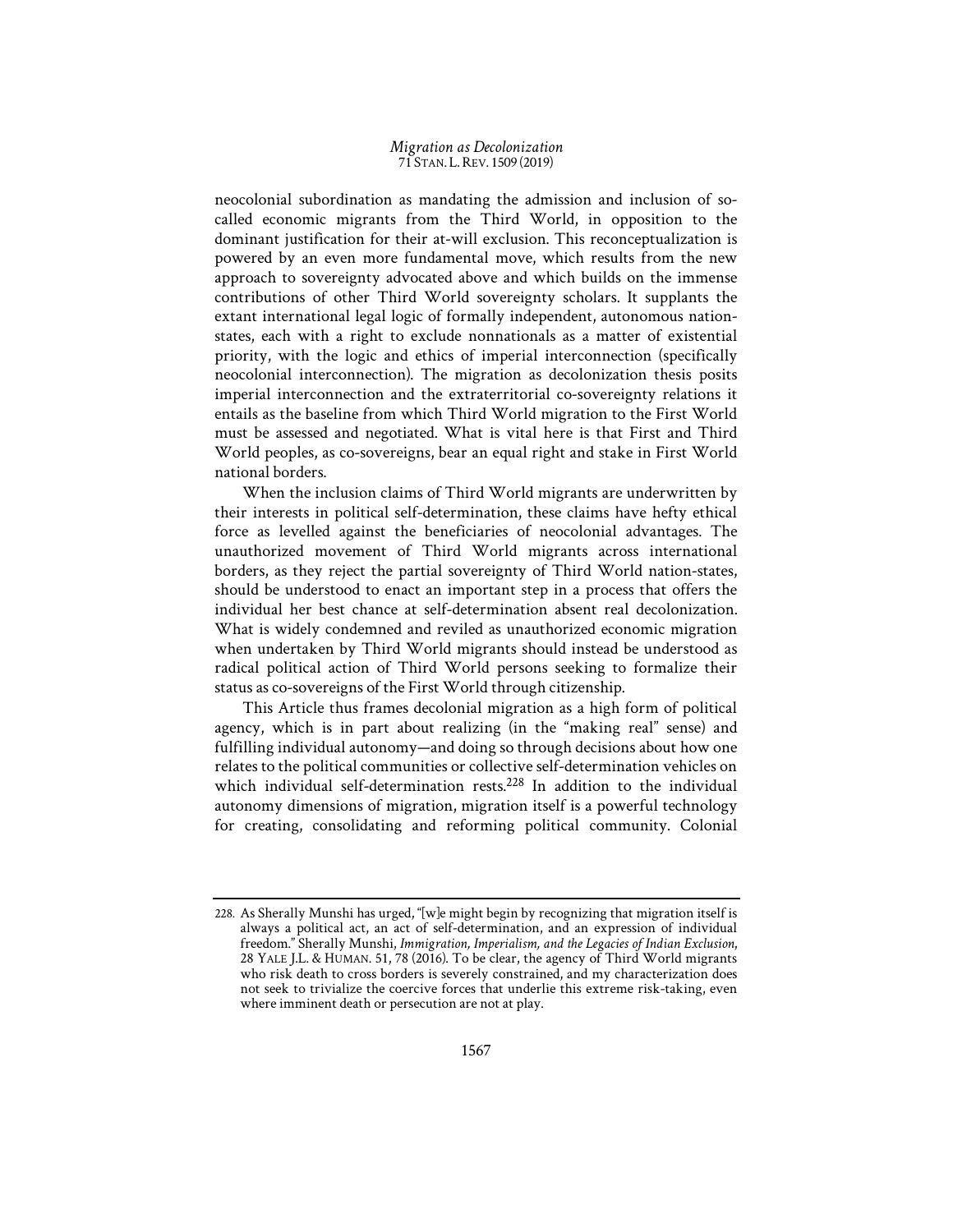migration was an exercise of such political agency, so it is no surprise that European international law and political theory defended it. But just as migration creates and consolidates political community, it also destroys, distorts, and threatens it. Colonial migration did so to the Third World,<sup>229</sup> and some might say that contemporary Third World migration threatens to have such effects on First World nation-states. The aim of this Article is to establish that to the extent Third World migrants are seen as a threat to First World nation-states, they are more properly understood as only truly threatening the continuing and illegitimate First World subordination of Third World peoples, with whom they share the neocolonial empire that remains in effect today. The centrality of human mobility to the shaping and reshaping of the borders of political community partially explains the striking efforts that nation-state governments exert in managing mobility and perceptions of mobility. But this special feature of human mobility arguably also means that its exercise, when pursued with the possibility of achieving greater equality among members of shared political communities, is fundamentally important and deserving of legal protection.

The policy payoff of this theoretical move would be its elaboration of changes to existing international migration regimes and national borders that would advance political equality for Third World persons, especially those whose marginality drives them to migrate in pursuit of enhanced selfdetermination. As mentioned in the Introduction, an example of a context where such reform is urgent is migration policy involving the African Union and the European Union. At present, the right to exclude purportedly means that European and African nation-state collaboration to contain Africans in Africa is ethically sound. From the perspective of neocolonial interconnection, this containment is revealed as an intervention that reinforces the subordinate political and economic status of marginal Third World citizens who have just as much claim to First World nation-state inclusion as do the citizens of those countries. The salience of neocolonial subordination demands that both Europeans and Africans have an *equal* say in the prospect and terms of European nation-state border closures with respect to Africans, as reflected in multilateral and bilateral treaties. Negotiations should be as among cosovereigns, and the migration policies agreed to must legally protect decolonial migration. This means that rather than repatriating African economic migrants attempting to reach Europe (the current approach), African and

<sup>229.</sup> *See supra* Part II.A.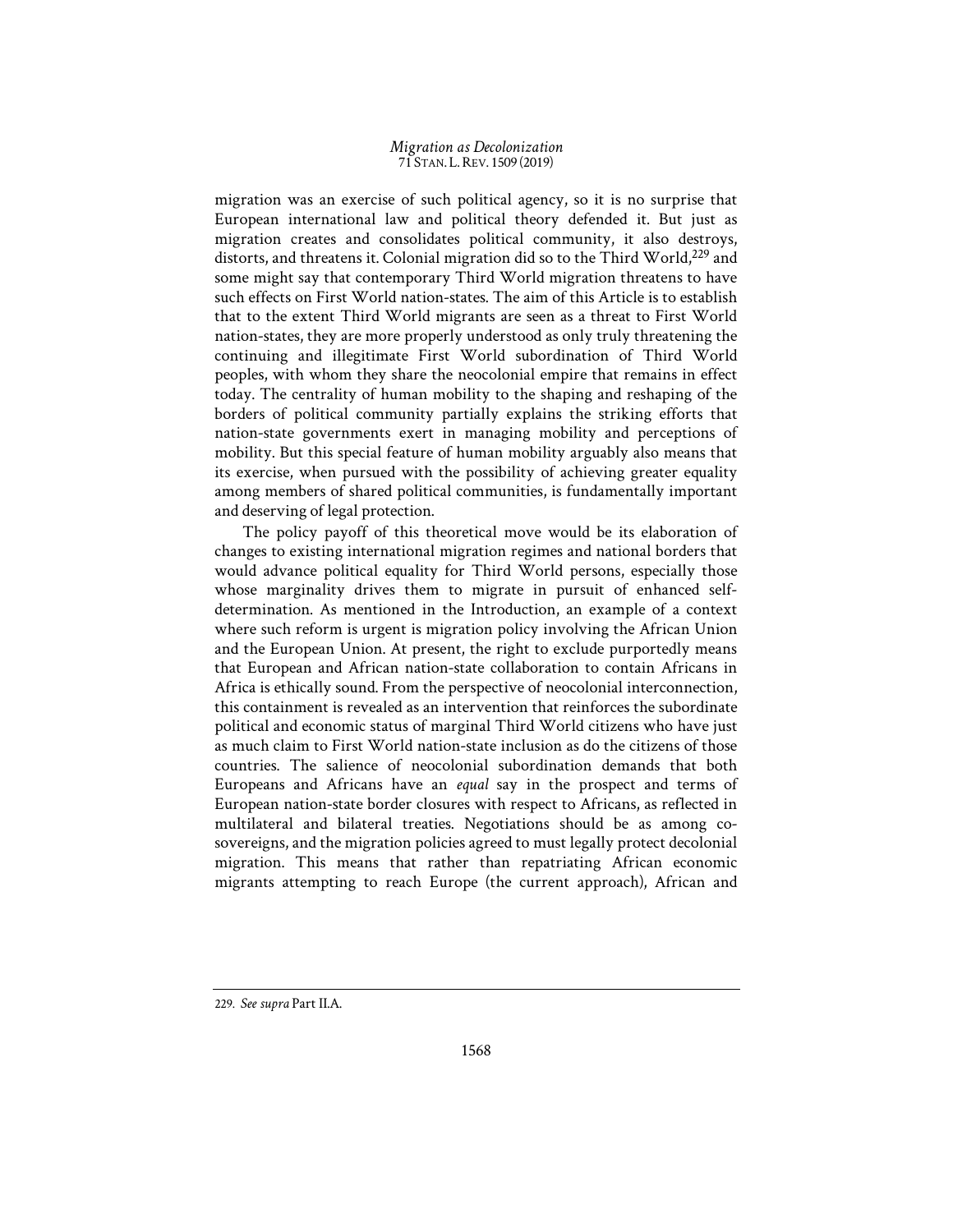European nation-states should be collaborating to find ways to facilitate migration that enhance the political equality of Africans.<sup>230</sup>

The second yield is to center migrants and the political equality ambitions of their movement as capable of suggesting more ethical, and perhaps more sustainable, contours of territorial and political borders. In other words, contrary to an a priori stipulation of an open-borders regime between the First and Third Worlds, the call is to look to the agents, impetus, and patterns of decolonial migration as vital sources of information about border regime institutional design. Third World migrants—including unauthorized economic migrants—emerge as a vital new "epistemological source."231 As Mari Matsuda has powerfully argued in a different context: "The method of looking to the bottom can lead to concepts of law radically different from those generated at the top."232

There is reason to believe that what we might consider a "decolonizing consciousness" forms part of the ethical calculus unauthorized migrants use to make sense of their migration to the First World. An ethnographic study by geographer Dominic Pasura describes Zimbabwean migrants in the United Kingdom sheds light on this calculus. This study explores Zimbabweans' explications of the motivation and justification for their legal and illegal presence in the United Kingdom in terms of the British colonization of Zimbabwe.233 The narratives of two of the study participants (both

<sup>230.</sup> Although my analysis above highlights the remedial potential of citizenship, for persons drawn to international migration as a decolonial strategy, *visas* may be an appropriate institutional form of political inclusion. Whereas citizenship is the firstprize institution for those seeking formal political and legal inclusion in a given nation-state, visas that grant "access to the goods of membership" in a nation-state with effective sovereignty can also be seen to perform a decolonial function. *See* Ayelet Shachar, *Children of a Lesser State: Sustaining Global Inequality Through Citizenship Laws*, *in* NOMOS XLIV: CHILD, FAMILY, AND STATE 345, 381 (Stephen Macedo & Iris Marion Young eds., 2003).

<sup>231.</sup> *See* Matsuda, *supra* note 177, at 325. Critical race theory scholar Mari Matsuda has argued that those who have direct experience with racial and other forms of oppression are essential to the production of knowledge intended to advance the emancipation of those groups. *See id.* at 324 ("Looking to the bottom—adopting the perspective of those who have seen and felt the falsity of the liberal promise—can assist critical scholars in the task of fathoming the phenomenology of law and defining the elements of justice."). This penetrating insight precisely captures one of the important lessons generated by the migration as decolonization thesis: Migrants themselves, and especially those who move without authorization, represent an important source of knowledge regarding the benchmark for justice in immigration and what a legal arrangement faithful to that benchmark would look like.

<sup>232.</sup> *Id.* at 326.

<sup>233.</sup> *See* Dominic Pasura, *Competing Meanings of the Diaspora: The Case of Zimbabweans in Britain*, 36 J. ETHNIC & MIGRATION STUD. 1445, 1448-52 (2010).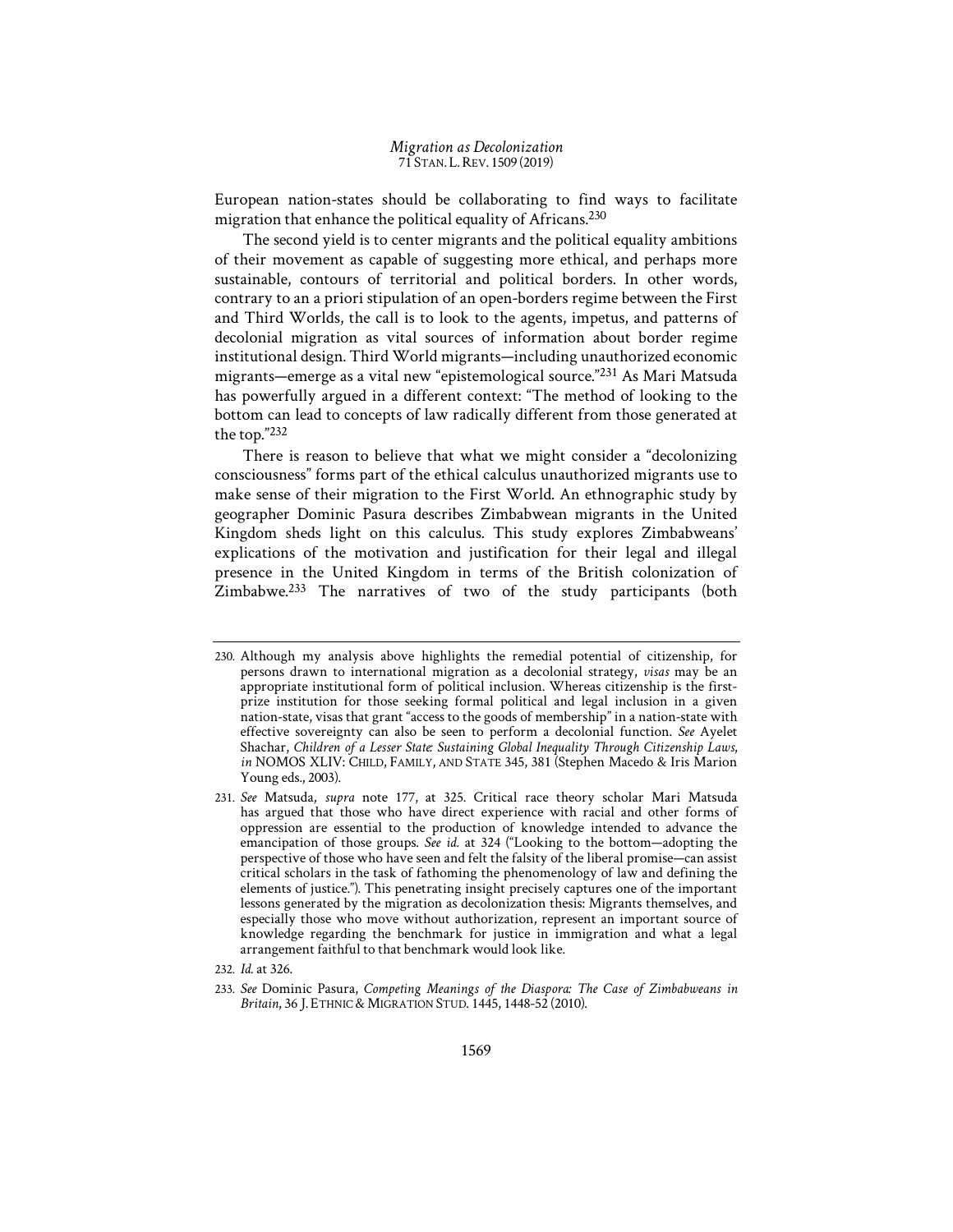Zimbabweans living in the United Kingdom) make the point poignantly. One participant, Mthokhozisi, recalled:

One day I went to central London. On my way back I saw a white person lying on the floor in an alley close to some shops. I . . . .asked, "Why are you sleeping on the floor?" The white person shouted at me saying, "Why are you here in England? Why don't you go back to your country?" I replied him, "To my country, where?" And the white person said, "Where you come from." But I said to him, "I have come to England to take back the money you stole from my country. You know what, in my country where I come from we used to herd cattle in open trenches [mines] and when I asked my father who dug those trenches I was told it was a white man. The white man dug the trenches looking for money. And I have come here in search of that money. *Handiti makambodyavo kumba kwedu nhasi todyavo kwenyu* [As you once ate in our house now it is our turn to eat in your house].234

Another, Matthew, observed:

This country [the United Kingdom] takes responsibility why we are here. It's because of colonialism. The British people oppressed us; they took our land and made us live on infertile land. We were made captives in our own land . . . . People grew up under oppression and it became even worse when we attained our independence as our economic situation deteriorated. It's our turn to come to this country. God is making an equation that somebody who used to gain might also, even though not suffering, serve somebody.<sup>235</sup>

Pasura argues that the concept of "reverse colonization"—a term deployed by at least one of his study participants—enhances understanding of Zimbabwean migration patterns to the United Kingdom.236 His study finds an explicit framing of economic migration as a moral assertion of agency that seeks to counteract colonialism and its legacy.<sup>237</sup> What Pasura and the

*Id.*

237. *See id.* at 1450. Pasura explains:

As [one study participant] puts it, "I dislike the term economic refugee because the British were the first economic refugees in Zimbabwe". Hence, there is an awareness among respondents that Britain, as a former colonial power, has a moral duty to [Zimbabwean migrants], at the very least to treat them fairly in their efforts to participate in the labour market without being stereotyped.

 *Id.* 

<sup>234.</sup> *Id.* at 1449 (second and third alterations in original).

<sup>235.</sup> *Id.*

<sup>236.</sup> *See id.* at 1448-49. Pasura quotes a Zimbabwean study participant identified as Prosper: When white people came to Zimbabwe they didn't come to learn from us, they didn't learn anything from us. We are here, and I can tell you 90 per cent of the people, in fact I would say 99 per cent whom you meet, most of them are economic migrants, they are here to get what they can get, it's reverse colonization . . . . The only thing that I think is different is that when white people came to Zimbabwe they weren't doing menial jobs but with a lot of Zimbabweans who are doing menial jobs.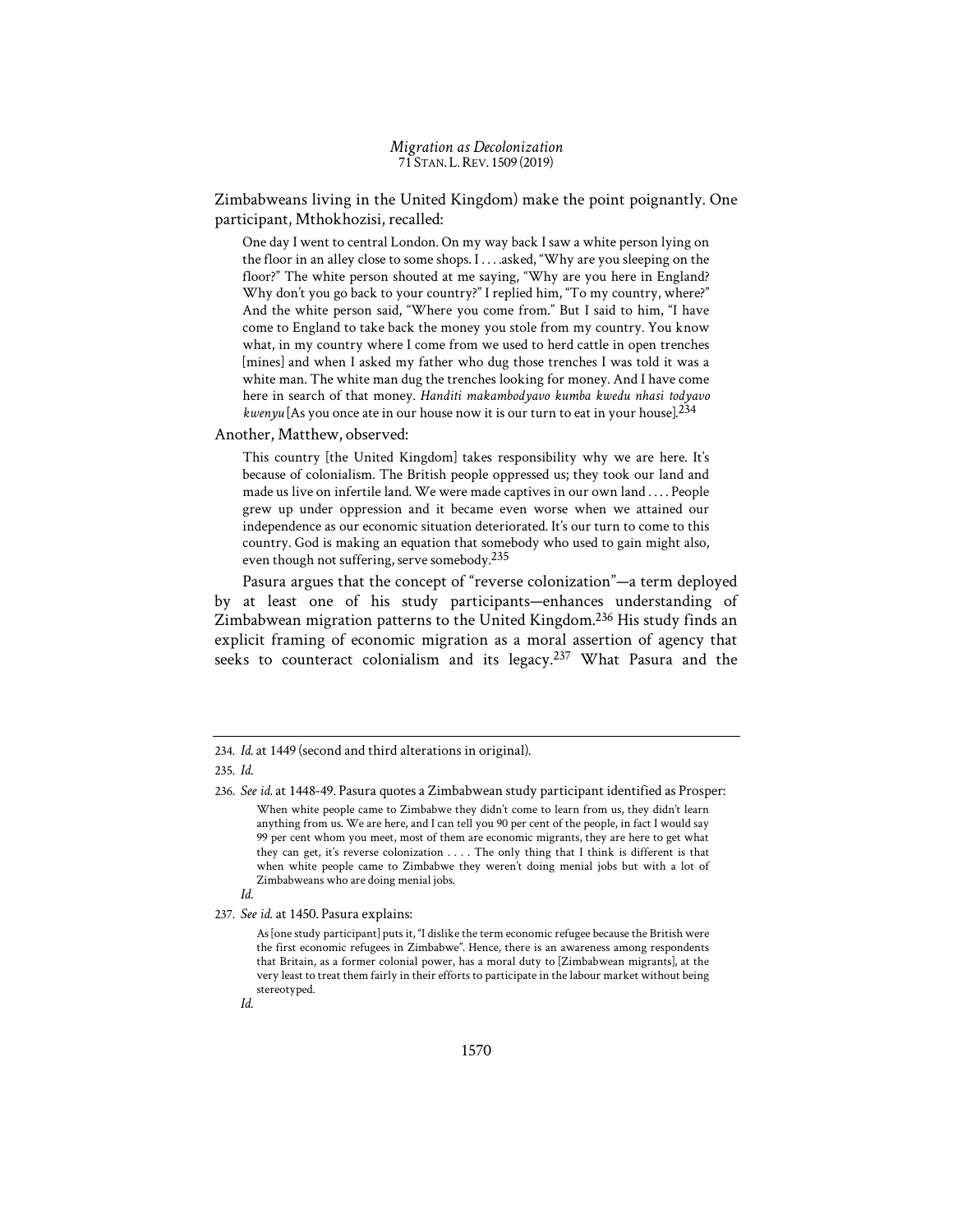Zimbabwean migrants in his study conceptualize as "reverse colonization" is, as I have argued, better conceptualized as *decolonization*. It is migration responsive to the unfinished business of the European colonial project, and it seeks to counter the persisting subordinating effects of this project.238 Insofar as the presence of these migrants in the United Kingdom is the product of colonial and neocolonial constraints on their ability to self-determine—to realize their vision of the good life—the "decolonizing consciousness" they express suggests that the thesis of this Article operates as a viable sociological claim or theory, in addition to being a normative proposition.239

Some might argue, motivated by a pragmatic concern, that any moves toward a less restrictive First World immigration policy for Third World persons must be weighed against the risk that this shift would result in endless droves of Third World persons migrating to the First World in numbers that would pose an existential threat to First World nation-states.240 Of course, the impact that across-the-board loosening of First World border restrictions (as opposed to the more patchwork approach that results from one or a handful of such countries loosening border restrictions) would have on the volume and nature of Third World migration is difficult to predict. That said, there is good reason to believe that a systematic loosening of border restrictions would not result in the feared inundation. Not all, or even most, Third World persons view international migration as the path to their vision of a better life, and the vast majority have strong territorial connections to the parts of the Third

<sup>238. &</sup>quot;Reverse colonization" (where "reverse" is used as an adjective) risks implying the initiation of a new, separate colonial process. Instead, I would argue that the migration of Zimbabweans interviewed in the aforementioned study is better understood as an attempt to *un*do rather than initiate anew.

<sup>239.</sup> This Article makes no claims of proving this viability but instead takes the position that there is reason to take seriously an exploration of its viability. The work of sociolegal U.S. immigration scholar Emily Ryo offers an example of a successful and careful empirical exploration of a related phenomenon. *See* Emily Ryo, *Deciding to Cross: Norms and Economics of Unauthorized Migration*, 78 AM. SOC. REV. 574, 593 (2013) ("Understanding unauthorized migrants as moral agents capable of responding to and resisting perceived inequities underlying U.S. immigration policy may have significant implications for investigating not only their migration decisions, but also their behavior and incorporation patterns once they enter the United States.").

<sup>240.</sup> To be clear, this floodgates concern has no per se bearing on the ethical implications of co-sovereignty, although it may be a concern that arguably will inform which attempts for complying with these ethical implications are viable. In other words, the floodgates cannot negate or diminish the Third World migrant's claims to admission and inclusion, but might influence the specific institutional recognition of these claims.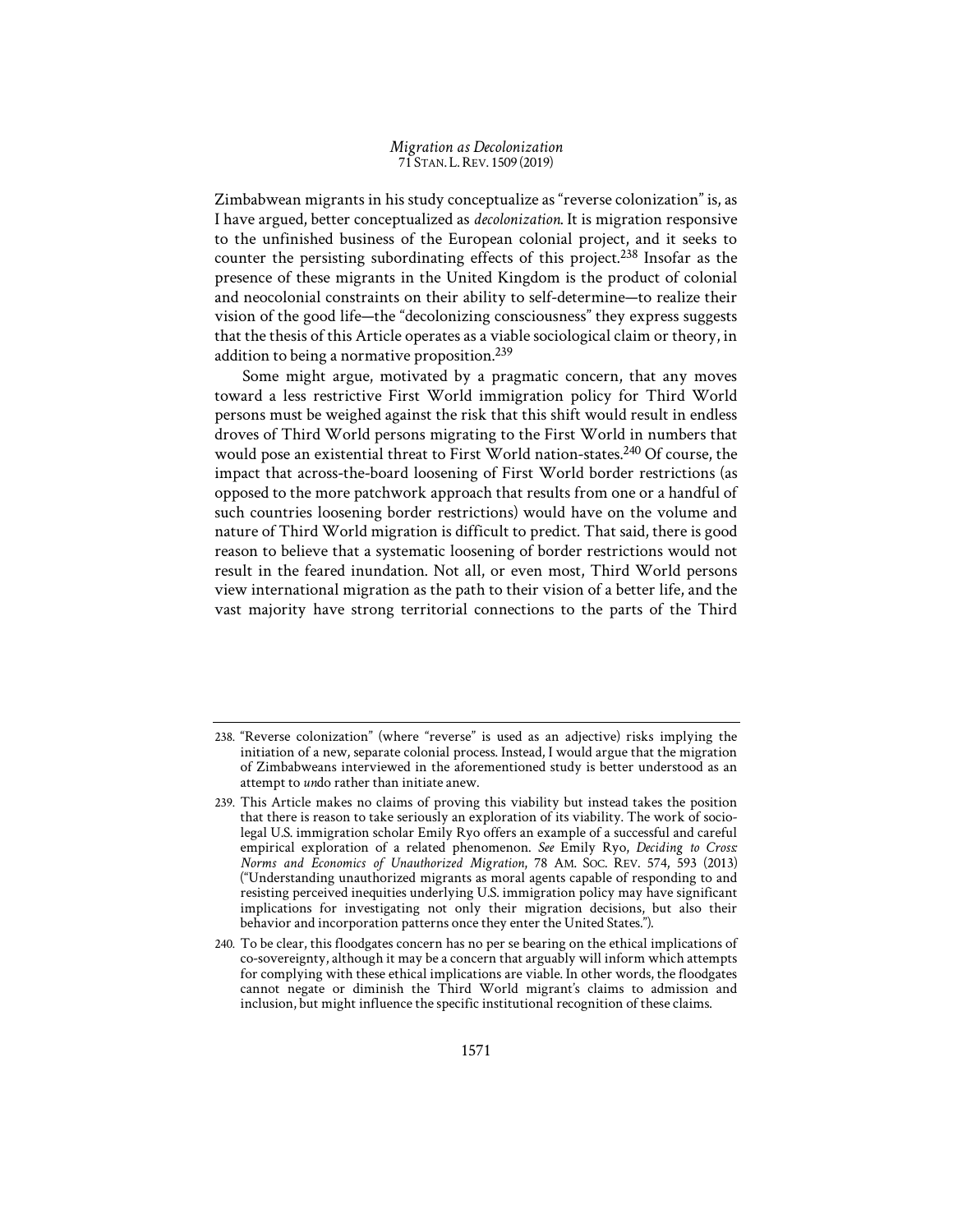World in which they reside. $241$  The fact is, notwithstanding popular misconceptions in the West, most Third World citizens—even those who reside in politically and economically subordinate nation-states—have no interest in permanently relocating to the First World.242 Furthermore, scholars of Third World migration to the First World have proffered empirical support for the claim that restrictive immigration policy actually *discourages* the return of Third World migrants to their countries of origin, suggesting that fewer restrictions might result in more circular migration patterns as opposed to an increase in permanent or long-term migration.<sup>243</sup>

More to the point, the work of transnationalist migration scholars illustrates concretely what lessons might be gained from "looking to the bottom" in the international migration context. Some ethnographers of migration have argued that a closer look at how migrants and immigrants actually live their lives recommends revising common conceptions of the relationships they form with receiving countries and the ones they sever with countries of origin.244 These scholars have advocated the purchase of the theory of transnationalism—"processes by which immigrants forge and sustain multi-stranded social relations that link together their societies of origin and

- 242. *See id.* (noting that even in sub-Saharan Africa, which had the highest percentage of adults wishing to migrate, such individuals comprised only 31% of the population).
- 243. *See* Douglas S. Massey & Karen A. Pren, *Unintended Consequences of US Immigration Policy: Explaining the Post-1965 Surge from Latin America*, 38 POPULATION & DEV. REV. 1, 21-24 (2012) (arguing that disruption in circular migration was an unintended consequence of restrictive immigration reform in the United States); Douglas S. Massey et al., *Why Border Enforcement Backfired*, 121 AM. J. SOC. 1557, 1588 (2016) (finding that enhanced U.S. border enforcement led to reduced, potentially to zero, circular migration across the Mexican border). For an early review of twentieth-century studies on return migration and the varied motivations of migrants returning to their countries of origin, see George Gmelch, *Return Migration*, 9 ANN. REV. ANTHROPOLOGY 135 (1980). For a more recent review of theories and studies of return migration, see Jean-Pierre Cassarino, *Theorising Return Migration: The Conceptual Approach to Return Migrants Revisited*, 6 INT'L J. MULTICULTURAL SOCIETIES 253 (2004).
- 244. *See, e.g.*, LINDA BASCH ET AL., NATIONS UNBOUND: TRANSNATIONAL PROJECTS, POSTCOLONIAL PREDICAMENTS, AND DETERRITORIALIZED NATION-STATES 8-10 (1994); *see also id.* at 3-4 ("The word 'immigrant' evokes images of permanent rupture, of the abandonment of old patterns of life and the painful learning of a new culture and often a new language. . . . Today, immigrants develop networks, activities, patterns of living, and ideologies that span their home and the host society." (citation omitted)).

<sup>241.</sup> For example, a recent poll found that only 31% of sub-Saharan Africans expressed a desire to migrate, comparable to the rates for Europeans outside of the European Union (27%) and within the European Union (21%). *See* Neli Esipova et al., *Number of Potential Migrants Worldwide Tops 700 Million*, GALLUP (June 8, 2017), https://perma.cc /RFD2-VEE3.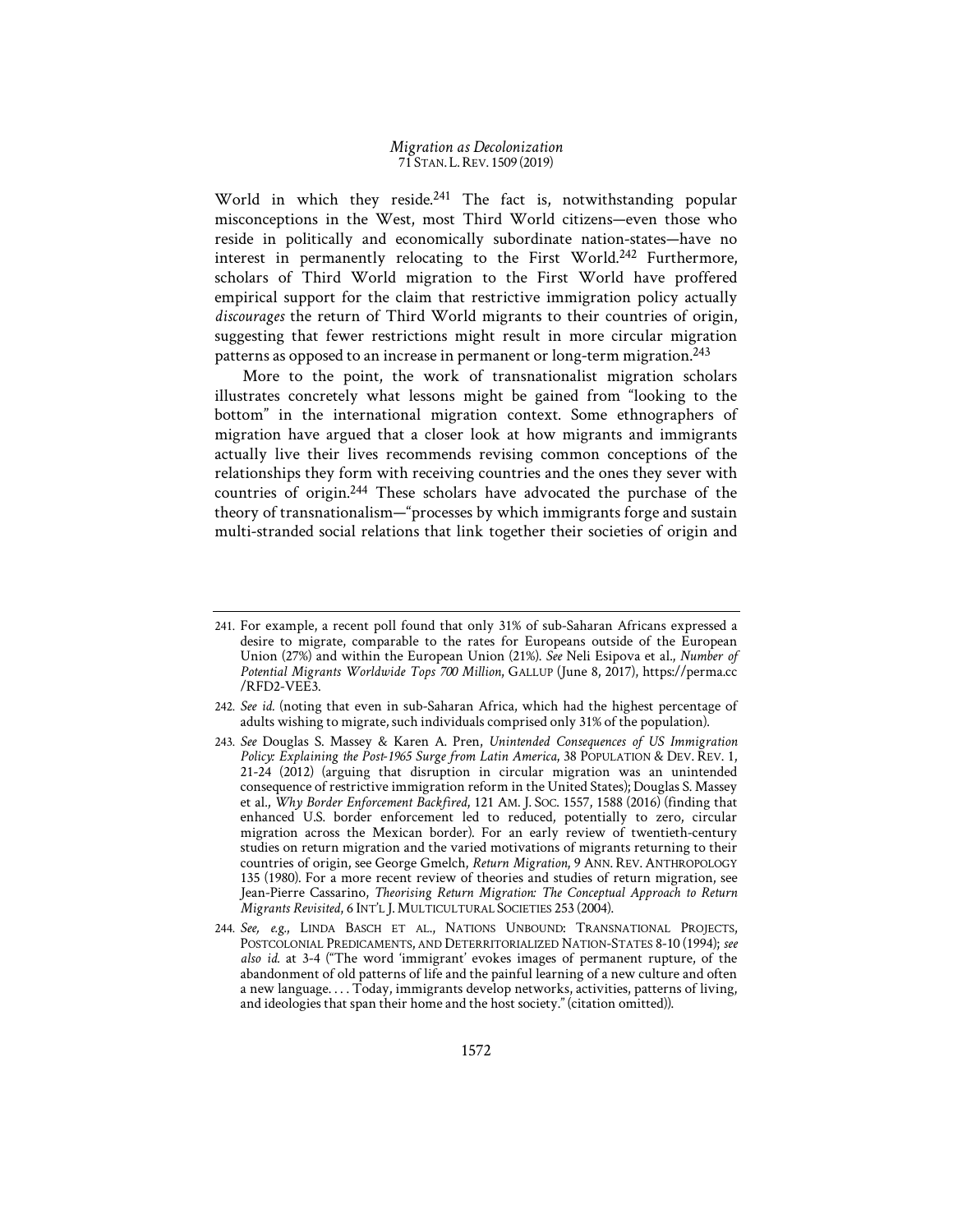settlement"—while "emphasiz[ing] that many immigrants today build social fields that cross geographic, cultural, and political borders."245 Transmigrants, as they are termed,

operate in the national arena of both their country of origin and country (or countries) of settlement, [and] they develop new spheres of experience and new fields of social relations. In their daily activities transmigrants connect nationstates and then live in a world shaped by the interconnections that they themselves have forged.246

Contemporary and historical migration patterns between the First and Third Worlds reflect the deep interconnection that results in Third World persons who live *transnational* lives across the neocolonial empire.247 And to the extent that restrictive immigration policy has an impact on this transnational way of living, there is empirical evidence that it not only chills movement from the Third to the First World, but also chills movement in the reverse direction—the movement of Third World persons who are able to reach and enter the First World.<sup>248</sup> Studying decolonial migration patterns, then, might lead us to migration regimes and national border policies that are a better sociological (and normative) fit for transnational interconnection.

# **Conclusion**

This Article proposes a novel and radical break from prevailing theories and doctrine in the international law of migration. First and Third World peoples are *not* political strangers. They are quite the opposite: Due to neocolonial interconnection, First and Third World peoples are bound in a relationship of co-sovereignty that makes Third World peoples *political insiders* to First World nation-states. Corrective distributive justice considerations give Third World migrants entitlements to national admission and inclusion in the First World. Where Third World migration is responsive to neocolonial subordination, it should be understood as decolonial insofar as it enhances political equality, even if only as a formal matter. The migration as decolonization thesis foregrounds the political agency of migrants, and presents neocolonial interconnection and subordination as the baseline from which the ethics of immigration restrictions should be assessed, and from

<sup>245.</sup> *Id.* at 7.

<sup>246.</sup> *Id.* at 8.

<sup>247.</sup> *See* Amparo González-Ferrer et al., *Distance, Transnational Arrangements, and Return Decisions of Senegalese, Ghanaian, and Congolese Migrants*, 48 INT'L MIGRATION REV. 939, 961 (2014).

<sup>248.</sup> *See id.* at 961-64.